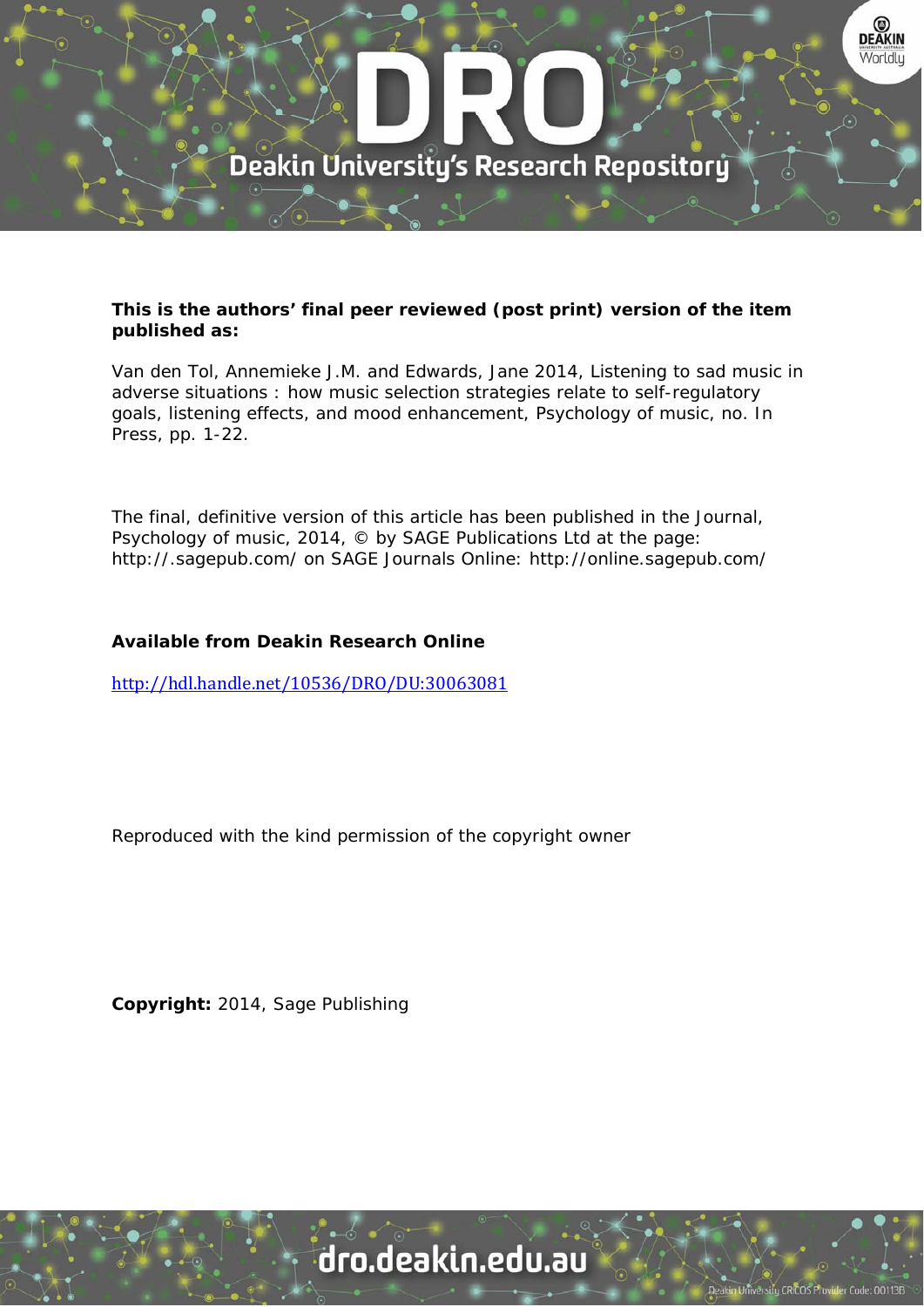# Listening to Sad Music in Adverse Situations: How Music Selection Strategies Relate to Self-Regulatory Goals, Listening Effects, and Mood Enhancement

Final draft

Annemieke van den Tol and Jane Edwards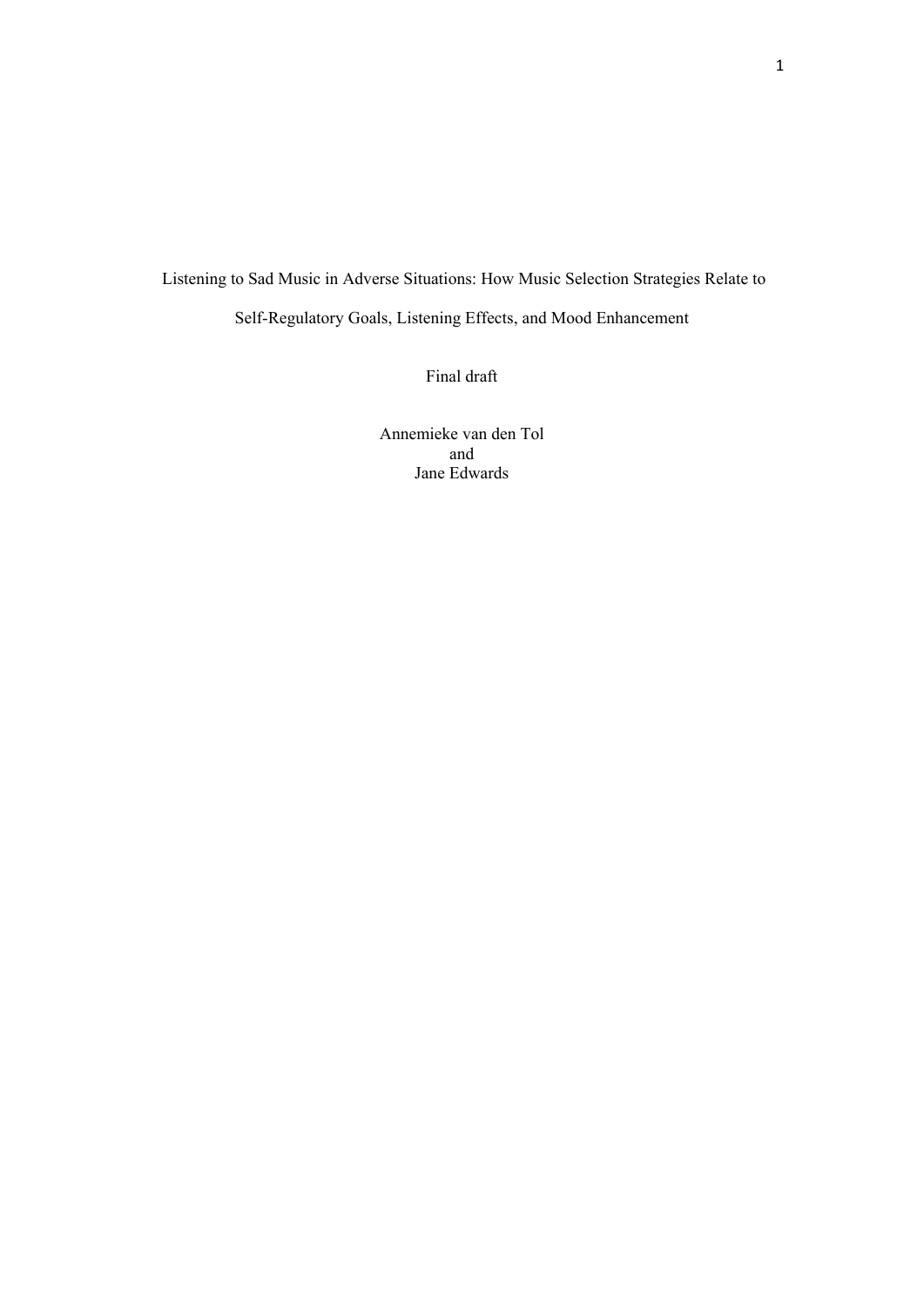#### **Abstract**

Adults' (*N*=220) reported motivations for listening to sad music after experiencing adverse negative circumstances were examined by exploring how their music selection strategies related to (a) their self-regulatory goals, and (b) reported effects of listening. The effects of music selection strategies, self-regulatory goals, and reported effects on the achievement of mood enhancement were also explored using a retrospective survey design. The findings indicate that music choice is linked to the individual's identified self-regulatory goals for music listening and to expected effects. Additionally, the results show that if individuals had intended to achieve mood enhancement through music listening, this was often only reported to be achieved by first experiencing cognitive reappraisal or distraction. The selection of music with perceived high aesthetic value was the only music selection strategy that directly predicted mood enhancement. Where respondents indicated that they chose music with the intention of triggering memories this was negatively related to the selfregulatory goal of mood enhancement.

*Keywords:* Mood Enhancement, Music Listening, Negative Affect, Sadness, Sad Music, Self-regulation, Selection Strategies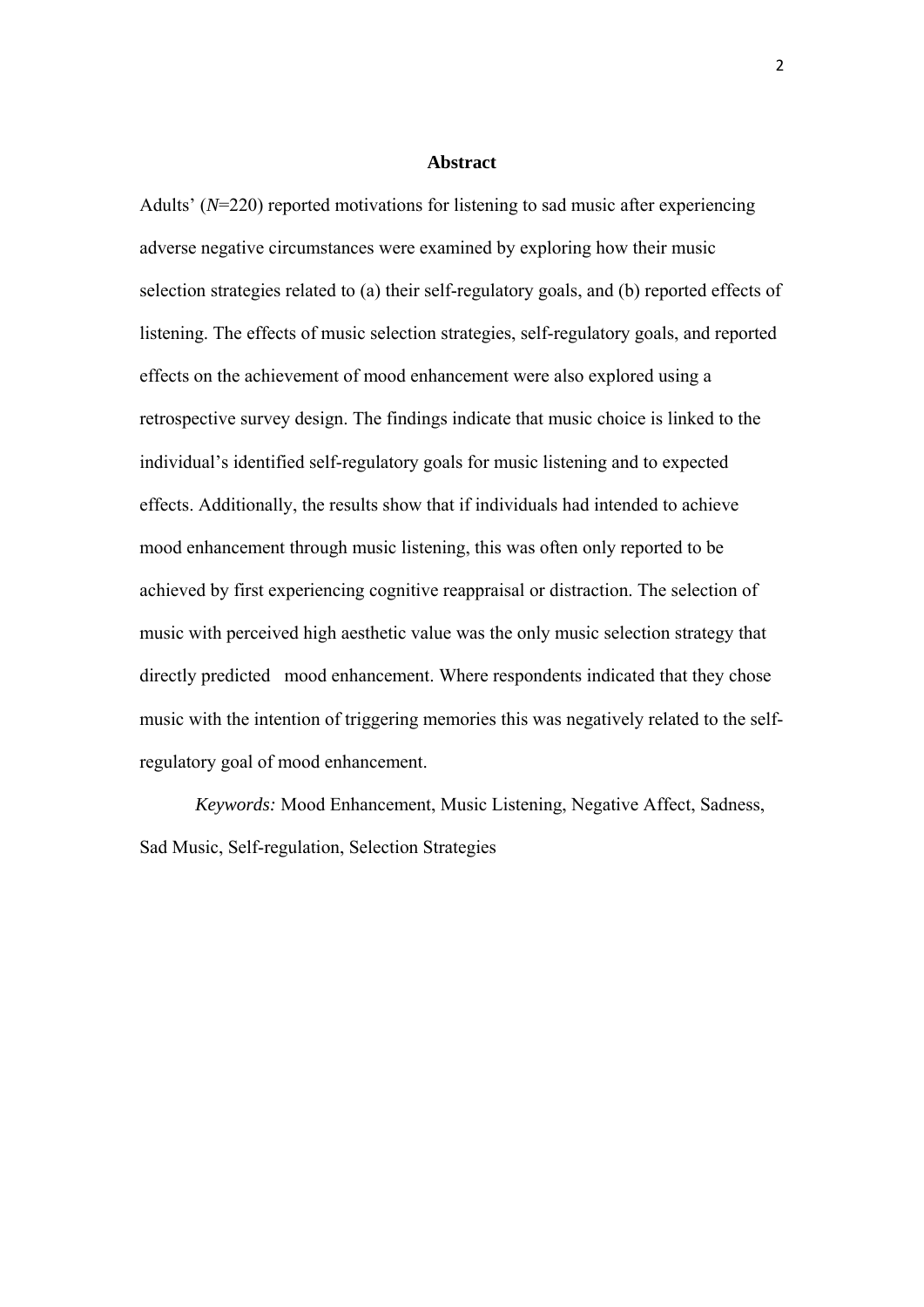# **Listening to Sad Music in Adverse Situations: How Music Selection Strategies, Relate to Self-Regulatory Goals, Listening Effects, and Mood Enhancement**

 The effects of and self-regulatory goals for music listening are of interest to scholars in psychology, musicology and sociology, and for practitioners in music therapy and music education (Edwards, 2011; Hallam, Cross, & Thaut, 2011). Music listening effects have traditionally been examined through laboratory tests of responses to experimenter-selected music. However, recent research has started to focus on individuals' reports of the effects of self-selected music, in order to further understand aspects of everyday music use (Rentfrow, 2012).

The current study investigated music listening in order to understand people's self-regulatory goals, music selection strategies, and the effects of self-selected music that the listener identified as sounding *sad*; what we describe as *Self-Identified Sad Music* (SISM). We are interested in why people sometimes decide to listen to music that they identify as sad when they are already feeling sad after experiencing an adverse event. We believe that we can learn about people's motivation for listening to sad music by asking people to reflect upon their experiences and describe their choices.

### **Motivations to Listen to Sad Music When Feeling Sad**

Several recent studies provide evidence that people listen to sad music when experiencing sadness or adverse negative affective states (Hunter, Schellenberg, & Griffith, 2011; Matsumoto, 2002; Saarikallio & Erkkilä, 2007; Schellenberg, Peretz, & Vieillard, 2008; Van den Tol, 2012, 2013). For instance, results of a focus group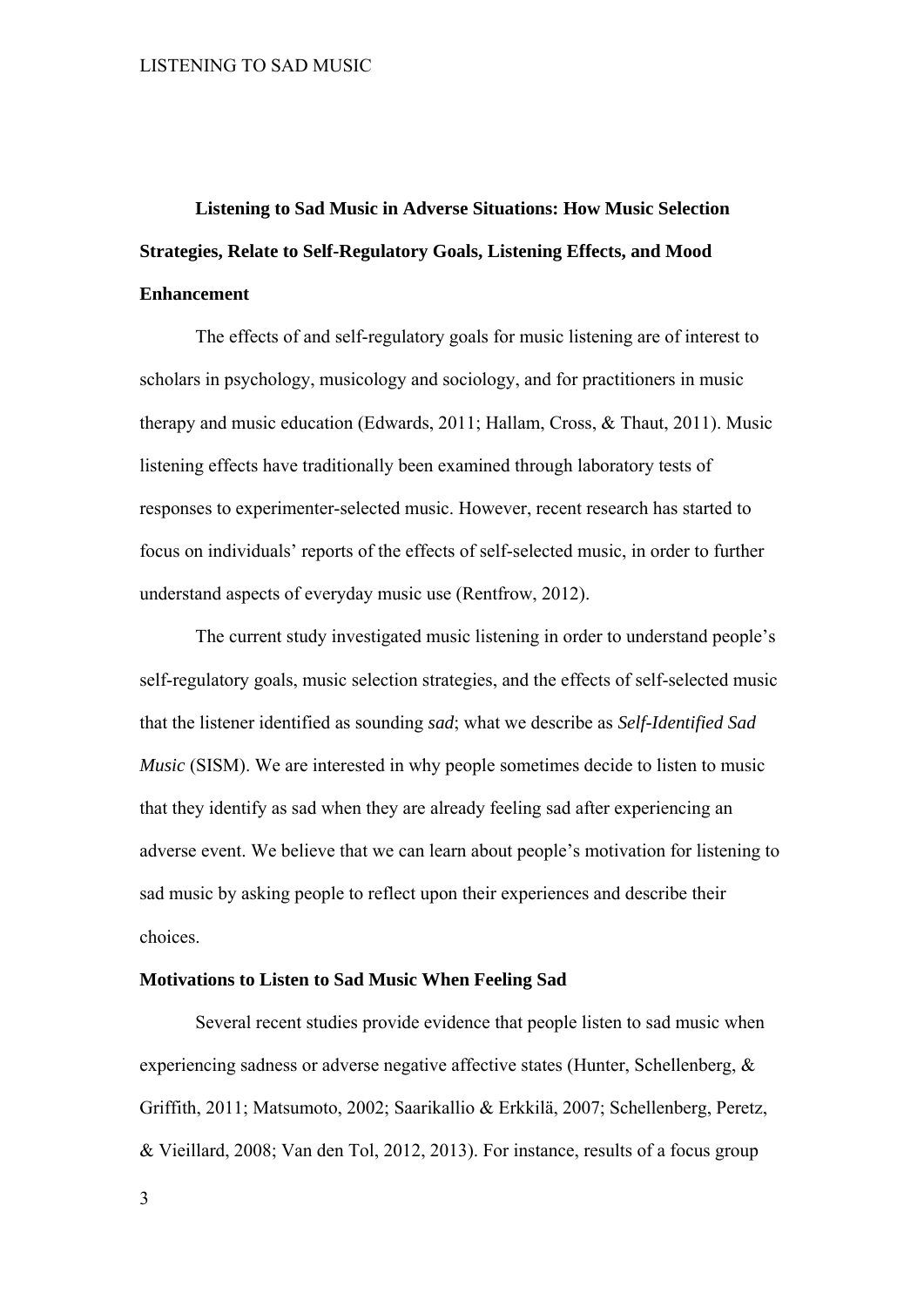study that was conducted with 11 Finnish adolescents showed that participants who were sad or angry were inclined to listen to SISM in order to think through and work out problems, as a distraction from problems, for expressing emotions, and to attain closure (Saarikallio & Erkkilä, 2007). Similarly, Miranda and Claes (2009, P. 218) indicated that "music listening can be thought of as being used intentionally by adolescents for coping with daily stressors." Moreover, experimental research shows that the desire to listen to sad music is strongest directly after participants have been experiencing a negative mood, whereas people are more likely to listen to uplifting music when some time has passed after negative mood induction (Chen, Zhou, & Bryant, 2007).

# **Music Listening and Self-Regulation**

 A range of recent studies have investigated the extent to which self-regulatory goals can be attained through music listening. For example, music listening can be used to change, maintain, or reinforce affect, moods and emotions (i.e. Chen, Zhou, & Bryant, 2007; Knobloch & Zillmann, 2002; Lonsdale & North, 2011), for relaxation (Thayer, Newman, & McClain, 1994), for reminiscence or to trigger nostalgia (i.e. Knobloch & Zillmann, 2002; Van Goethem & Sloboda, 2011), for stimulating cognitive effects (Sloboda, Lamont, & Greasley, 2009), for meaning enhancement (Maher, Van Tilburg, & Van den Tol, 2013), or as a platform for mental work or cognitive reappraisal (i.e. Saarikallio, 2007, 2008; Saarikallio & Erkkilä, 2007; Lonsdale & North, 2011).

 Consistent with the above findings, listening to SISM when feeling sad has also been found to serve many self-regulatory functions. In a recent study, 65 adults were asked to write about a recent occasion in which they had decided to listen to SISM when they were feeling sad (Van den Tol & Edwards, 2011). Participants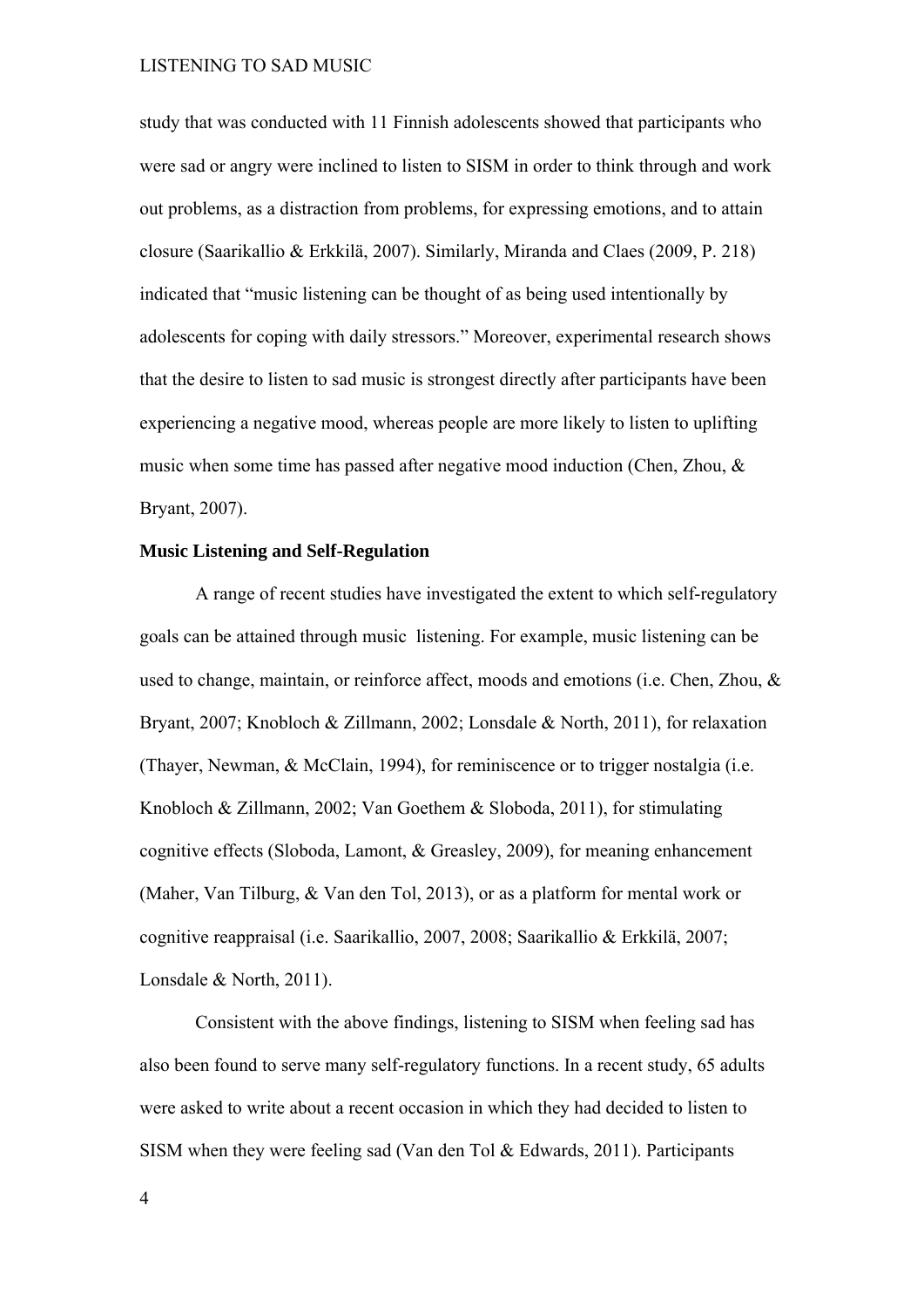indicated that listening to SISM could have a variety of psychological effects: *(Re- )experiencing Affect*, which means getting in touch with or intensifying affective states, *Retrieving Memories*, which means retrieving episodic memories associated with the music, *Cognitive*, which refers to the use of music for cognitive reappraisal, *Friend*, where the music was described as serving as a symbolic friend, *Social*, reflecting feeling closer to or emotionally connected to (real) friends and family, *Distraction*, which refers to the use of music for distraction and keeping the mind of from unwanted feelings and thoughts, and *Mood enhancement*, which involves making one feel better or less sad. Most participants indicated that listening to sad music when feeling sad could sometimes be used as an effective way to cope with an adverse event.

# **Listening to Sad Music When Feeling Sad and Music Listening Strategies**

Results of a number of recent studies suggest that people use different strategies to select music, and that the selection of these strategies depends on the goals they are pursuing in a specific situation (Chen, Zhou, & Bryant, 2007, DeNora, 1999, Lonsdale & North, 2011; Saarikallio & Erkkilä, 2007; Thoma, et al., 2012). The following music selection strategies were found in a qualitative study about listening to SISM when feeling sad (Van den Tol & Edwards, 2011): *Connection*, meaning selecting a specific piece of music because the music portrays affect or has lyrics that the listener can identify with at that moment, *Memory Triggers*, referring to the selection of music because the music has associations with past events and persons, *High Aesthetic Value*, which involves selecting the music because one perceives the music to be 'good' or 'beautiful music', and also *Message Music*, where music is chosen that conveys a message to which the listener wants to relate. Moreover, the music selection strategies and self-regulatory effects were linked to each other.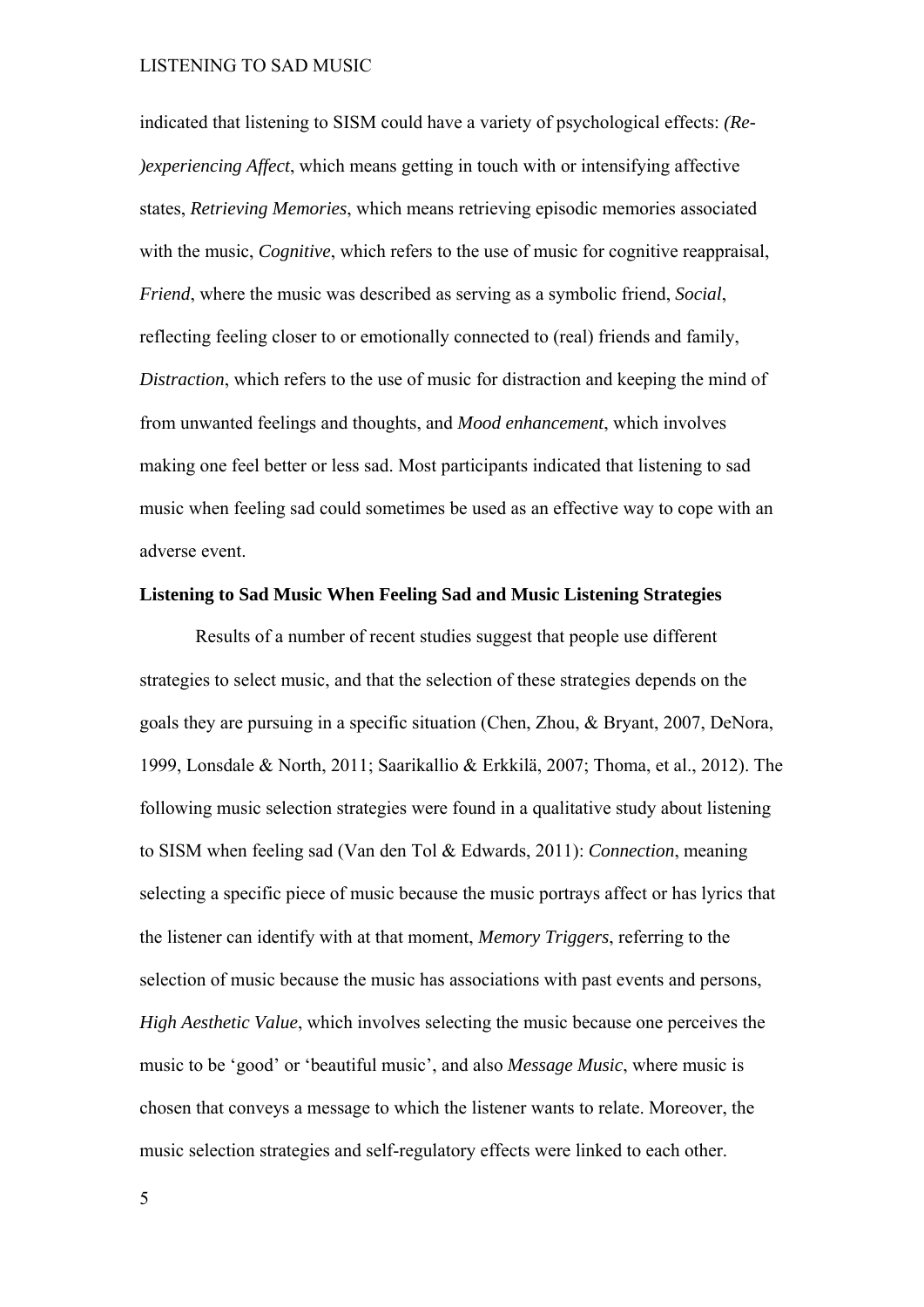Specifically people often seemed to: use a *connection* selection strategy when they wanted to *(re-) experiencing affect*, people often aimed for *cognitive reappraisals* when they used music which conveys a *message,* when people selected music with a *high aesthetic value* they often aimed for *distraction* or *mood enhancement,* when people used a *memory triggers* selection strategy they often did so in order to *retrieve memories,* to feel *social* and to *(re-)experiencing affect*. It was indicated, however, that quantitative follow up research with a larger sample is needed, in order to generalize these findings to a larger population (Creswell, Plano Clark, Guttmann, & Hanson, 2003).

# **Listening to Sad Music when Feeling Sad and Mood Enhancement**

Some of the participants in the study by Van den Tol and Edwards (2011) indicated they experienced mood enhancement as a result of listening to SISM when feeling sad. Many different psychological processes have been suggested to play a role in positive affective experiences that can be experienced as a result of listening to sad music (Blood & Zatorre, 2001; Huron, 2011; Kallinen & Ravaja, 2006; Matsumoto, 2002; Saarikallio, 2008; Vuoskoski, Thompson, McIIlwain, & Eerola, 2012). Listening to self-identified pleasant music result in brain activity in regions associated with reward and displeasure inhibition (Blood & Zatorre, 2001; Menon & Levitin, 2005; Schubert, 1996). Moreover, findings by Vuoskoski, Thompson, McIIlwain & Eerola (2012) indicate that people who score high on the traits *aesthetic appreciation* and *empathetic engagement* enjoy sad music to a greater extent than people who score low on either one of these traits. Based on the above findings it is likely that we will also find indications that mood enhancement can be achieved directly as a result of selecting sad music that is judged to have high aesthetic value. More specifically, it may be likely that people will consciously select music with high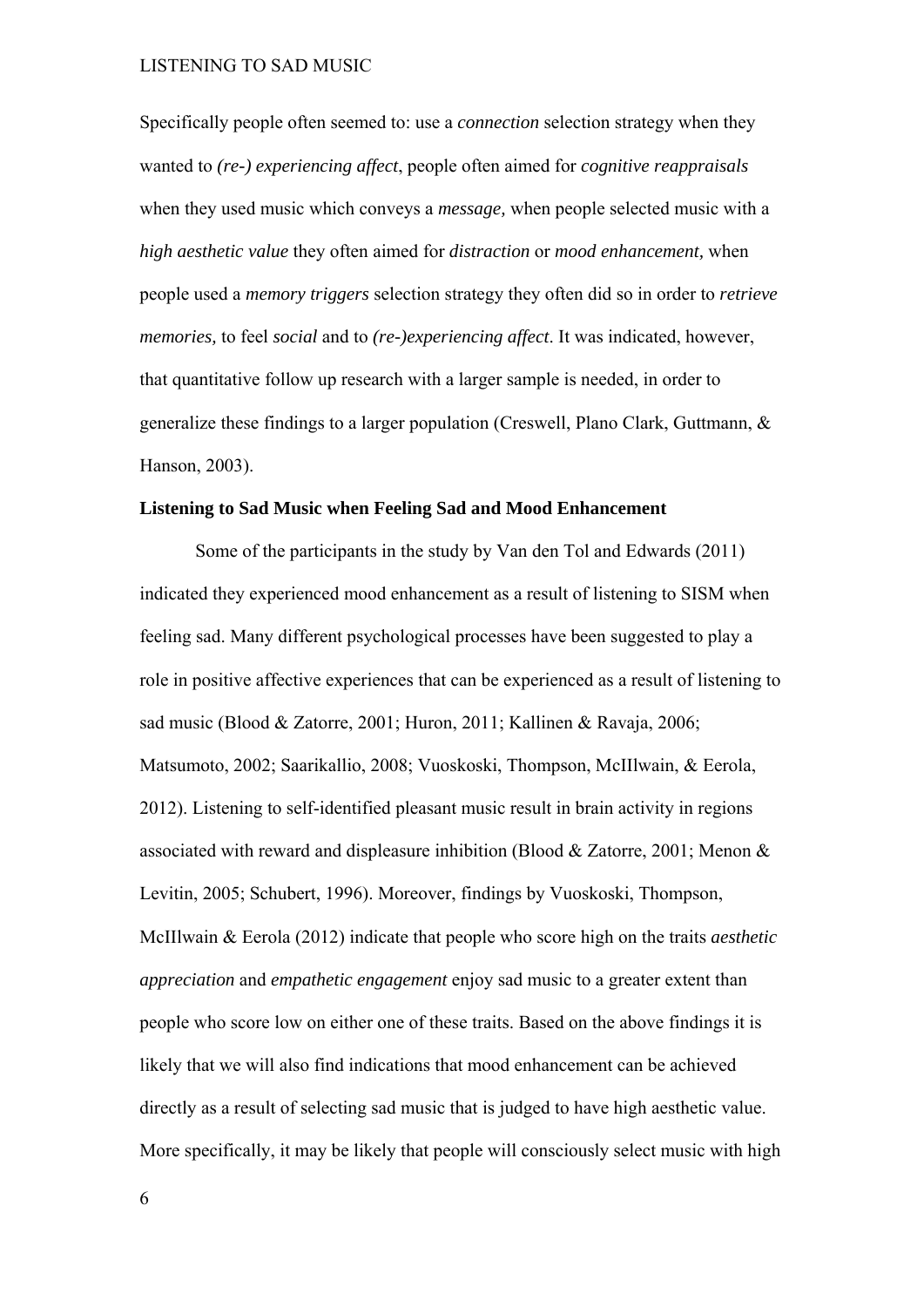aesthetic value when they aim to achieve mood enhancement after having experienced an adverse event.

A variety of different studies indicate that engagement in cognitive reappraisal and behavioural diversion (e.g. listening to music to distract the self of problems) or distraction are among the most effective behavioural strategies used to pursue mood enhancement (Hayes, et al., 2010, Kross, Ayduk, & Mischel, 2005; Totterdell & Parkinson, 1999). In line with this, it has been found that the common use of music for diversion (a concept that relates to listening to music for distraction) and mental work (a concept that includes listening to music for cognitive reappraisal) related positively to perceiving oneself to be efficient in repairing ones mood (Saarikallio, 2008). This was found in a cross-sectional survey that was conducted among a group of Finnish adolescents. It is hence likely that listening to SISM may also result in mood enhancement when music is used for cognitive re-appraisal or distraction, and that people use these effects of music when they aim to achieve mood enhancement.

 Listening to SISM when feeling sad has been found to be used to experience acceptance, support, or empathy from the music, which has been described as experiencing that the music is a *friend* (Van den Tol & Edwards, 2011). Findings from a study on the use of music conducted among adolescents (Saarikallio, 2008) indicated that the common use of music for solace (a concept that includes listening to music to experience friendship with the music) was positively correlated with moodrepair. However, exploration of earlier collected narrative data about SISM when feeling sad (Van den Tol and Edwards, 2011) did not reveal any examples in which participants experienced mood enhancement as a result of 'the experienced friendship with the music'. We hence believe that the friendship element in sad music may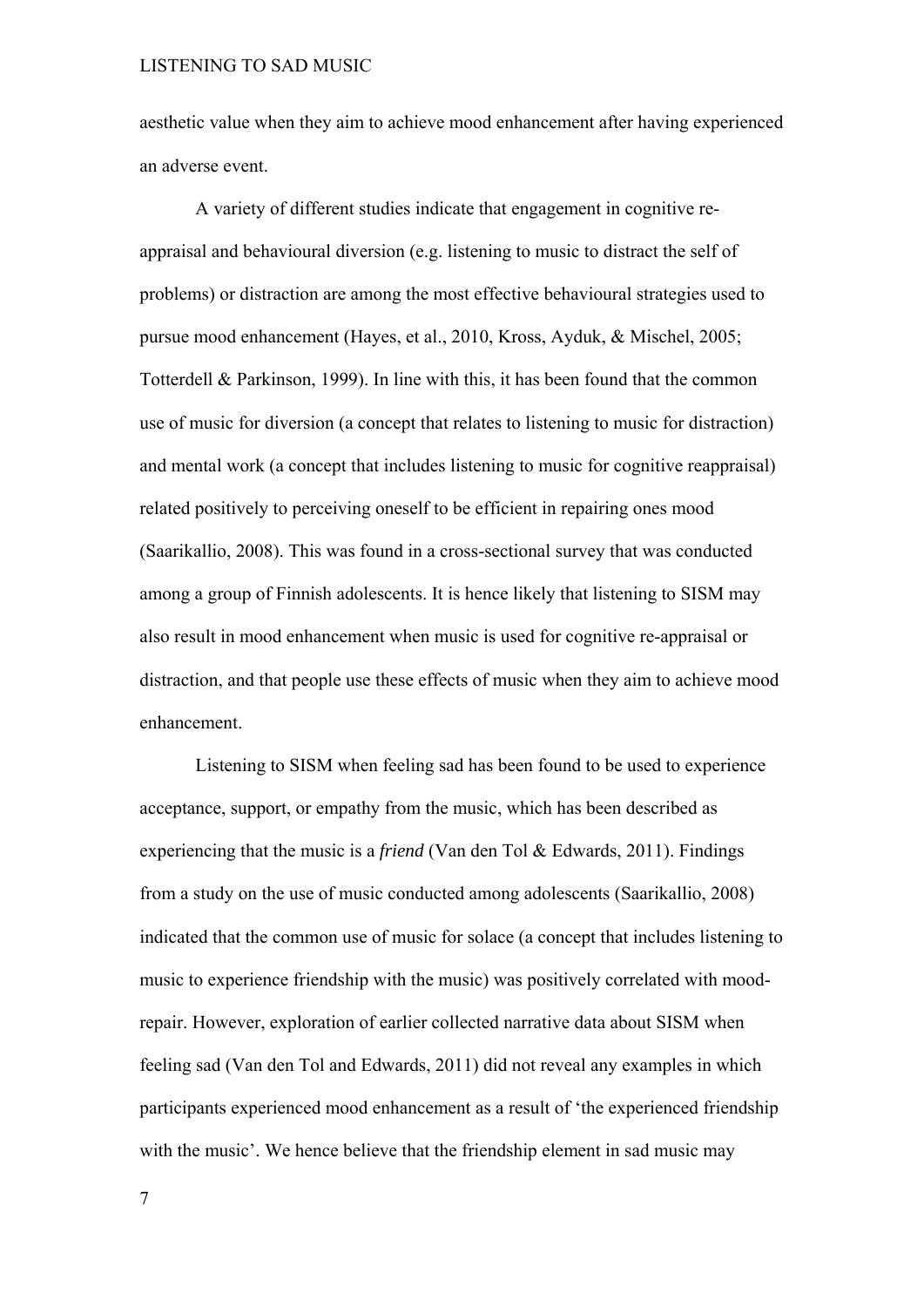potentially represent a different value than the *solace* element in music in general. In other words, the current research is hoped to shed more light on how the imagined friendship that is experienced during SISM can be categorized in terms of perceived coping value.

 In previous research on SISM it was found that the memories that are recalled during listening to SISM often involve missed loved ones, and foregone times (Van den Tol & Edwards, 2011). This description of memories seems to resemble some elements of nostalgia. Wildschut, Sedikides, Arndt, & Routledge (2006) described nostalgia as a bittersweet emotion that is a happiness-related experience but also contains elements of negative emotionality. They also indicated that nostalgia often involves the self as a protagonist in interactions with close others. Interestingly, research has indicated that people often engage in nostalgia in order to repair negative moods (Wildschut, et all., 2006). Moreover, Barrett, Grimm, Robins, Wildschut and Sedikides (2010) found that sad moods can motivate people to listen to music as a means to retrieve nostalgic memories and enhance positive moods. However, findings of previous qualitative research on SISM indicated that only some people felt better after having retrieved memories during SISM, whereas others participants reported to find it unpleasant to engage in memory retrieval during music listening. Moreover, one participant indicated to have expected to feel better but to unexpectedly feel worse after having listening to the music of his choice. It is hoped that the current research provides more light on the phenomena of SISM memories retrieval and mood enhancement.

### **Aims**

Three specific aims guided this research: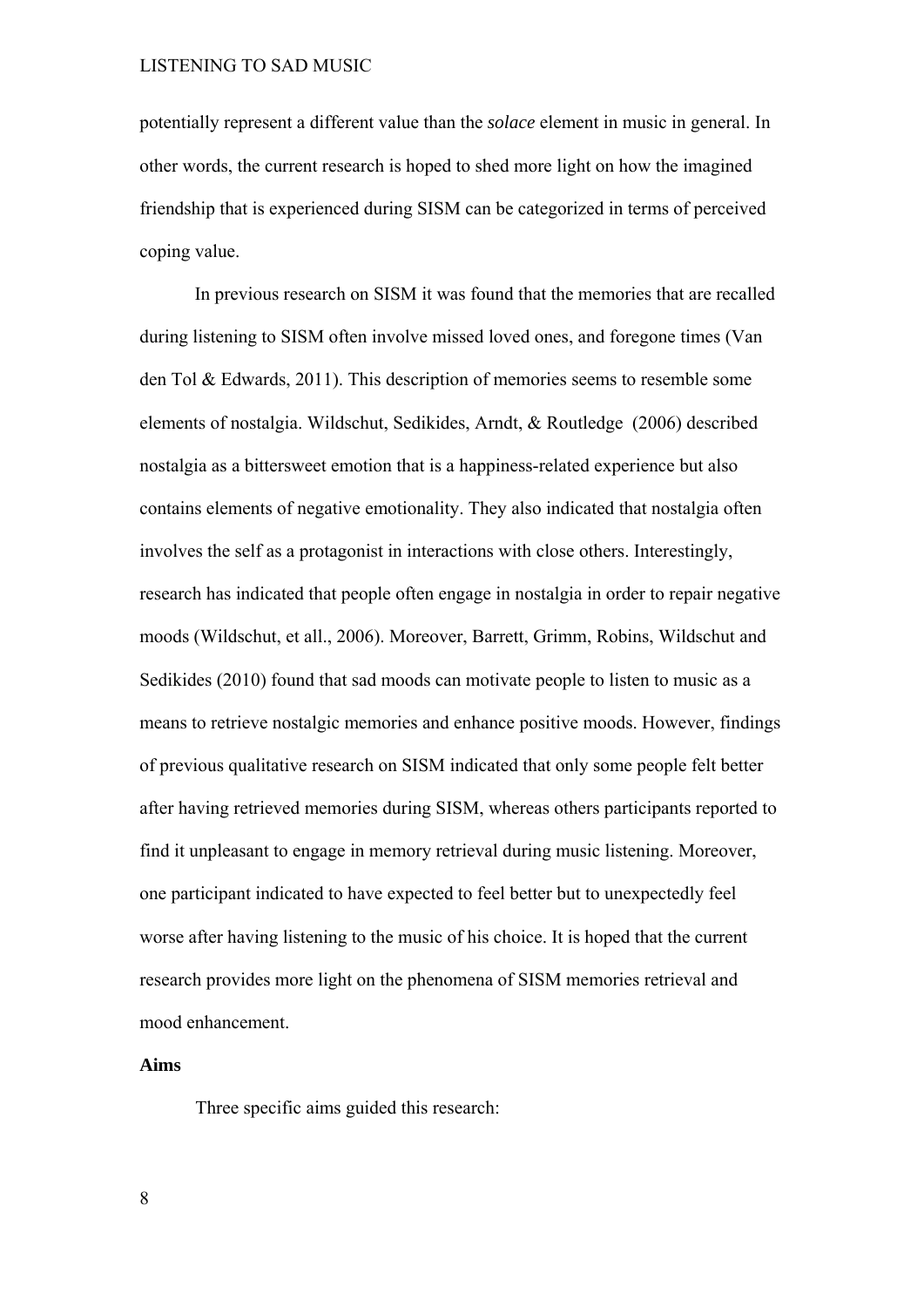(1) As a first aim we sought to identify several distinct groups of music selection strategies, self-regulatory goals and self-reported effects. More specific we wanted to find out how the items on the SISM questionnaire that we designed would statistically group together.

(2) As a second aim we sought to 'understand music selection strategies'. More specifically, we were interested in people's motivations to select music with a specific music selection strategy. This part of the research explored the strengths of previously indicated effects of selecting music with a specific music selection strategy on specific self-regulatory goals and reported effects<sup>1</sup>

 (3) As a third aim we sought to 'understand mood enhancement'. More specific, we wanted to examine which music selection strategies, which self-reported effects, and which self-regulatory goals predicted the experience and achievement of mood enhancement.

### **Hypotheses**

An overview of more specific predictions in relation to each of the above mentioned aims are provided below:

 (1) It was predicted that categories of items would represent the goals, effects, and strategies that were observed in previous research on SISM when feeling sad.

 (2a) Participants who use a connection selection strategy will be most likely to report to feel sadness and want to experience sadness as a self-regulatory goal.

 (2b) Participants who use a memory trigger selection strategy will be most likely to report to experience memories, to feel closer to others, and to feel sadness, and to also have pursued these effects as a self-regulatory goal.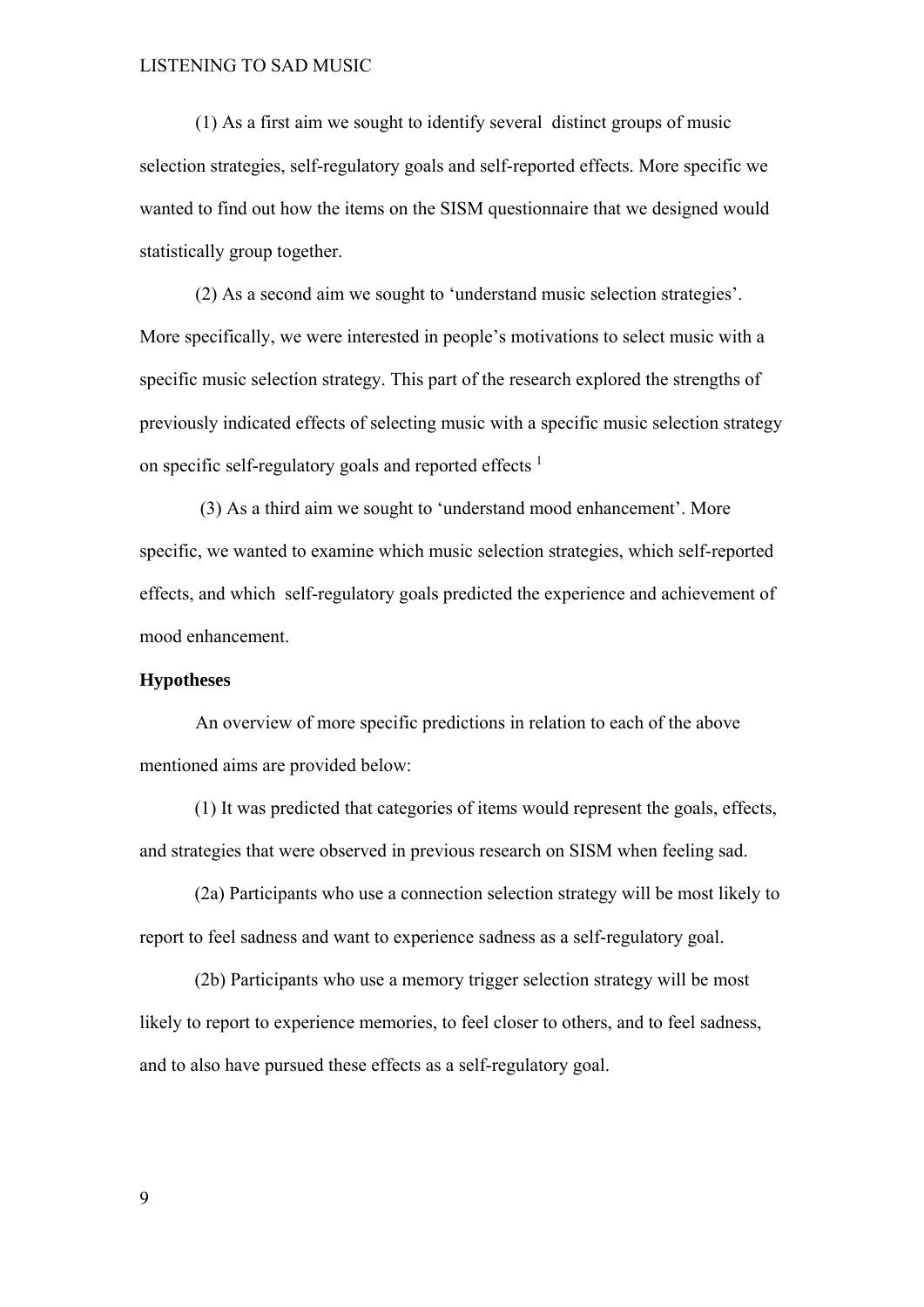(2c) Participants who select music with a direction strategy will be most likely to report to experience cognitive reappraisals and to also have pursued this effect as a self-regulatory goal.

(2d) Participants who select music with a high aesthetic value selection will be most likely to report to experience distraction, or mood enhancement and to also have pursued this effect as a self-regulatory goal.

 (3a) It was predicted that participants would report to have experienced mood enhancement when participants also reported to have experienced cognitive or distracting effects of listening to SISM, and that people actively pursue cognitive or distracting music listening experiences when they aim to experience mood enhancement. In other words, distraction and cognitions will mediate mood enhancement independent of which music selection strategy is used.

(3b) It was predicted that selecting the SISM (just) for its high aesthetic value will be the only music selection strategy that can predict mood enhancement as a goal or as an effect (indecently of other self-regulatory goals, or other recalled effects).

#### **Methods**

#### **Participants**

 220 Adults volunteered to participate in this study (135 females, 80 males, and 5 undisclosed). Participants' ages ranged from 18 to 69 ( $M = 28.30$  *SD* = 11.51). This study represented participants of twenty-six different nationalities; 74 participants were Caucasians from the USA, 38 were Irish, 24 were Dutch, 12 were British, 10 were African-Americans from the USA, 9 were Australian, 8 were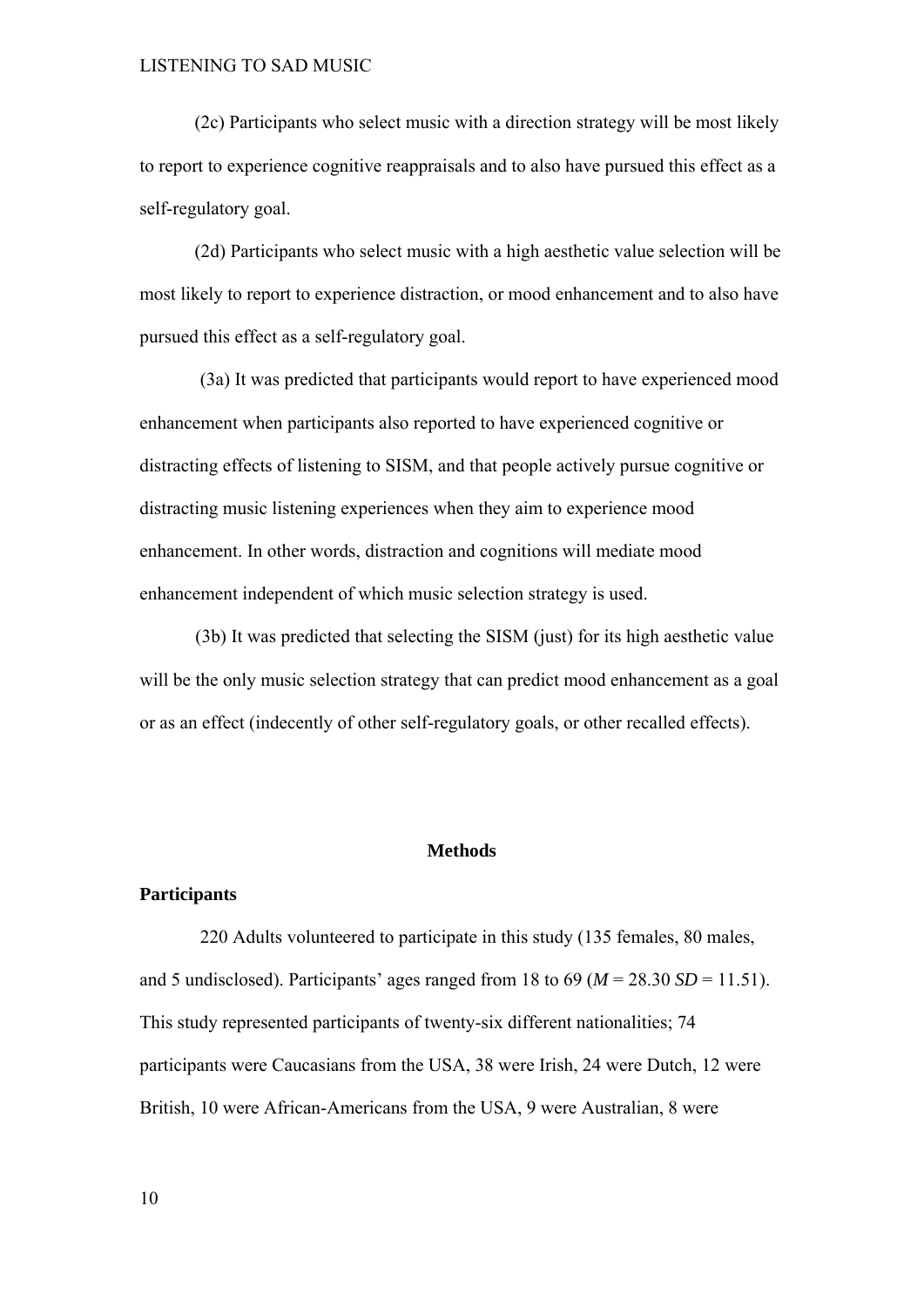Canadian, 6 were Greek, 3 were Malaysian, 3 were Belgian, 22 participants indicated having another nationality, and eleven participants did not report their nationality. **Measures** 

 A questionnaire was developed for the purpose of investigating people's recalled music listening motivations and effects of SISM during a recent event when feeling sad. This questionnaire started with requesting the participant to think back to an adverse emotional event they had experienced after which they had listened to music that portrayed sadness. Participants were then asked to rate several statements, each on 5–point interval scales ranging from 1 (*I do not agree with this at all*) to 5 (*I very much agree with this*). To decrease error a 'not applicable' option was added to this interval scale. Participants firstly rated several statements relating to the music selection *strategies* they had used for selecting the music ("I chose to listen to the sad music because…" for example, "…the music contains lyrics that communicated hope."). Next, they rated several statements relating to self-regulatory *goals* they wanted to achieve as a result of listening to the sad music ("The reasons I listened to the sad music was…" for example, "… to bring back memories."). Participants then rated several statements relating to the recalled *effects* of listening ("Listening to this sad music did…." for example, "…bring back memories"). Participants' level of attention were checked by using two attention check items, that explicitly instructed participants how to rate them. These items were placed in the middle and at the end of the questionnaire. After rating all statements, participants provided information about age, nationality, and gender.

The self-report of experiences served a valuable purpose: We were interested in people's *everyday life* experiences of listening to SISM when feeling sad after adverse circumstances. This may not always be usefully studied within a laboratory or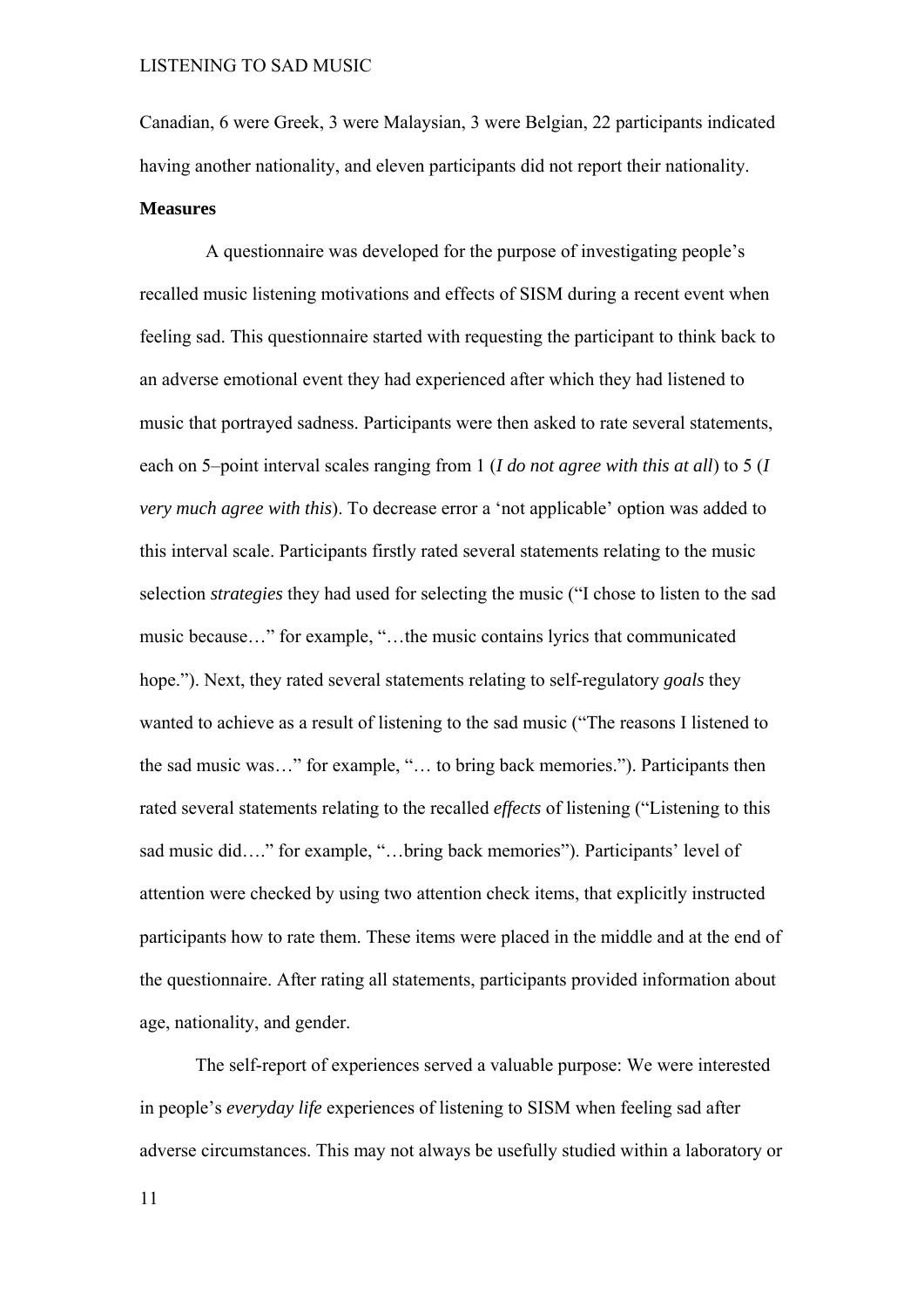controlled environment where emotional states have to be induced, and ethical issues may subsequently arise. Consistent with approaches such as those from within narrative research (Gabrielsson; 2011; Moen, 2006) we advocate the use of retrospective recall in human subject research as a means by which humans' construction of their experiences can be usefully examined. To quote (Gabrielsson, 2011, p. 455) "They are perhaps never completely faithful to the original, but can nevertheless be said to be accurate in the sense that they represent the meaning that the experience had to the person concerned". Rather than focusing on what might be flawed or inaccurate about the findings, we contend that as long as our findings are indicated to be based on recall rather than real time experiences our method is congruent with many current approaches in research about human experience.

# **Procedure**

 Participants were recruited by email invitations for which we used the University email system and by invitations via the internet, including social science research networks. The invitation stated that University researchers were looking for participants to volunteer for a study that explores people's motivations to listen to sad music when feeling sad. The invitation included a link to the website where a detailed information sheet, a consent form, and the study were provided. Upon completing the study participants were thanked for their participation and were provided with a comment box for any additional information that they wished to share.

 A total of 10 participants who either failed to provide the correct answer to the attention checks, who missed more than 5 statements, or who had selected the 'not applicable' option more than 5 times, were dropped from the sample. A missing value analysis was conducted on the dataset to be able to also use the responses of participants from which only some data was missing (Tabachnick & Fidell, 2007).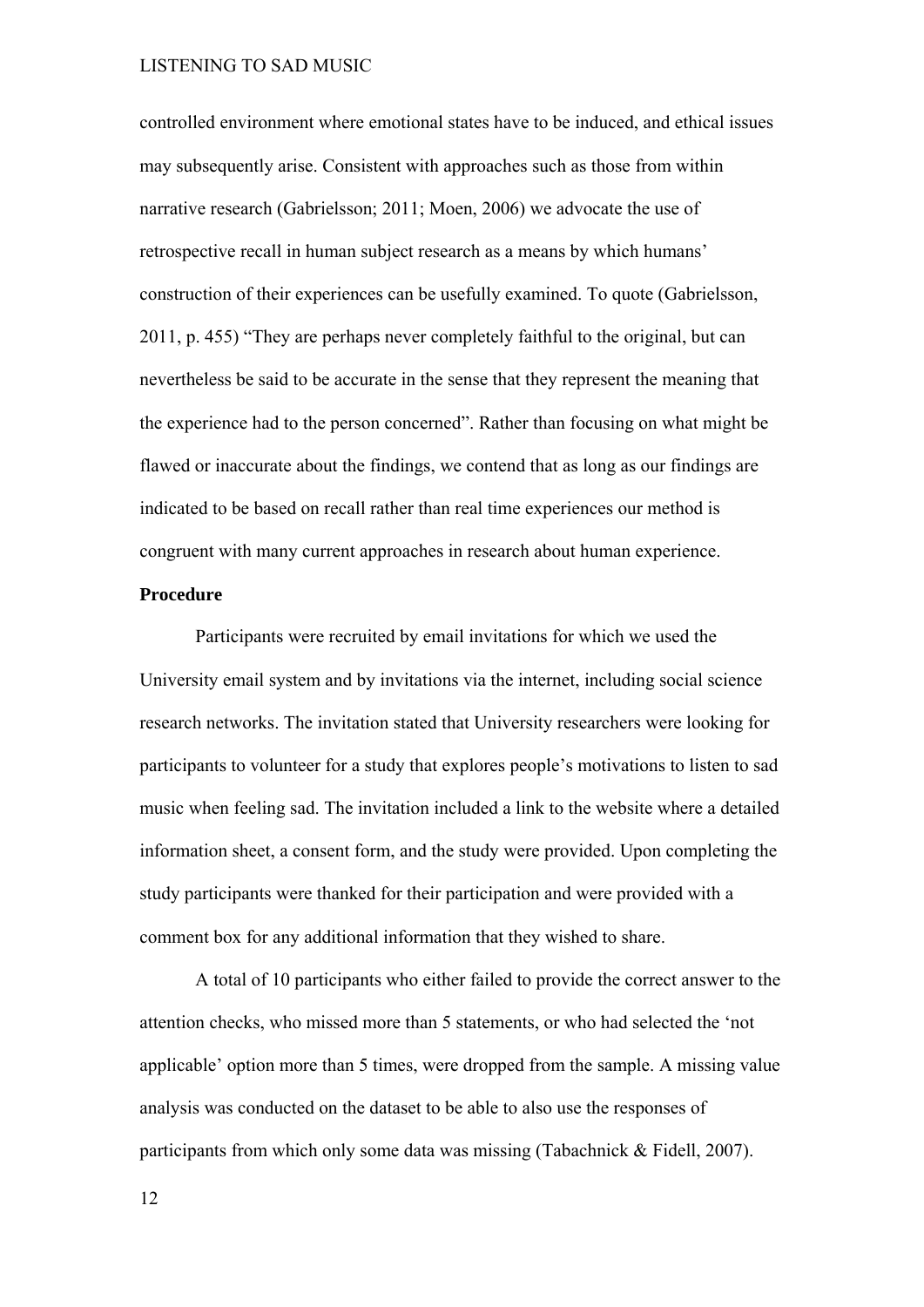The research procedure was approved by the Faculty of Arts, Humanities, and Social Science Research Ethics Committee of the University of Limerick, Ireland.

#### **Results**

# **Aim 1: Structure of the Data**

Five Principal-Component analyses were conducted to investigate the structure of the data in order to statistically explore aim 1. Principal-Component analysis is a statistical approach used for investigating underlying structures of items and for grouping items together based on their magnitudes of covariance (e.g., Tabachnick & Fidell, 2007). In order to be able to use the extracted components for the investigation of some of the other research questions in which regression based techniques are used it was important to extract components with relatively low multicolinearity (Ezekiel & Fox, 1959, p. 283-284). Hence we employed a varimax rotated solution, deleted items that loaded higher than 0.45 on more than one component, and conducted new analyses with the remaining items until several distinct multiple-item components occurred (Hair, Anderson, Tatham, & Black, 1998; Tabachnick & Fidell, 2007).

 A categorization of five distinct direct goals and five distinct direct effects was indicated (see Table 1 and 2). The direct goals and effects were labelled: *Sadness*, *Memories & Social, Distraction*, *Cognition* and *Friend* (reflecting the labels of Van den Tol and Edwards, 2011). *Sadness*, referred to getting in touch with or intensifying affective states, *Memories and Social*, whereas the memory part of this label referred to retrieving episodic memories associated with the music, and the social part of this label reflected feeling closer to or emotionally connected to (real) friends and family, *Cognitions*, referred to the use of music for cognitive reappraisal, *Friendship*, referred to that the music can serve as a symbolic (imaginary) friend, and *Distraction*, referred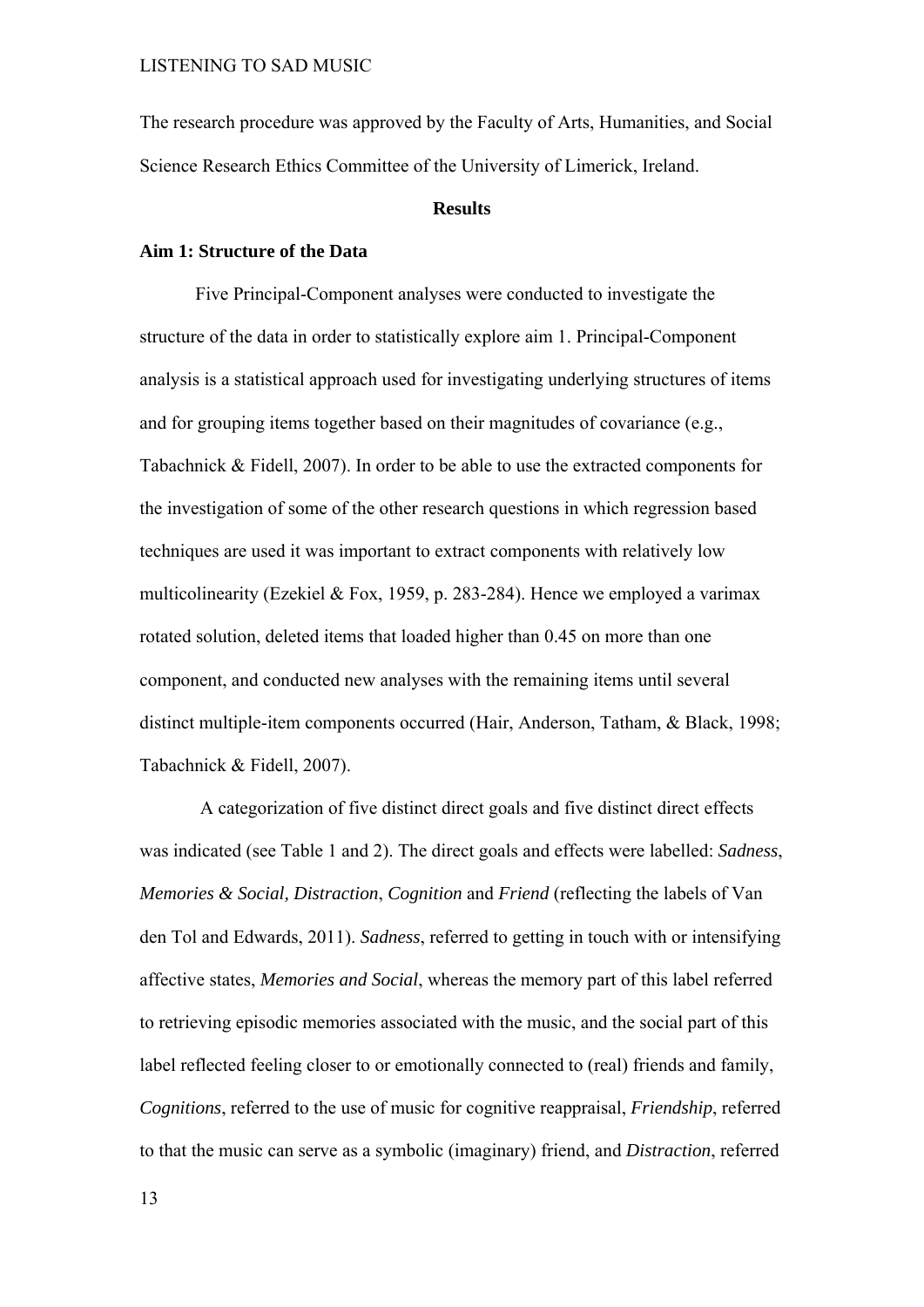to the use of music for distraction and keeping the mind of from unwanted feelings and thoughts.

### PLEASE INSERT TABLE 1 AND 2 HERE

 One component was found in both analysis on indirect goals and indirect effects. The items of this component (see Table 3 and 4) reflected the description of the category *Mood Enhancement*. The label *Mood Enhancement*, referred to making feel better or less sad.

# PLEASE INSERT TABLE 3 AND 4 HERE

 Three groups of items which represented distinct music selection strategies were found (see Table 5). These were named: *Connection & Memory Triggers*, *High Aesthetic Value*, and *Direction* (reflecting the labels of Van den Tol and Edwards, 2011, 2012). *Connection & Memory Triggers*, where, connection referred to selecting music because the music portrays affect or has lyrics that the listener can identify with at that moment, and memory triggers referred to the selection of music because the music has associations with past events and persons, *High Aesthetic Value*, referred to selecting the music because one perceives the music to be 'good' or 'beautiful music', and *Direction,* referred to selecting music that conveys a message to which the listener wants to relate.

### PLEASE INSERT TABLE 5 HERE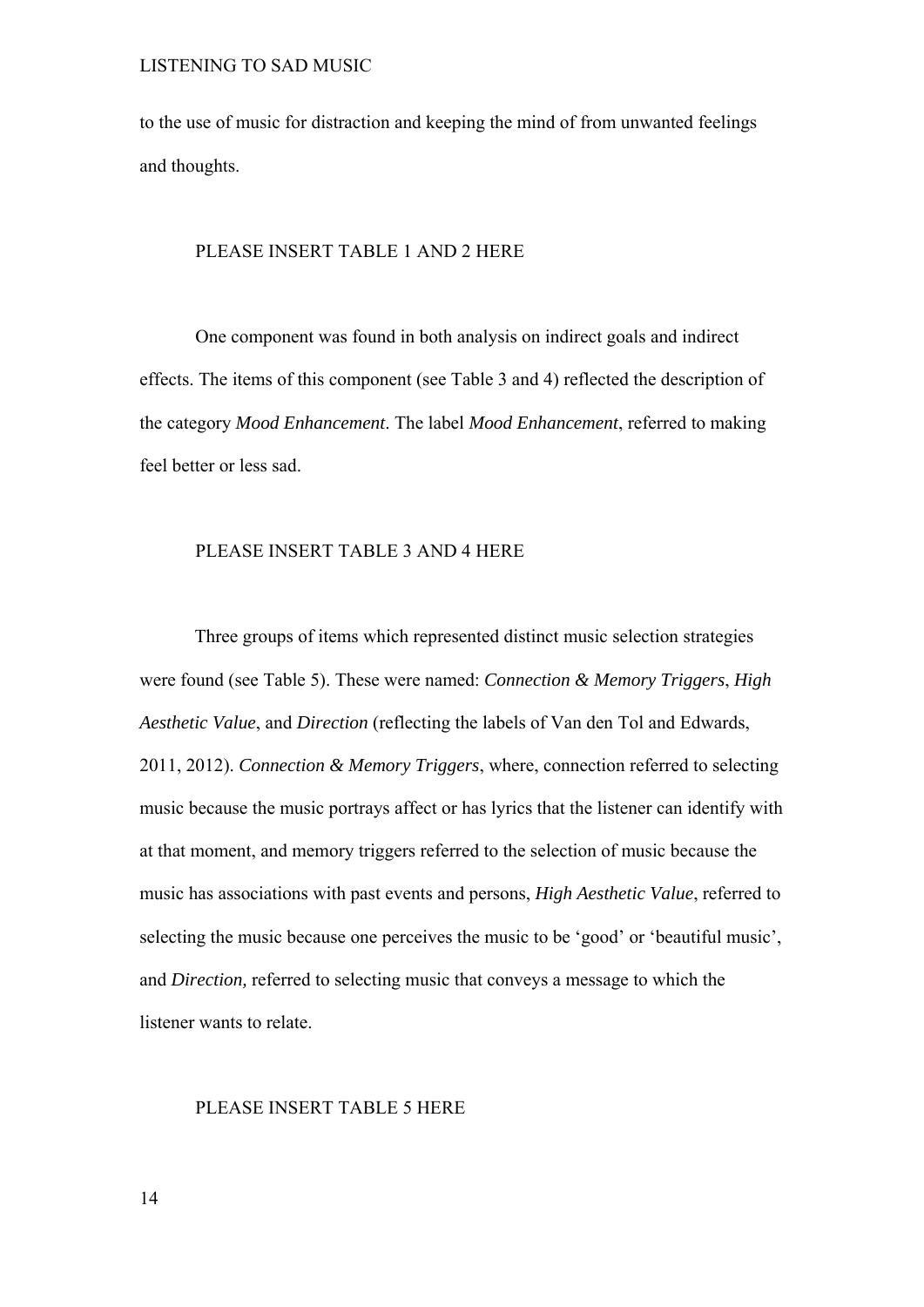#### **Aim 2: Understanding Music Selection Strategies**

Linear regression analyses were conducted to investigate how each music selection strategies predicted people to aim for a specific self-regulatory goals or reported effects. 1 Throughout each of these analyses, one music selection strategies was entered as an independent variable and one reported effect or self-regulatory goal was entered as a dependent variable (see Table 6 and Table 7).

### PLEASE INSERT TABLE 6 HERE

All but one music selection strategies significantly regressed upon each of the direct self-regulatory goals and self-regulatory effects. The only non-significant regression was observed between using a *high aesthetic value* music selection strategy and the self-regulatory goal *memories and social*.

In line with the hypothesis (2a) *Connection* regressed strongest upon *sadness*, (2b) the music selection strategy *memory triggers* regressed strongest upon the goal and effect *memories & social*, but also yielded a strong regression with *sadness.* In line with the hypothesis (2c) the strategy *direction* regressed strongest upon the effect *cognition,* this regression coefficient was smaller, however, for the goal *cognitions*. Selecting music with a *direction* selection strategy regressed strongest upon the goal of *memories and social*, and also upon the goal *friendship*. In line with the hypothesis (2d) it was found that *s*electing music with a *high aesthetic value* selection strategy yielded the strongest regression upon *mood enhancement* but also produced a strong regression coefficient for *distraction* (see Table 6 and 7).

#### **Aim 3: Understanding Mood Enhancement**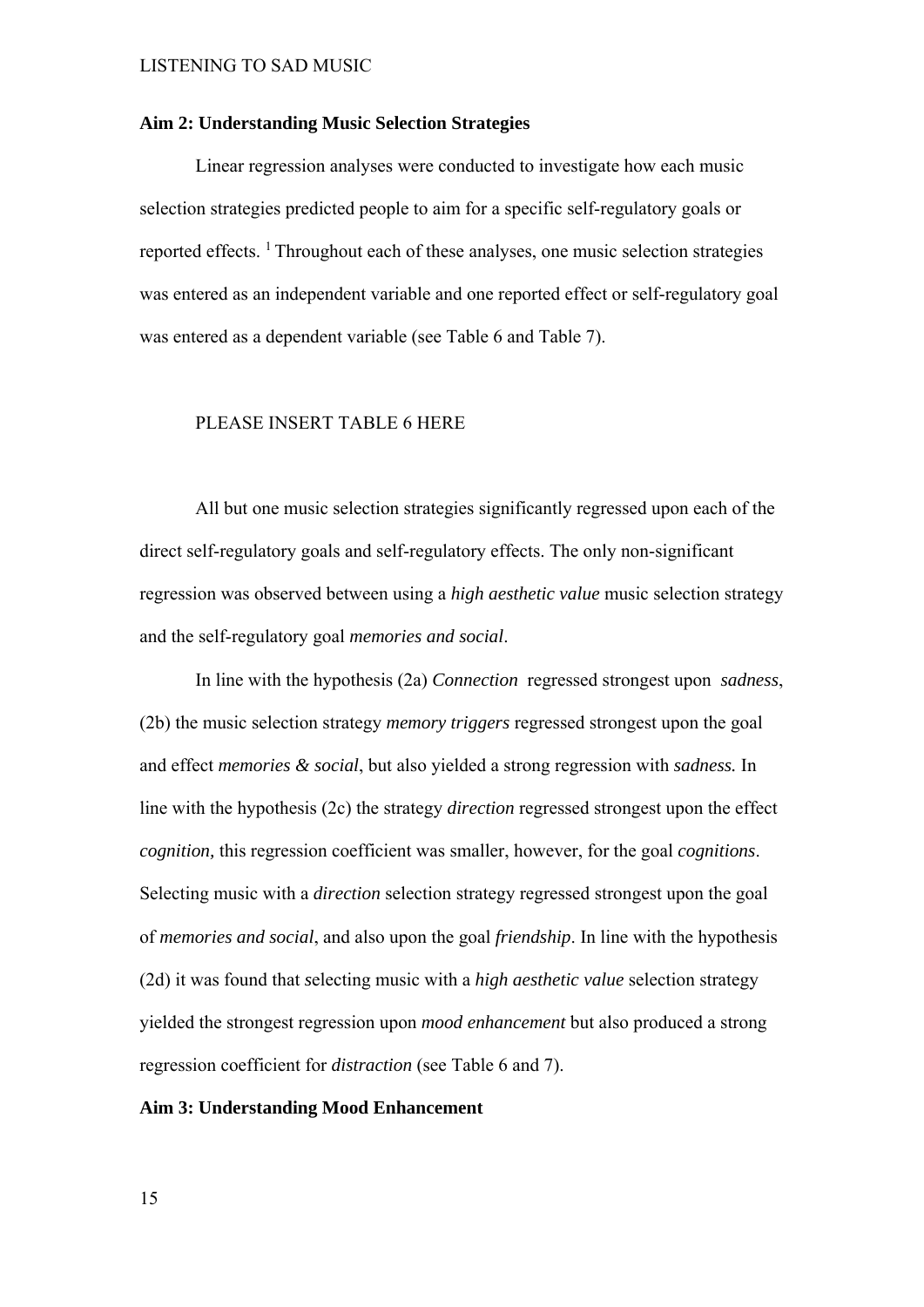Multiple-mediation analysis is a statistical test that is commonly used to explore the effects of one independent and several parallel mediating variables on one dependent variable (Preacher & Hayes, 2004; 2008). Several parallel mediation analyses were conducted in order to investigate to what extent *mood enhancemen*t was a direct or an indirect goal or effect of music listening. We investigated this for each different music selection strategy. More specific, we wanted to know to what extent each music selection strategy has an unique effect on experiencing mood enhancement, and to what extent direct effects/direct goals may have an unique effect in mediating these effects on mood enhancement. Each of these analyses were conducted with *one of the music selection strategies* as an independent variable, with all the *direct goals* or all the *direct effects* as parallel mediating variables, and with either *mood enhancement as a goal* or *mood enhancement as an effect* as a dependent variable (see Figure 1 for a graphic example of one these models, and table 8 and 9 for the results of these analyses).

In line with the hypothesis (3a) it was observed that the components *cognitions* and *distraction* played a significant mediating role in the relationship between music selection strategies and *mood enhancement*, for the analysis of each strategy and both for goals and for effects.

In line with the hypothesis (3b) the relationships between *mood enhancement* and music with *high aesthetic value* remained significant after controlling for the effect of the mediating variables. These results were found for both the analyses on self-regulatory goals and on reported effects. Moreover, none of the other significant regressions effects of music selection strategies upon mood enhancement remained significant after controlling for all other self-regulatory goals or for all other reported effects.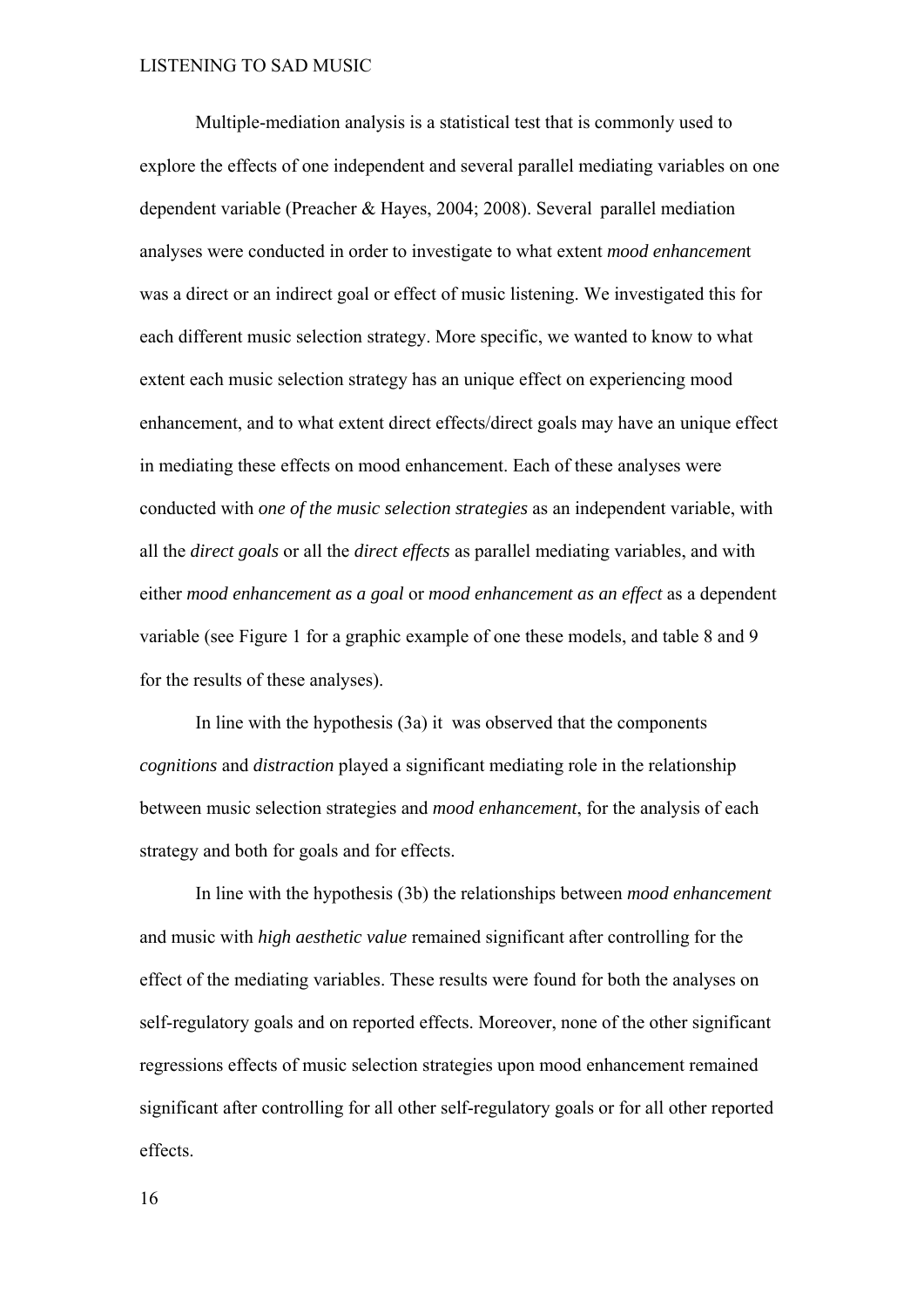There were few other self-regulatory goals or reported effects that mediated mood-enhancement. However, an additional mediating relationship was observed for the selection of music with the goal *memories and social* on having the goal of *mood enhancement* when the mediating roles of direct goals were examined for selection of music with a *memory triggers* selection strategy. Moreover, when mediating effects of goals were taken into account for the selection of music with a *memory triggers* selection strategy the relationship between this music selection strategy and the goal of mood enhancement were reversed, which was a finding that was also not anticipated.

# **Discussion**

The current research was guided by several hypothesis, most of which were confirmed by the analyses. In the paragraphs below an overview will be provided of the findings for each research question, and the implications of these findings.

### **Aim 1: Structure of the Data**

 The prediction regarding the structure of the data was that a distinction of strategies, goals, and effects would be observed relatively similarly to previous findings on listening to SISM when feeling sad (Van den Tol & Edwards, 2011). The current results largely confirmed this prediction. In the analysis on music selection strategies three components were observed, these components were named; *connection & memory triggers*, *high aesthetic value*, and *direction*. Please note that the label for the earlier proposed category *message music* has been replaced by the label *direction*. The items belonging to the earlier identified music selection strategies *connection* and *memory triggers* (Van den Tol & Edwards, 2011) loaded high on one component. It is important to note, however, that even though these strategies show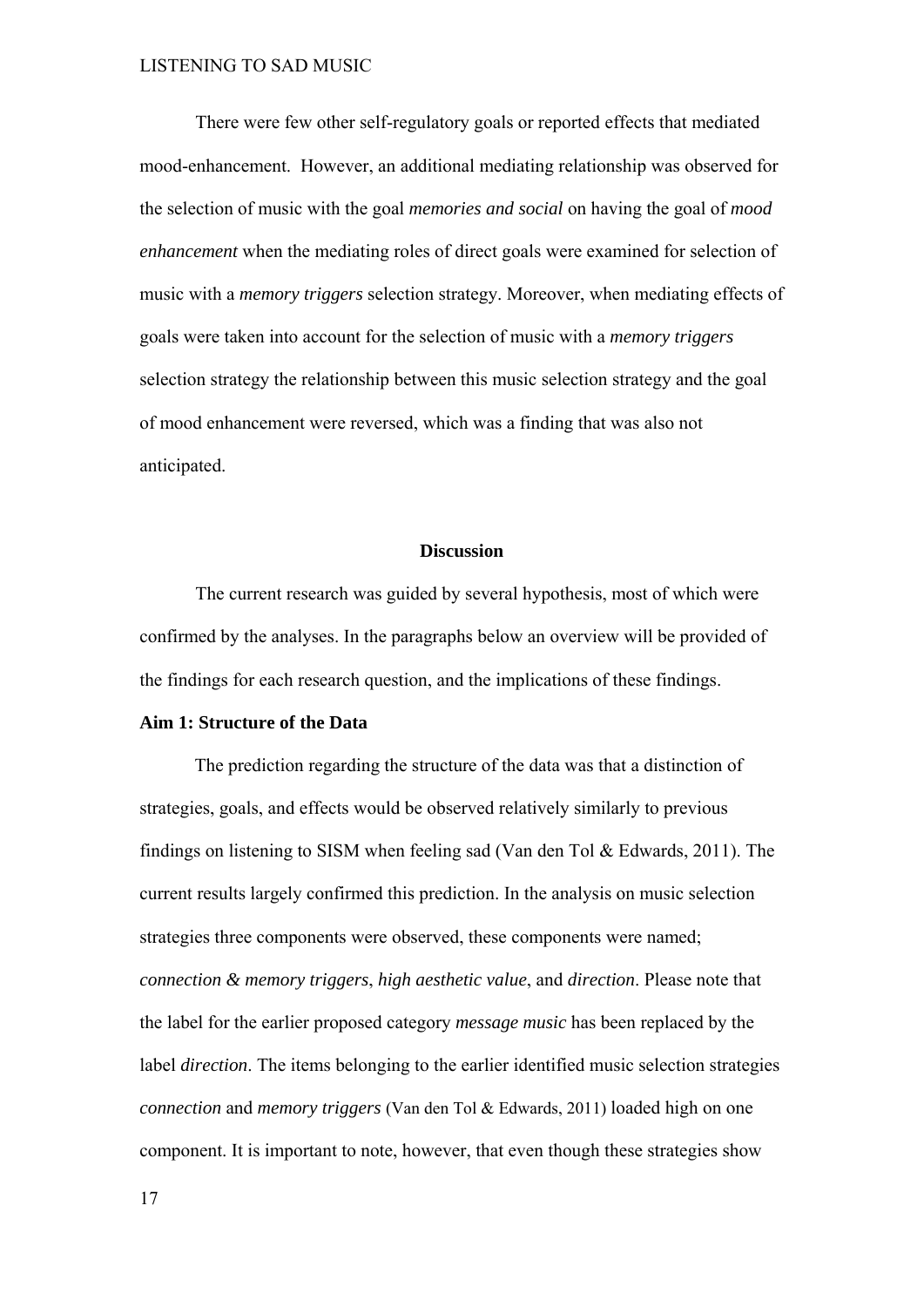statistical overlap, findings (see Table 6) do suggest that distinct psychological processes guide these selection strategies. This statistical overlap may be explained by people's simultaneous use of these two music selection strategies.

In the analyses on indirect self-regulatory goals and effects one component was observed. This was in line with the expectations. This component represented *mood enhancement* and was labelled accordingly.

In the principal components analyses that were conducted on the direct selfregulatory goals and effects five components were observed. These components represented: *sadness, memories & social, cognitions, friendship,* and *distraction*. Please note that these labels represent all earlier proposed s*elf-regulatory function*  categories (Van den Tol & Edwards, 2011) but that some of the labels have been slightly changed in order to make the names of the labels more consistent with each other. Items that represented the earlier proposed distinct categories of *retrieving memories* and *social* (Van den Tol & Edwards, 2011) represented only one component; *memories & social*. This is in line with observations that the memories that are retrieved through music listening are often of a social nature (Van Goethem & Sloboda, 2011).

# **Aim 2: Understanding Music Selection Strategies**

Almost all the music selection strategies yielded positive significant relationships to each of the goals and effects. These findings may either indicate that people pursue more than one goal when they select music (providing this overlap in regressions) or that each music selection strategies can be used to achieve more than one specific goal. In line with literature (Saarikallio & Erkkilä, 2007; Van Goethem & Sloboda, 2011) we believe that it is most likely that both these theories are correct.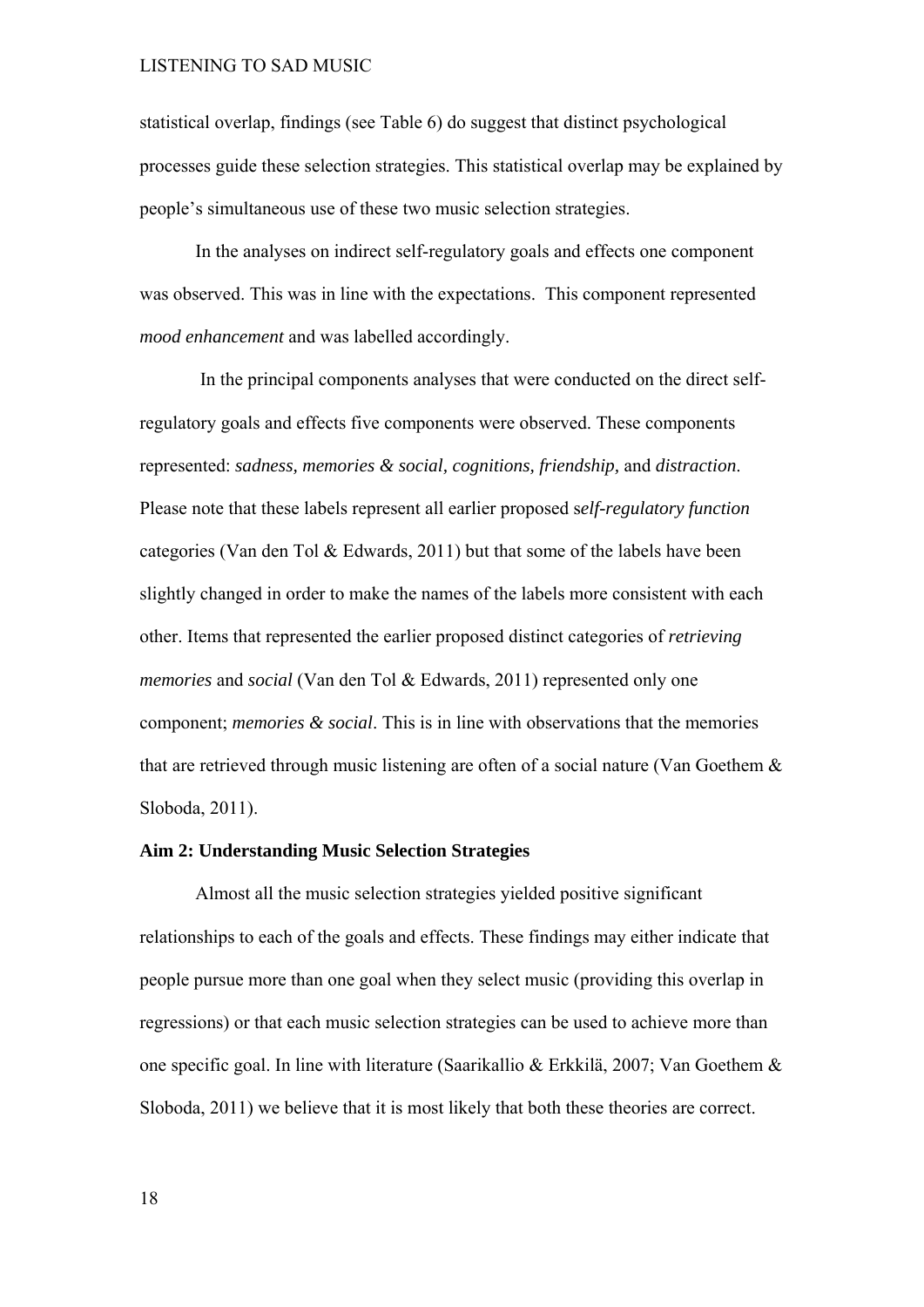The specific relationships that did not yield significance were between selecting music with *high aesthetic value* and the goal and effect of *memories & social,* indicating that it is not likely that people use this music selection strategy in order to achieve this goal or experience this effect.

The following findings were observed with regards to the strongest regression coefficients for each music selection strategy with each goal or effect: Selected music with a *connection* selection strategy yielded the strongest results for aiming to use music for *sadness* and reporting to have experienced *sadness* as a result of listening to the music. This was in line with the hypothesis (2) and may be explained as conscious self-regulatory use of music that portrays a certain emotion in order to experience emotional contagion (Juslin & Västfjäll, 2008; Knobloch & Zillmann, 2002). In line with the hypothesis (2b) the *memory triggers* selection strategy yielded a strong regression upon using music to experience *memories & social* and *sadness* and to experiencing *memories & social* and *sadness* as a reported effect of music listening. In line with these findings, it has been noted that music with memory triggers can be used effectively to retrieve memories and to be in touch with emotions (Baumgartner, 1992; Juslin & Västfjäll, 2008). As predicted (2c) people most often selected music with a *high aesthetic value* selection strategy when they aimed for *distraction*. We argue that the more beautiful music is, the easier it is for the listener to concentrate on the music. Moreover, these findings are in line with findings that stimulus that is perceived to have *high aesthetic value* will generate sensory pleasure and inhibit displeasure (Hekkert, 2006; Menon & Levitin, 2005). The strategy *direction* yielded a strong relation with experiencing *cognitions* as an effect of music listening*,* but not with having *cognitions* as a goal. Surprisingly it was found that people would rather select music with a *direction* selection strategy in order to pursue the experience the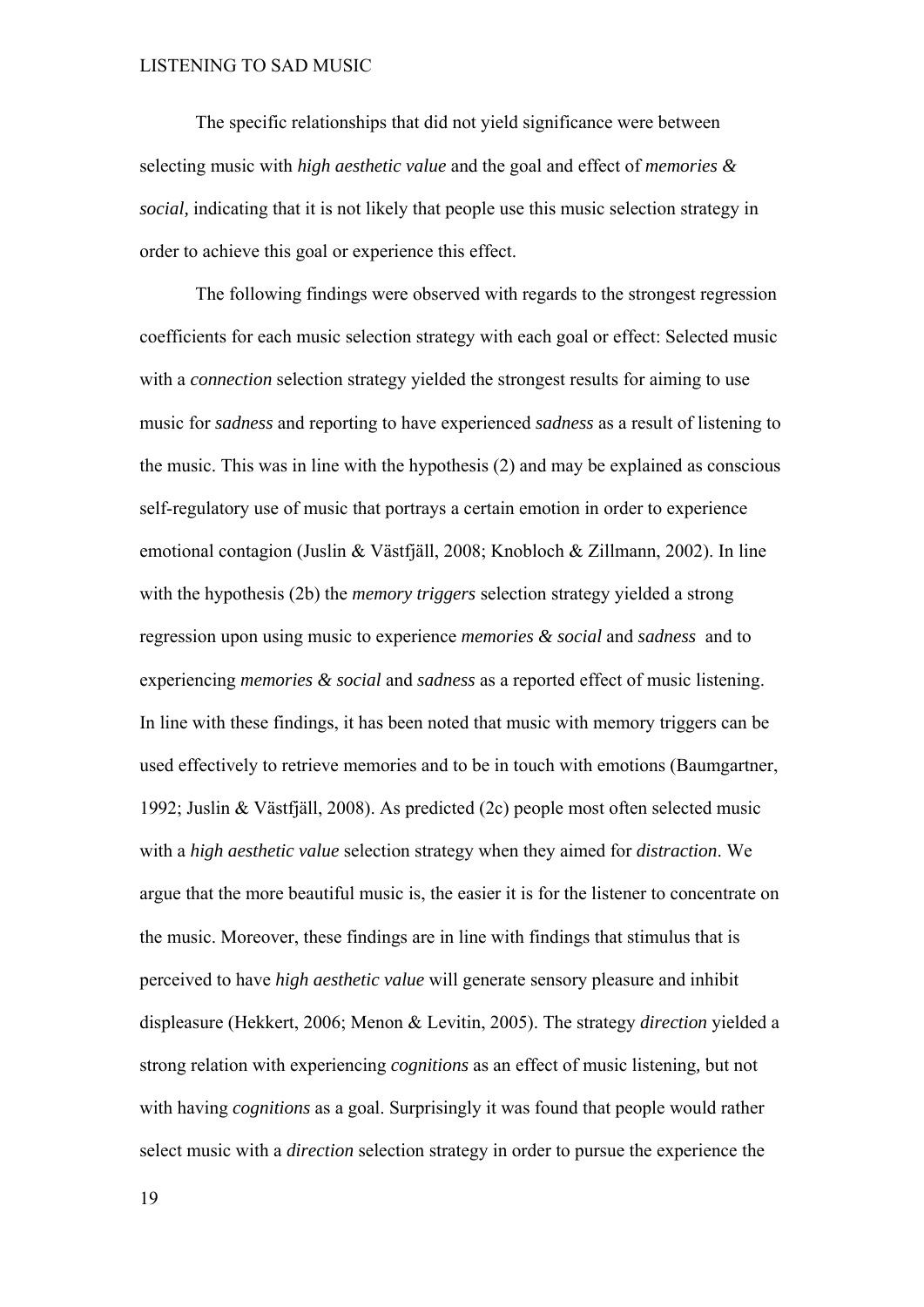effects *memories & social* or *friendship*. This was not in entirely in line with the hypothesis (2d) and more research will be needed to further explore why this happened.

# **Aim 3: Understanding Mood enhancement**

Several studies reported that listening to sad music can induce positive moods (Garrido & Schubert, 2010, 2011a, 2011b; Schubert, 2007; Kallinen & Ravaja, 2006; Vuoskoski, et al., 2012). Extending these findings we proposed and found that people select music with a (3b) *high aesthetic value* and engage in (3a) *distraction* and (3a) *cognitive reappraisal* in order to achieve mood enhancement. In line with these findings the use of *high aesthetic value* selection strategy and the engagement in *distraction* or *cognitive reappraisal* were also found to be effective self-regulatory strategies for achieving *mood enhancement* as a result of listening to SISM when feeling sad.

These findings resonate with findings from other music listening literature but also add insights to existing theory and findings. For example, Chen, Zhou, & Bryant, (2007) found that *during* negative moods people most strongly prefer to listen music with a negative valance, whereas people are more inclined to repair their mood by listening to more uplifting music *shortly after* a negative mood. They suggested that listening to sad music provides the opportunity to sort out one's feelings, and that this may explain why some people listen to sad music during sadness. Results of the current research indeed indicates that those people who had recalled to listen to SISM to sort out their feeling and thoughts during listening to sad music also felt more positive. Moreover, mood enhancement was additionally reported more often by participants who sought to provide opportunities for distraction and had selected the music for its aesthetic value.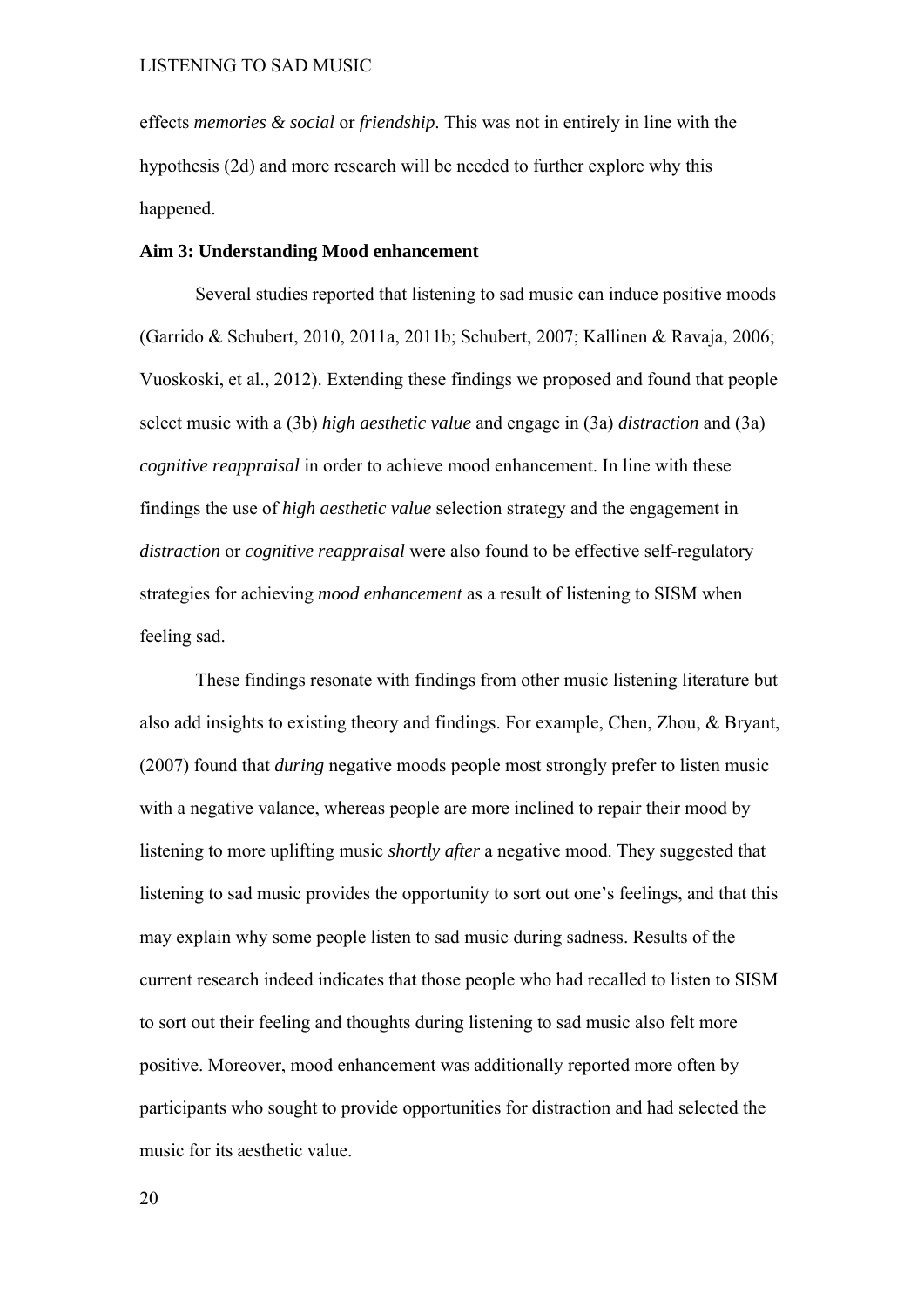It has to be pointed out that even though listening to SISM for *distraction* may very likely provide some listeners with mood enhancement, continuous use of music for distraction from negative moods may be an indicator of avoidant coping (Miranda & Claes, 2009; Garrido, & Schubert, 2011) or may even indicate problems with psychological adjustment (Hutchinson, Baldwin, & Oh, 2006).

As part of the parallel mediation analyses a reversed effect was observed between selecting music with a *memory trigger* selection strategy and having *mood enhancement* as a goal. This was found when the mediating roles of other goals were taken into account. Interestingly, people's expectations were not verified in the effects that they reported. We believe that these findings indicate that it is unlikely that many people recalled selecting SISM with a *memory trigger* selection strategy in order to try to achieve *mood enhancement* when they did not also pursue any of the other goals (distraction or cognitions) by which *mood enhancement* can be achieved. Zillmann (2000) argued that people sometimes engage in behaviour that may not have immediate rewards in terms of feeling, but is expected to have positive mood rewards in the long term. In terms of the current findings this may mean that some people find it more important to spend time retrieving memories than to enhance their mood, and that these people have expectations that this behaviour is rewarding in the long term.

In line with the abovementioned findings, we also did not observe that the reported effects or goal *memories and social connection* mediated the achievement or experience of *mood enhancement.* Although we did not examine nostalgic experiences in particular, these findings are nonetheless intriguing as research on nostalgia and music listening (Barrett et al., 2010) suggests an enhancing role of nostalgia. It is likely that differences in the designs of both studies have influenced the differences in results. For example, the current research focussed on *SISM* and the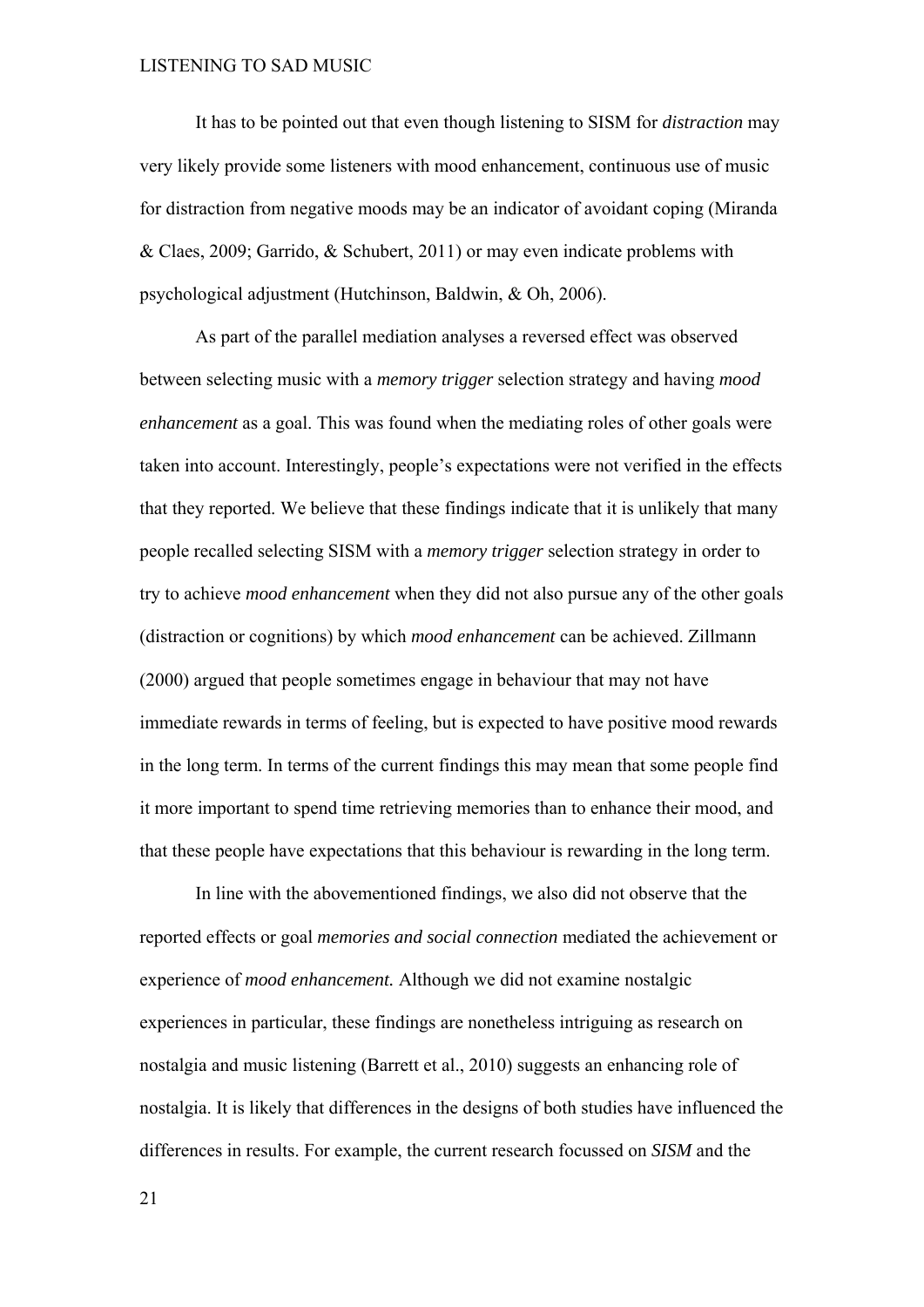research by Barrett et al., (2010) focussed on the effects of *music listening in general*. This may mean that people may be more likely to select *happy music* in order to retrieve nostalgic memories for mood-repair, and select sad music when they aim to be in touch with sadness as a mean to work out their feelings (delayed gratification). This argument is in line with the findings that people who score high on the trait nostalgia proneness are more likely to select happy music than people who are scoring lower on this trait (Batcho, 2007). It is however also possible that the differences between previous and current results occurred because we did not specifically measure nostalgia in the current research. As Batcho (2007) noted (p. 362): "one can remember without being nostalgic, but one can not be nostalgic without remembering."

Not many participants reported to experience *mood enhancement* while simultaneously reporting to have felt sad*,* or had reported to simultaneously pursue both of these experiences. In other words, based on the current results it seems unlikely that *mood enhancement* occurs very often as a result of experiencing *sadness,* or that people try to first being in touch with or express affective experiences in the pursuit of *mood enhancement*.

Few participants reported to simultaneously have experienced moodenhancement while also having experienced friendship. Based on this self-report it unlikely that many people experience *mood enhancement* when they experience *friendship* with the music, or that people are aiming to achieve *mood enhancement*  when they aim to experiencing *friendship* with the music. These findings are different to findings of a study on music listening in general (Saarikallio, 2008) where it was found that a concept closely related to friendship (i.e. solace) related positively to mood enhancement. These differences in findings may potentially be explained by our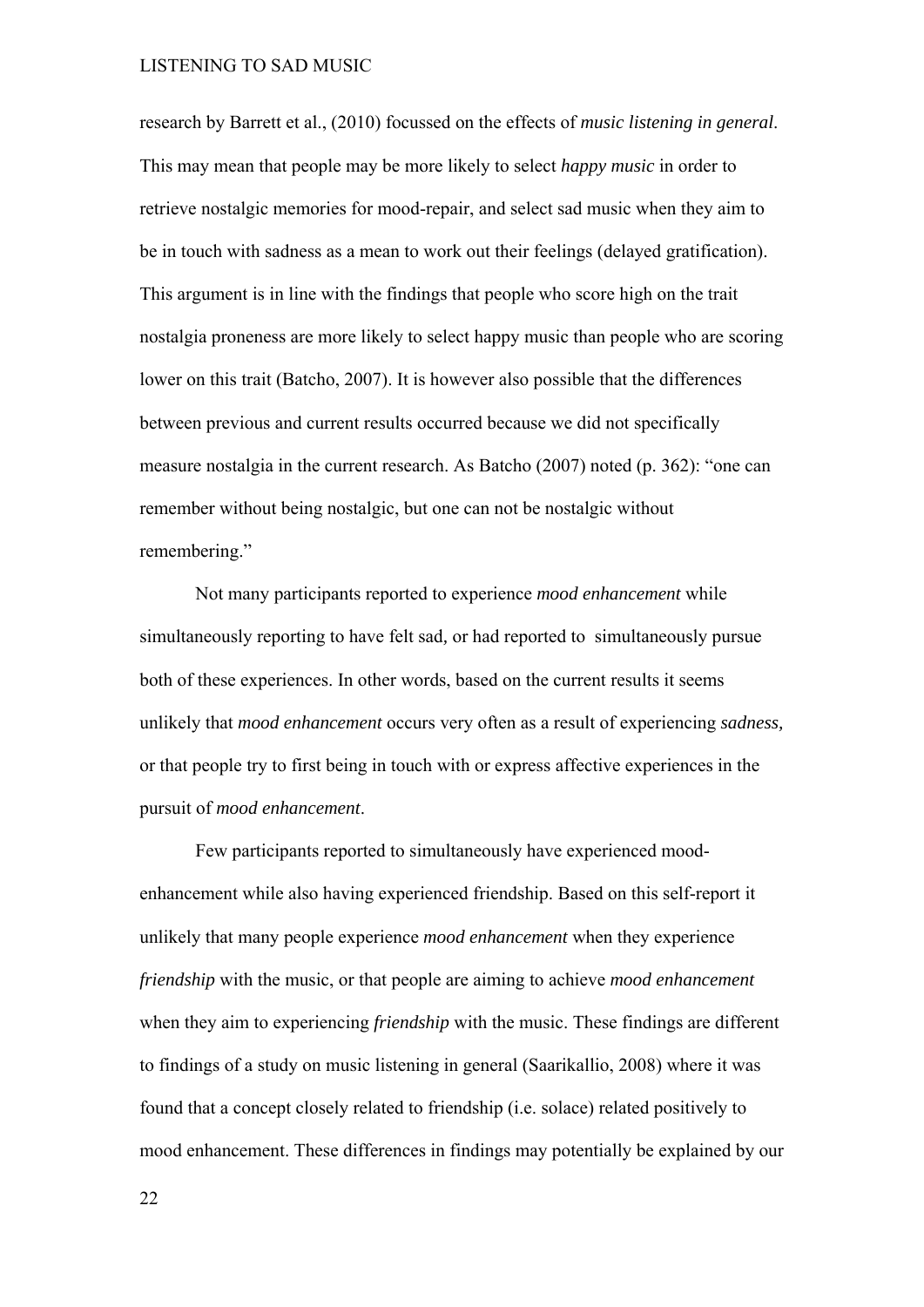focus on SISM or sad affective state. Based on unpublished research, we suggest that friendship is pursued as a mean to experience delayed gratification as well as acceptance (Van den Tol & Edwards, under review).

# **Contributions**

 The current research provides several new insights into people's beliefs about the self-regulatory value of listening to SISM when feeling sad. Moreover, this research verified several previous findings on SISM when feeling sad by employing a large sample and adopting a converging method. The current research provided a selfregulatory perspective on the argument of how listening to sad music may contribute to a positive affective states (Blood & Zatorre, 2001; Huron, 2011; Kallinen & Ravaja, 2006; Matsumoto, 2002; Vuoskoski, et al., 2012). It is hoped that this selfregulatory perspective provides a broader perspective on mood-repair in relation to self-motivated music listening in *everyday life*. This is additionally the first study that statistically explores the self-regulatory value of a range of earlier identified music selection strategy used when deciding to listen to SISM when feeling sad. Hence providing further insights in what motivates people to select a specific piece of sad music when feeling sad.

# **Limitations and Future Directions**

In terms of generalizability of findings it has to be noted that the current research was conducted using a retrospective survey design, meaning that findings represent people's recollection of having listened to SISM when feeling sad rather than people's experiences while engaging in this behaviour. Because this study focused on self-reported goals and effects we have to be careful with generalizing these findings to actual outcomes of music listening. Future research may seek to verify these findings with the use of Experience Sampling Methodology, which is a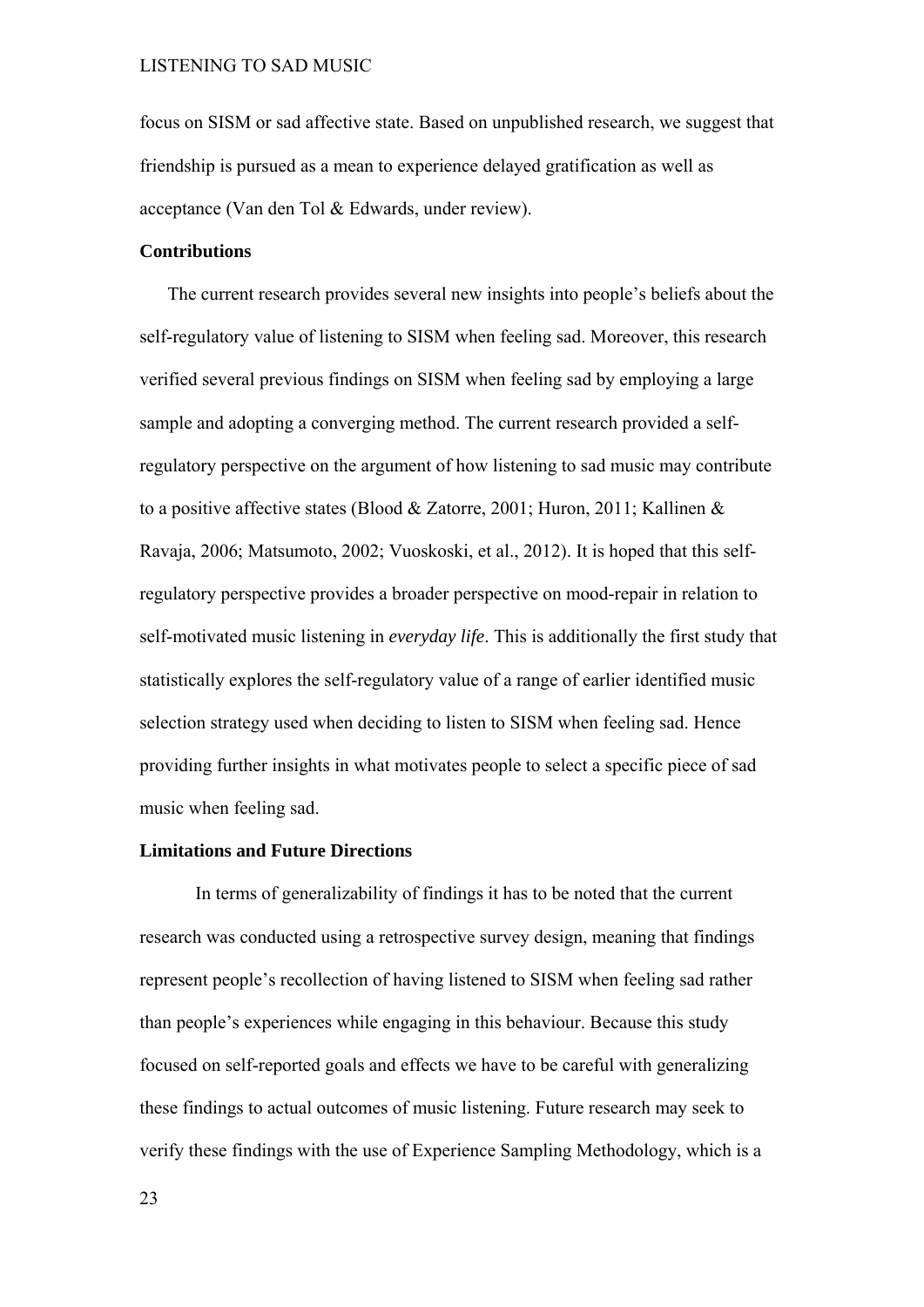method of research in which participants are asked to make notes of their experience when they are engaging in it (Hektner, Schmidt, & Csikszentmihalyi, 2006). Two good examples of the use of this method for investigating music listening motivations in everyday life are studies conducted by Dillman et al., (2008) and also Västfjäll, Juslin and Hartig (2012).

Research has indicated that music listening has a positive effect on health, but especially positive emotional experience during music listening (Västfjäll, Juslin, & Hartig, 2012). In order to not cause any confusion about the interpretation of our results, we emphasise here that the aim of our study has not been to prove that listening to SISM is a good strategy to achieve mood-enhancement, or that moodenhancement is the main reason for listening to sad music. Results of our continuous study have rather indicated opposite results. More specifically, listening to sad music when feeling sad will intensify feelings of sadness for most people (Van den Tol, 2011, 2012, Van den Tol and Edwards, 2011, 2012, Under review). Similarly, recent results by Garrido and Schubert (2013) have indicated that many people feel sad rather than happy after having listened to self-selected sad music. It has to be noted, however, that when people listen to music in order to be in touch with emotions, experiencing sad emotions is not always reported as a negative event by the individual (Schubert, 2007). Some people describe expressing and being in touch with sadness during music listening as a cathartic experience (Van den Tol & Edwards, 2011).

Some people are better able to enjoy sad music and experience positive emotions during sad music listening to a greater extent than other people (Garrido & Schubert, 2013). Recent research indicates that people's ability to move on from sad thoughts is especially impaired among ruminators, whereas ruminators' use of sad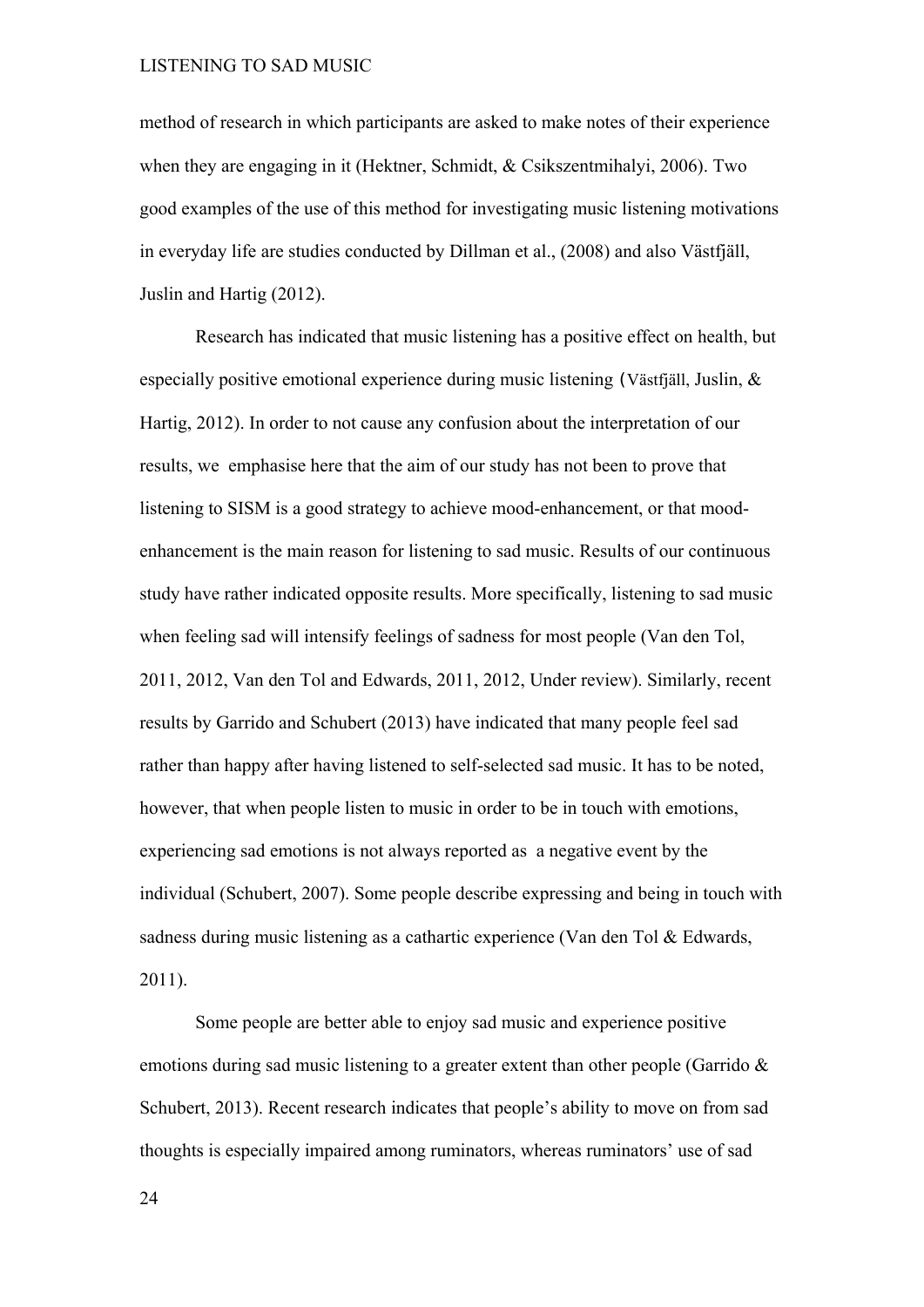music is more maladaptive than that of other people (Garrido & Schubert, 2013). These findings suggest the importance of more research that explores people's motivations for listening to SISM while simultaneously exploring complimentary temporal factors. Indeed, Chen, Zhou, & Bryant, (2007) indicated that temporal factors are important to acknowledge to understand people's music listening behaviour. Research that relates music listening behaviour to psychological health is especially important as it will provide valuable information for music therapists and other professionals working in (mental) health care (Edwards, 2011).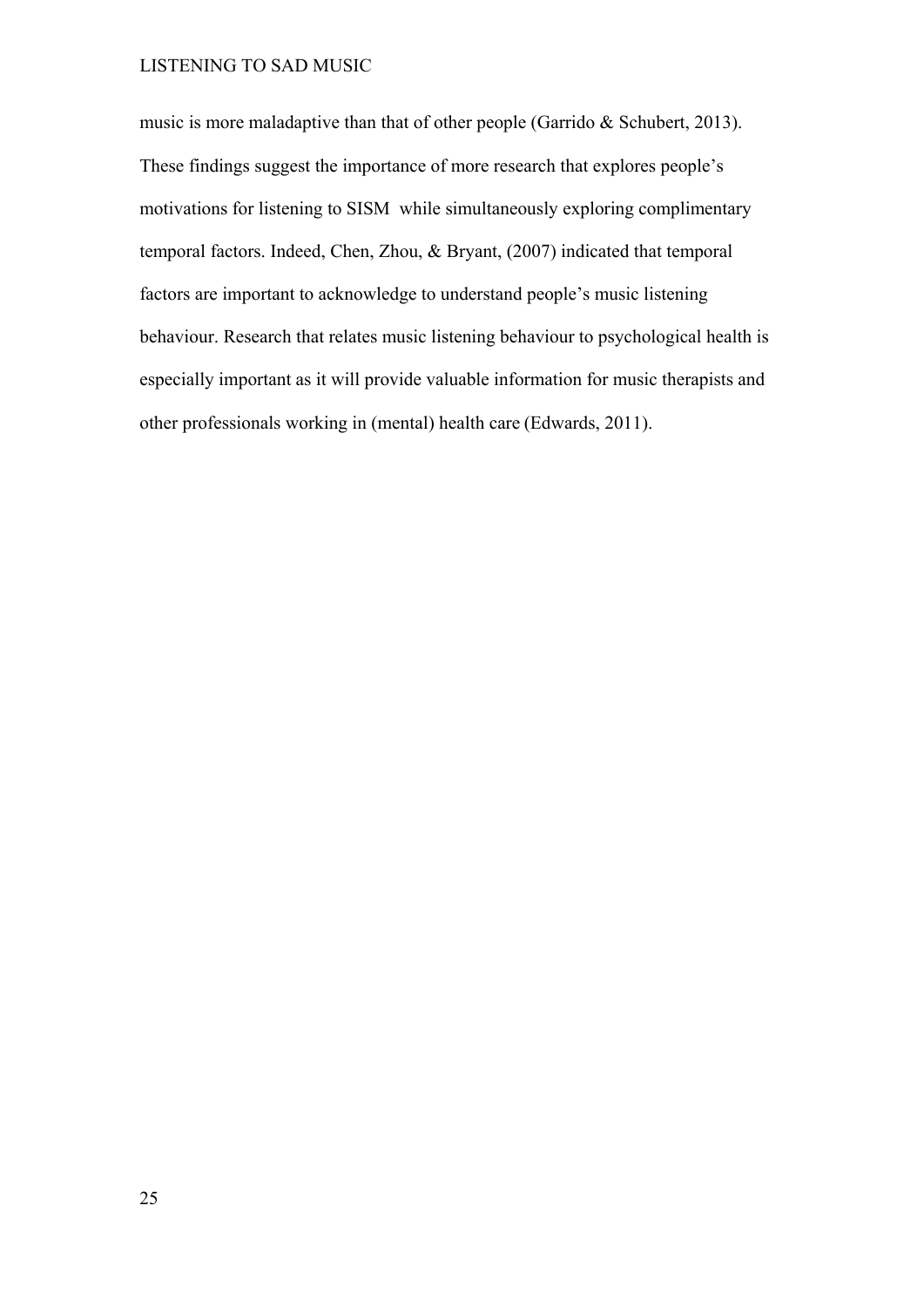#### **References**

- Baumgartner, H. (1992). Remembrance of things past: Music, autobiographical memory, and emotion. In J. F. Sherry, Jr. Inand B. Sternthal (Eds.), *Advances in Consumer Research Volume 19.* (pp. , eds. John F. 613 – 620) Sherry, Jr. and Brian Sternthal, Provo, UT: Association for Consumer Research, Pages: 613-620.
- Barrett, F.S., et al., Music-evoked nostalgia: Affect, memory, and personality. Emotion, 10, 3 (2010), 390-403.
- Batcho, K.I., (2007), Nostalgia and the emotional tone and content of song lyrics. The American Journal of Psychology, 120, 3 361-381.
- Blood, A. J., & Zatorre, R. J. (2001). Intensely pleasurable responses to music correlate with activity in brain regions implicated in reward and emotion. *National Academy of Sciences,* 98, 11818- 11823.
- Catanzaro, S. J., & Mearns, J. (1990). Measuring generalized expectancies for negative mood regulation: Initial scale development and implications. *Journal of Personality*
- Chen, L., Zhou, S., & Bryant, J. (2007). Temporal changes in mood repair through music consumption: Effects of mood, mood salience, and individual differences. *Media Psychology,* 9, 695-713.
- Creswell, J. W., Plano Clark, V. L., Guttmann, M. L., & Hanson, E. E. (2003). Advanced mixed methods research design. In A. Tashakkori and C. Teddlie (Eds.), *Handbook of mixed methods in social and behavioral research* (pp. 209–240). Thousand Oaks, CA: Sage.
- Hallam, I. Cross, & M. Thaut (2011), *The Oxford handbook of music psychology*,Oxford: Oxford University Press.
- DeNora, T. (1999). Music as a technology of the self. *Poetics,* 27, 31-56.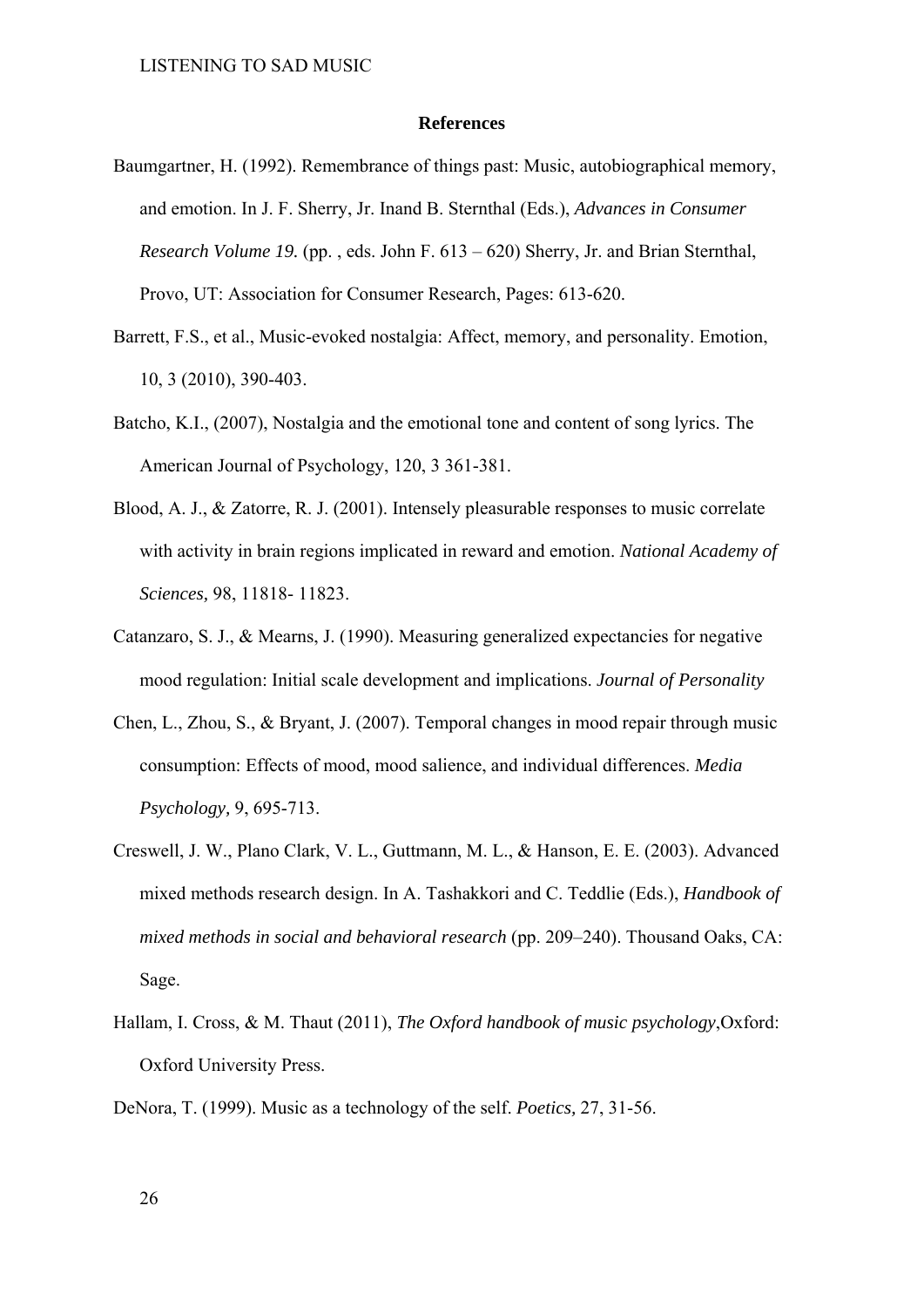- Dillman- Carpentier, F. R., Brown, J. D., Bertocci, M., Silk, J. S., Forbes, E. E., & Dahl, R. C. (2008). Sad kids, sad media? Applying mood management theory to depressed adolescents' use of media. *Media Psychology*, 11, 143-166.
- Edwards, J. (2011). *Music therapy and parent–infant bonding.* Oxford: Oxford University Press.
- Ezekiel, M., & Fox. K. A. (Ed.). (1959). *Methods of correlation and regression analysis, 3rd Edition.* New York: Wiley and Sons.
- Gabrielsson., A. (2011). Strong experiences with music. *Oxford; New York: Oxford University*
- Garrido, S., & Schubert, E. (2010). Imagination, empathy and dissociation in individual response to negative emotions in music. *Musica Humana*, 2(1), 53-78.
- Garrido S., & Schubert, E. (2011a). Individual differences in the enjoyment of negative emotion in music: A literature review and experiment. *Music Perception*, 28(3), 279- 295.
- Garrido S., & Schubert, E. (2011b). Negative emotion in music: What is the attraction? A qualitative study. *Empirical Musicology Review,* 6(4), 214-230.
- Garrido S., & Schubert, E. (2013). Adaptive and maladaptive attraction to negative emotions in music. *Musicae Scientiae,* 17 (2) , 147-166.
- Hair, J. F. J., Anderson, R. E., Tatham, R. L., & Black, W. C. (1998). *Multivariate data analysis 5th ed.* Upper Saddle River, N.J. Prentice Hall.
- Hayes, J. P., Morey, R. A., Petty, C. M., Seth, S., Smoski, M. J., McCarthy, G., & LaBar, K. J. (2010). Staying cool when things get hot: Emotion regulation modulates neural mechanisms of memory encoding front. *Human Neuroscience,* 4, 230.
- Hekkert, P. (2006). Design aesthetics: principles of pleasure in design. *Psychology Science,* 48(2), 157-172.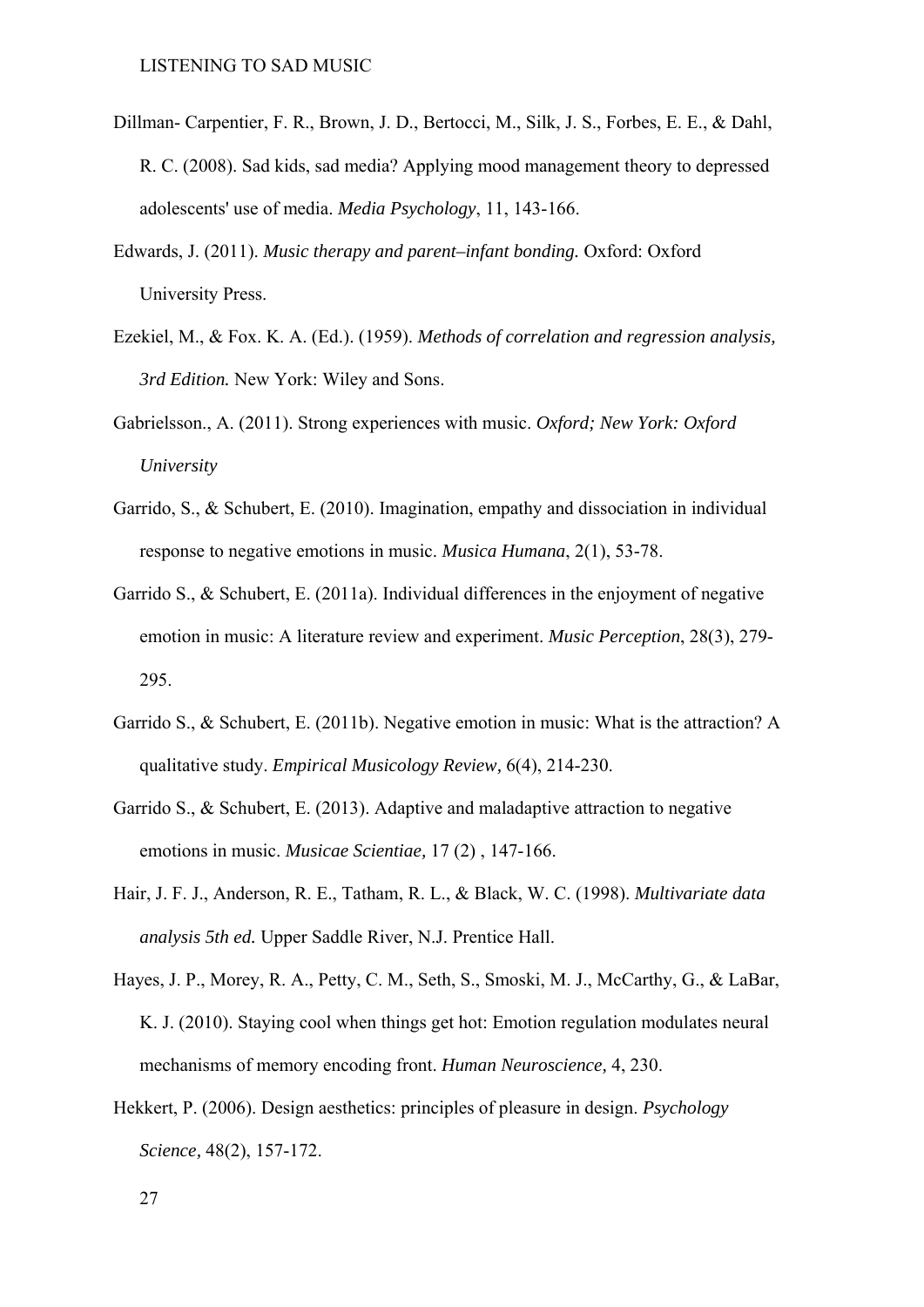- Hektner, J. M., Schmidt, J. A., & Csikszentmihalyi, M. (Eds.). (2006). *Experience Sampling Method: Measuring the Quality of Everyday Life.* Sage Publications, Inc.
- Hunter, P. G., Schellenberg, E. G., & Griffith, A. T. (2011). Misery loves company: Mood-congruent emotional responding to music. *Emotion,* 11(5), 1068- 1072.
- Hutchinson, S. L., Baldwin, C. K., & Oh, S.-S. (2006). Adolescent coping: Exploring adolescents' leisure-based responses to stress. *Leisure Sciences,* 28, 115–131.
- Huron, D. (2011). Why is sad music pleasurable? A possible role for prolactin. *Musicae Scientiae,* 12 15(2), 146-158.
- Juslin, P. N., & Västfjäll, D. (2008). Emotional responses to music: The need to consider underlying mechanisms. *Behavioral and Brain Sciences,* 31, 559-575.
- Kallinen, K., & Ravaja, N. (2006). Emotion perceived and emotion felt: Same and different. *Musicae Scientiae,* 10, 191-241.
- Knobloch, S., & Zillmann, D. (2002). Mood management via the digital jukebox. *Journal of Communication,* 52, 351-366.
- Kross, E., Ayduk, O., & Mischel, W. (2005). When asking "why" doesn't hurt: Distinguishing rumination from reflective processing of negative emotions. *Psychological Science,* 16, 709-715.
- Lonsdale, A. J., & North, A. C. (2011). Why do we listen to music? A uses and gratifications analysis. *British Journal of Psychology,* 102, 108-134.
- Maher, P., Van Tilburg, W. A. P. & Van den Tol, A. J. M. (2013). Meaning in music: Deviations from Expectations in music prompt out-group derogation. *European Journal of Social Psychology,* 43(6), 449, 454.
- Matsumoto, J. (2002). Why people listen to sad music: Effects of music on sad moods. *Japanese Journal of Educational Psychology,* 50, 23-32.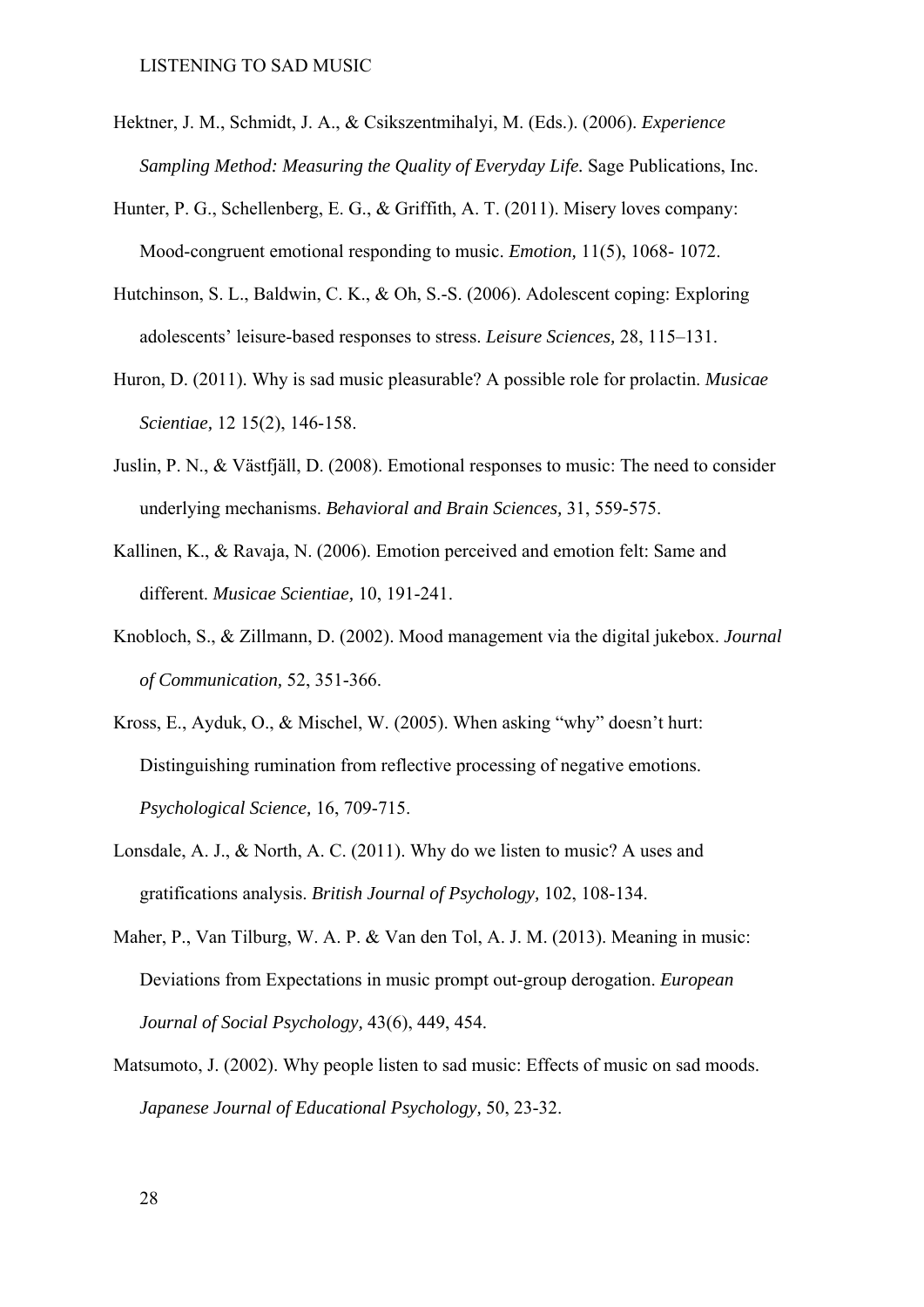- Menon, V., & Levitin, D. (2005). The rewards of music listening: Response and physiological connectivity of the mesolimbic system. *NeuroImage*, 28, 175-184.
- Miranda, D., & Claes, M. (2009). Music listening, coping, peer affiliation and depression in adolescence. *Psychology of Music,* 37, 215-233.
- Miranda, D., Claes, M., Garrido, S., & Schubert, E. (2011). Negative emotion in music: What is the attraction? A qualitative study. *Empirical Musicology Review*, 6 (4), 214- 230.
- Moen, T. (2006). Reflections on the narrative research approach. *International Journal of Qualitative Methods*, 5(4), 56-69
- Preacher, K. J., & Hayes, A. F. (2004). SPSS and SAS procedures for estimating indirect effects in simple mediation models. *Behavior Research Methods, Instruments, and Computers,* 36, 717- 731.
- Preacher, K. J., & Hayes, A. F. (2008). Asymptotic and resampling strategies for assessing And comparing indirect effects in multiple mediator models. *Behavior Research Method*s, 40, 879- 891.Rentfrow, P. J. (2012). The Role of Music in Everyday Life: Current Directions in the Social Psychology of Music. *Social and Personality Psychology Compass*, *6*(5), 402-416.
- Saarikallio, S. (2007). *Music and mood regulation in adolescence.* Doctoral thesis. University of Jyväskylä
- Saarikallio, S. (2008). Music in mood regulation: initial scale development. *Musicae Scientiae,* 12, 291- 309.
- Saarikallio, S., & Erkkilä, J. (2007). The role of music in adolescents' mood regulation. *Psychology of Music,* 35, 35- 38.
- Schäfer, T., & Sedlmeier, P. (2009). From the functions of music to music preference. *Psychology of Music, 37*(3), 279- 300.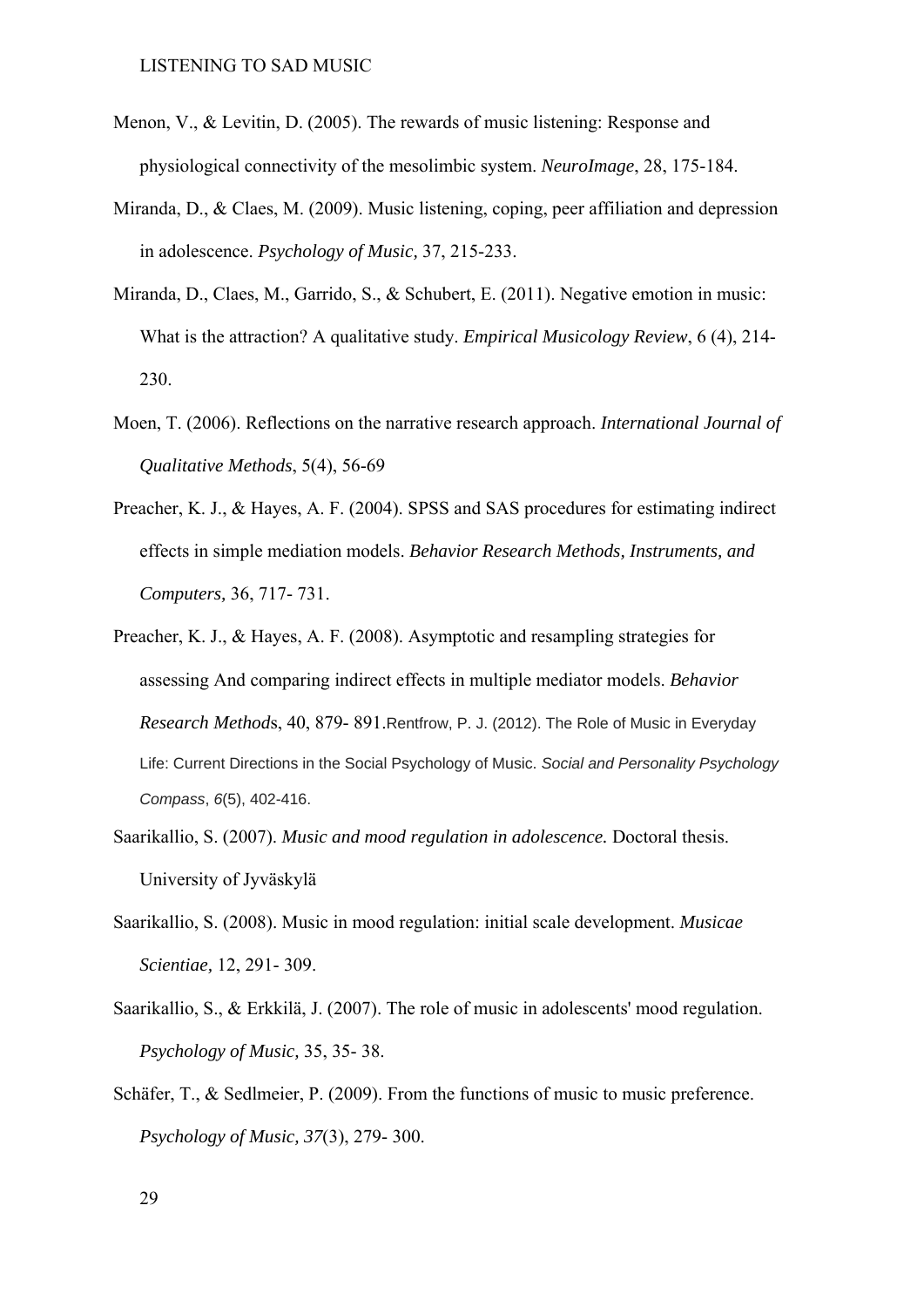- Schellenberg, E.G., Peretz, I., & Vieillard, S. (2008). Liking for happy and sad sounding music: Effects of exposure. *Cognition and Emotion,* 22, 218-237.
- Schubert, E. (1996). Enjoyment of negative emotions in music: An associative network explanation. *Psychology of Music,* 24, 18-28.
- Schubert, E. (2007). The influence of emotion, locus of emotion and familiarity upon preference in music. *Psychology of Music,* 35(3), 499-515.
- Sloboda, J., Lamont, A., & Greasley, A. (2009). Choosing to hear music: Motivation, Process and effect. In S. Hallam, I. Cross & M. Thaut, (Eds), *The Oxford handbook of music psychology*. (pp. 431- 441). New York: Oxford University press.
- Tabachnick, B. G., & Fidell, L. S. (2007). *Using multivariate statistics, 5th ed.* Boston: Allyn and Bacon.
- Thayer, R. E., Newman, J. R., & McClain, T. M. (1994). Self-regulation of mood: Strategies for changing a bad mood, raising energy, and reducing tension. *Journal of Personality and Social Psychology,* 67, 910- 925.
- Thoma, M. V. Ryf, S., Mohiyeddini, C., Ehlert, U., & Nater, U. M. (2012). Emotion regulation through listening to music in everyday situations. *Cognition and Emotions,* 26(3). 550-60.
- Totterdell, P., & Parkinson, B. (1999). Use and effectiveness of self-regulation strategies for improving mood in a group of trainee teachers. *Journal of Occupational Health Psychology,* 4 (3), 219-232.
- Van den Tol, A. J. M. (2012). *A self-regulatory perspective on peoples' decision to engage in listening to self-selected sad music when feeling sad.* Doctoral thesis, University of Limerick.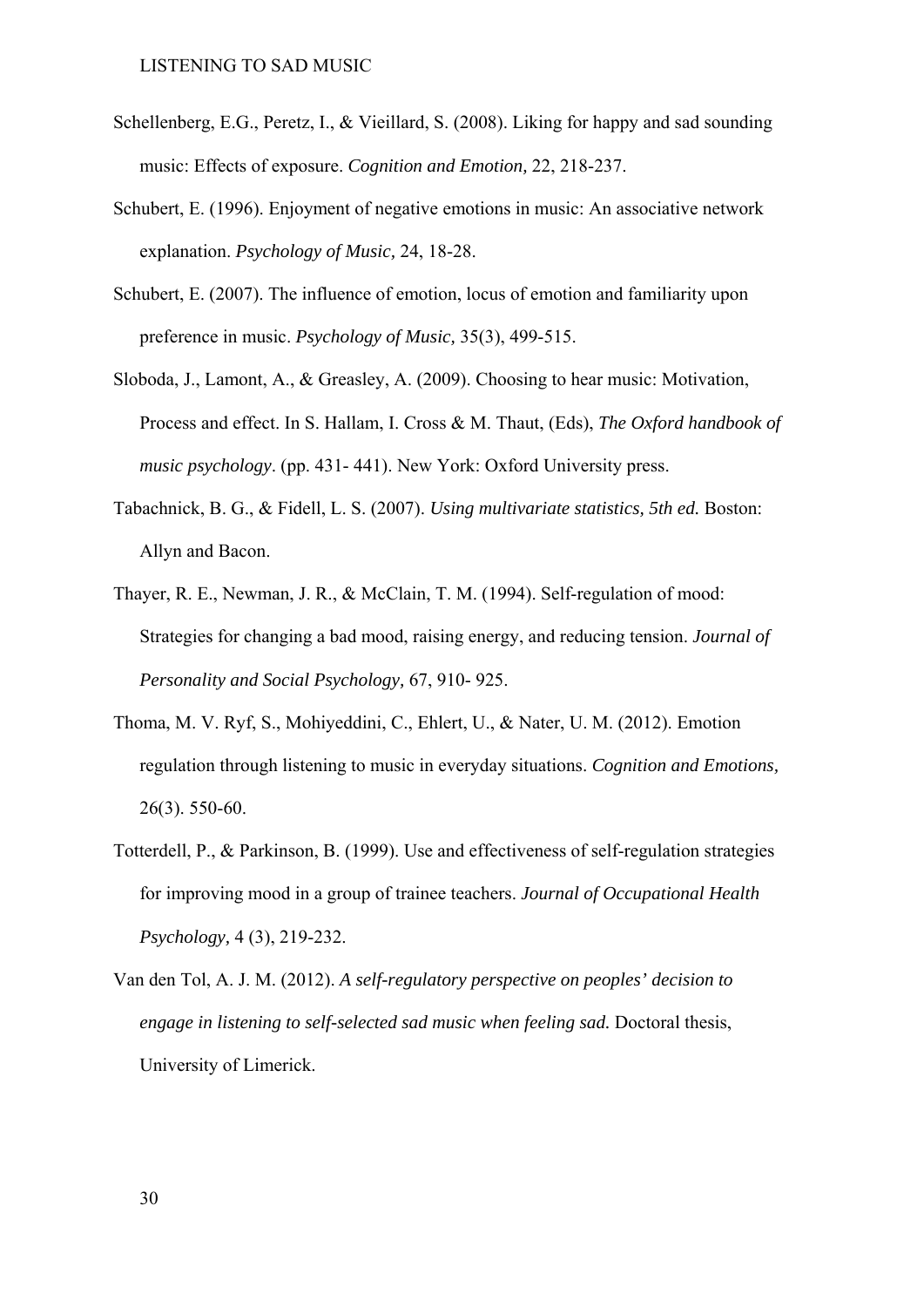- Van den Tol, A. J. M. (2013). A self-regulatory perspective on peoples' decision to engage in listening to self-selected sad music when feeling sad. *Psychomusicology: Music, Mind & Brain,* 23 (1) DOI: 10.1037/a0030704.
- Van den Tol, A. J. M. & Edwards. J. (2011). A rationale for sad music listening after experiencing adverse emotional events. *Psychology of Music. doi:10.1177/0305735611430433*
- Van den Tol, A. J. M., & Edwards, J. (2012). A self-regulatory perspective on choosing 'sad' music to enhance mood. *Proceedings of the 12th international conference on Music Perception and Cognition and the 8th Triennial Conference of the European Society for the Cognitive Sciences of Music, July 23- 28,* Thessaloniki, Greece.
- Van den Tol, A. J. M., & Edwards, J. (under review). Music and emotion: Listening to Sad Music May Enhance Acceptance Based Coping.
- Västfjäll, D., Juslin, P. N., & Hartig, T. (2012). Music, subjective wellbeing, and health: The role of everyday emotions. In A. R. M. Raymond, G. Kreutz & L. Mitchell (Eds.), Music, Health & Wellbeing. Oxford: Oxford University Press.
- Van Goethem, A. & Sloboda, J. A. (2011). The functions of music for affect regulation. *Musicae Scientiae,* 15(2) 208- 228.
- Vuoskoski, J. K., Thompson, W. F., McIIlwain, D., & Eerola, T. (2012). Who enjoys listening to sad music and why? *Music Perception,* 29, 311-317.
- Wildschut, T., Sedikides, C., Arndt, J. & Routledge, C. (2006). Nostalgia: Content, triggers, functions*. Journal of Personality and Social Psychology,* 91(5), 975-993.
- Zillmann, D. (2000). Mood management in the context of selective exposure theory. In M. Roloff (Ed.), *Communication Yearbook* (Vol. 23, pp. 103 - 123). Thousand Oaks, CA: Sage.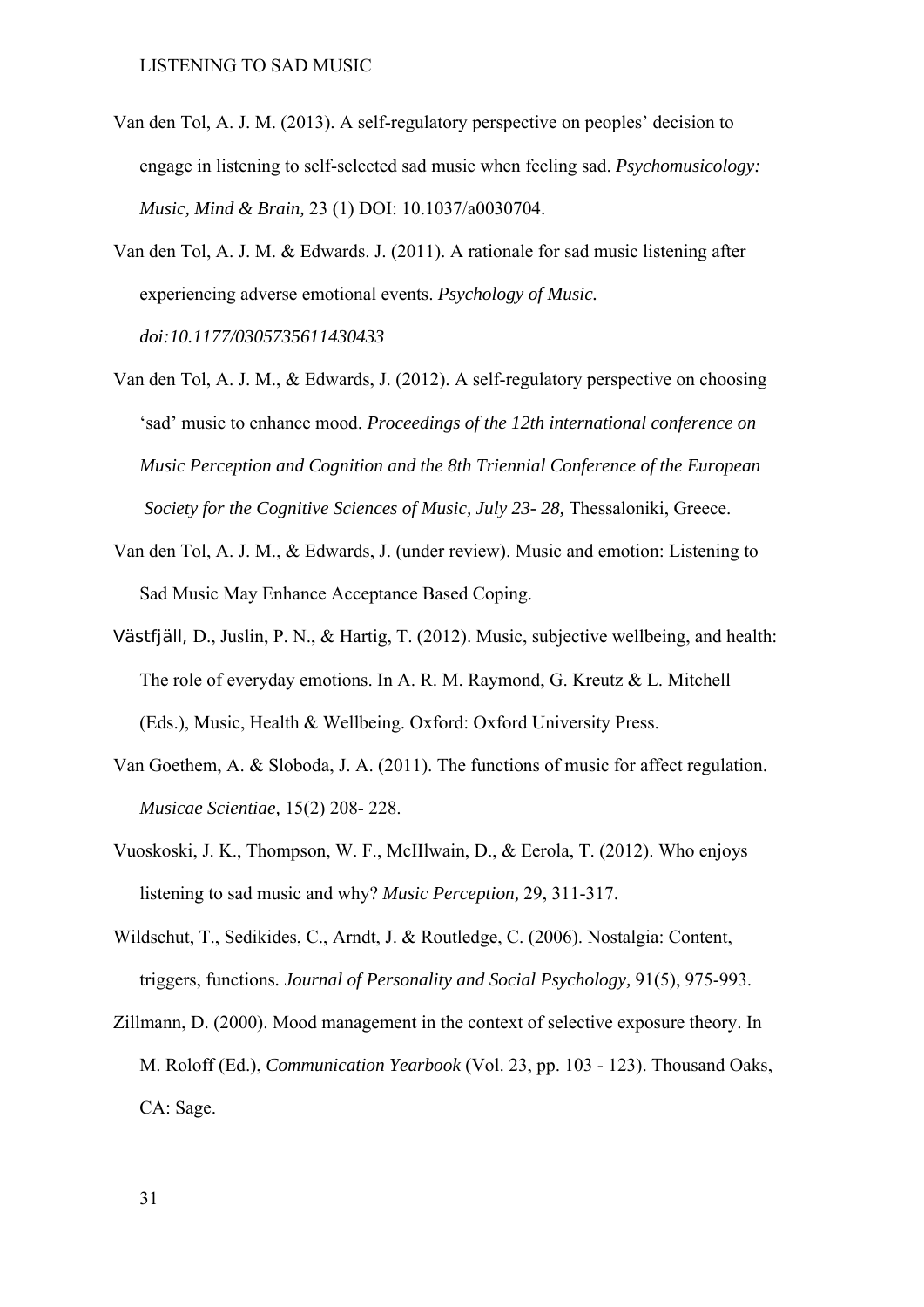# TABLES

# Table 1: *Rotated Component Matrix on Direct Goals*

| $1 =$ Sadness                                            |      |                | Components     |                |      |
|----------------------------------------------------------|------|----------------|----------------|----------------|------|
| 2=Memories and Social                                    |      |                |                |                |      |
| $3$ = Friendship                                         |      |                |                |                |      |
| 4=Cognitions                                             |      |                |                |                |      |
| 5=Distraction                                            |      |                |                |                |      |
|                                                          | 1    | $\overline{2}$ | $\overline{3}$ | $\overline{4}$ | 5    |
|                                                          |      |                |                |                |      |
| The reasons I listened to the sad music was              |      |                |                |                |      |
| to bring back memories                                   |      | 0.70           |                |                |      |
| to remind me of people I know                            |      | 0.79           |                |                |      |
| to remind me of people that have passed away             |      | 0.87           |                |                |      |
| to feel connected to people I know                       |      | 0.64           |                |                |      |
| to feel a connection with people that have passed away   |      | 0.83           |                |                |      |
| to get in touch with my emotions and thoughts            | 0.74 |                |                |                |      |
| to enter into a safe place where I can get away from my  |      |                |                |                | 0.54 |
| problems                                                 |      |                |                |                |      |
| to distance myself from the problem                      |      |                |                |                | 0.84 |
| to focus my attention on something else                  |      |                |                |                | 0.70 |
| to release my emotions                                   | 0.80 |                |                |                |      |
| to make me experience emotions related to my life's      | 0.74 |                |                |                |      |
| circumstances                                            |      |                |                |                |      |
| to cry                                                   | 0.73 |                |                |                |      |
| to grieve                                                | 0.61 |                |                |                |      |
| to express my feelings and thoughts                      | 0.64 |                |                |                |      |
| to strengthen my emotions                                | 0.66 |                |                |                |      |
| to see things from a different perspective               |      |                |                | 0.68           |      |
| to get a more realistic view of my feelings and thoughts |      |                |                | 0.75           |      |
| to better understand whatever situation I am in          |      |                |                | 0.71           |      |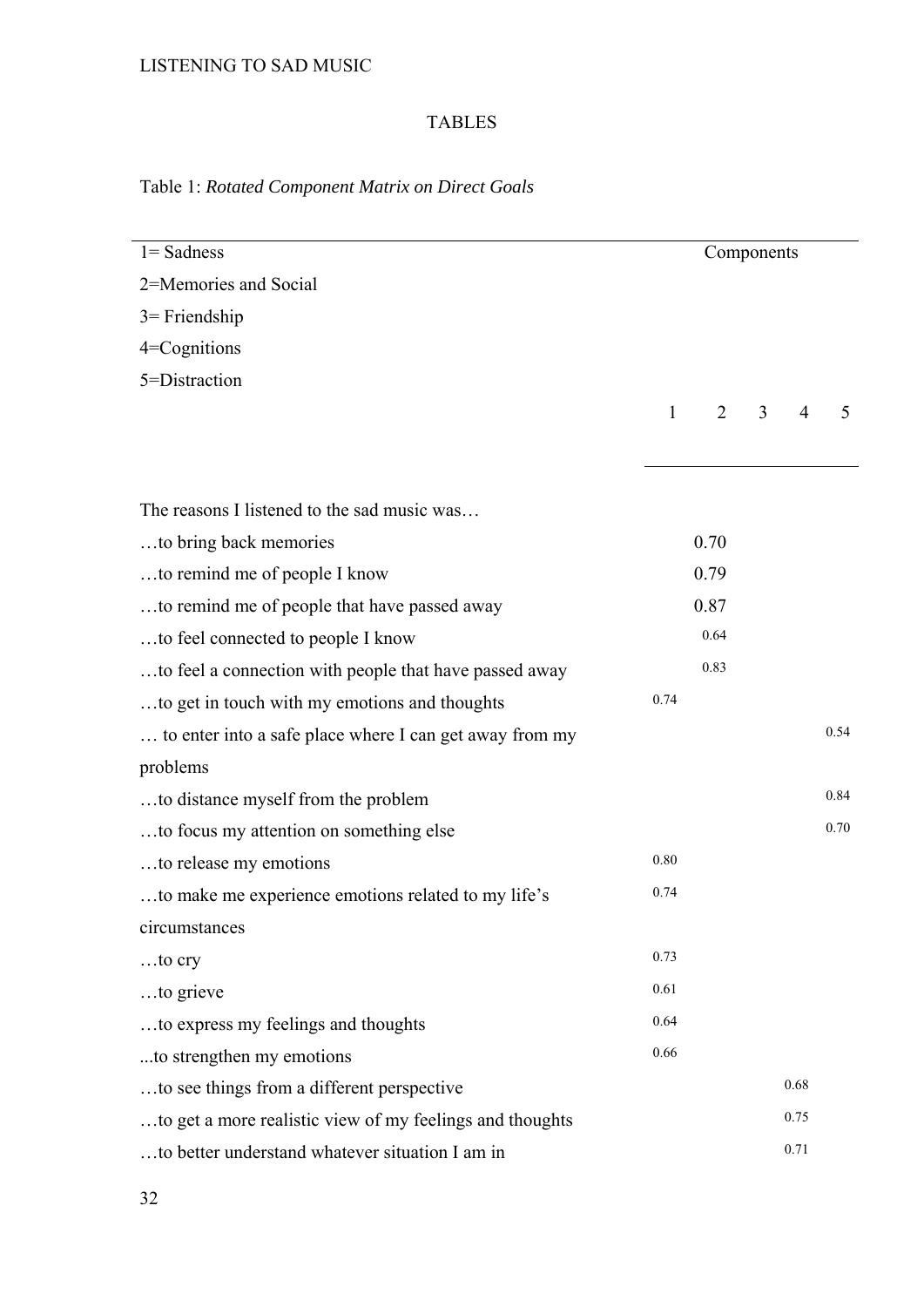| 0.61<br>to really experience and express my emotions in the hope that I |      |
|-------------------------------------------------------------------------|------|
| can then move on                                                        |      |
| to feel understood                                                      | 0.73 |
| to feel like I am being empathized with                                 | 0.85 |
| to feel befriended by the music                                         | 0.74 |
| to feel less alone                                                      | 0.65 |

*Note:* The eigenvalues of the rotated principal component analyses for direct goals ranged from 4.71 on the first component to 2.05 on the fifth component. The five components of direct goals explained 68.67 of all variance in the data.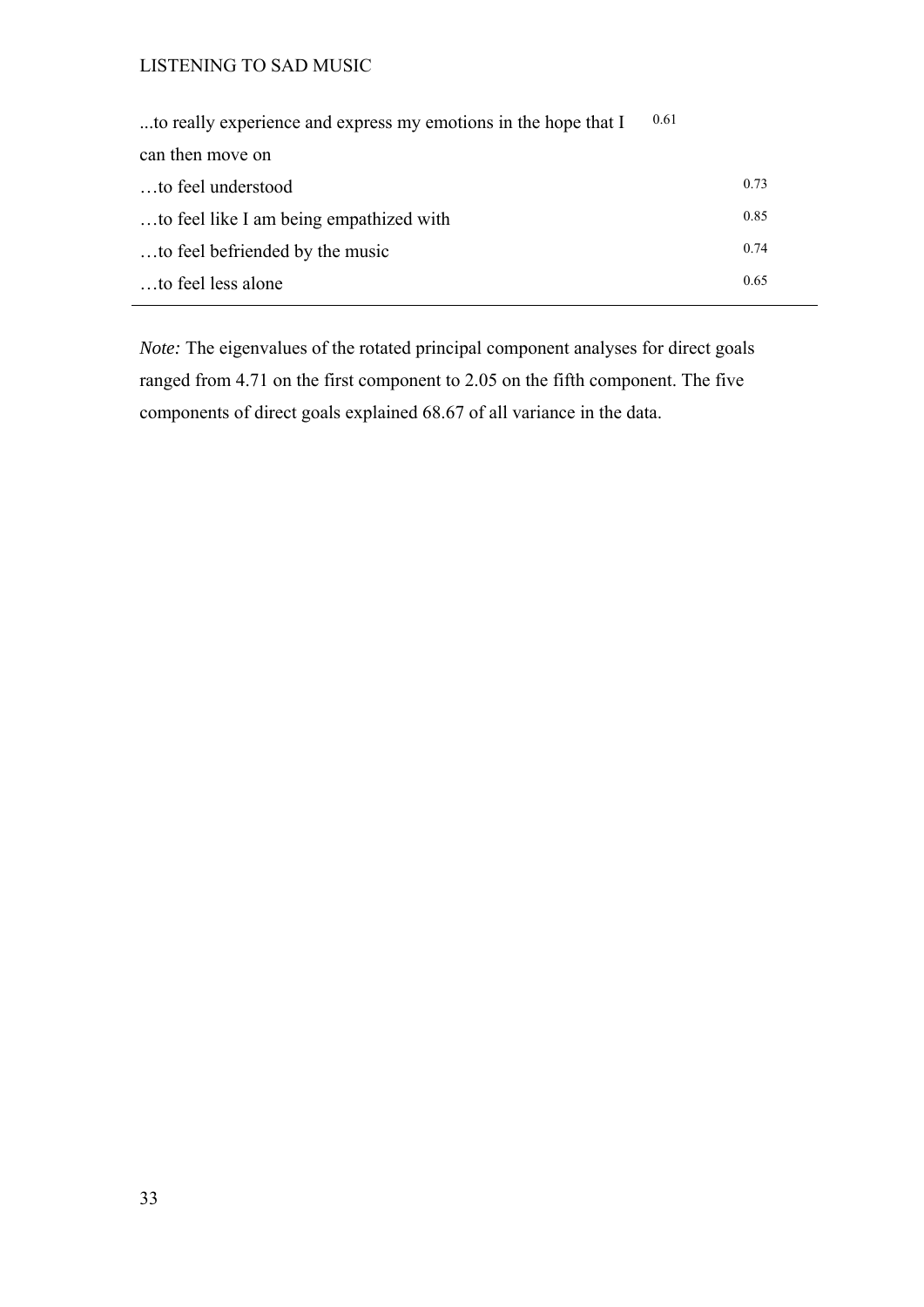# Table 2: *Rotated Component Matrix on Direct Effects*

| $1 =$ Sadness                                                  |              | Components |      |      |      |
|----------------------------------------------------------------|--------------|------------|------|------|------|
| 2=Memories and Social                                          |              |            |      |      |      |
| $3$ = Friendship                                               |              |            |      |      |      |
| 4=Distraction                                                  |              |            |      |      |      |
| 5=Cognitions                                                   |              |            |      |      |      |
|                                                                | $\mathbf{1}$ | 2          | 3    | 4    | 5    |
| Listening to this sad music did                                |              |            |      |      |      |
| bring back memories                                            |              |            |      |      |      |
|                                                                |              | 0.61       |      |      |      |
| remind me of people I know                                     |              | 0.77       |      |      |      |
| remind me of a someone that passed away                        |              | 0.86       |      |      |      |
| make me feel connected to people I know                        |              | 0.68       |      |      |      |
| make me feel connected to people that have passed away.        |              | 0.81       |      |      |      |
| make me in touch with my emotions and thoughts                 | 0.73         |            |      |      |      |
| provide a safe place where I could get away from my problems   |              |            |      | 0.65 |      |
| make me distance myself from the problem                       |              |            |      | 0.83 |      |
| make me focus my attention on something else                   |              |            |      | 0.77 |      |
| make me release my emotions                                    | 0.80         |            |      |      |      |
| make me experience emotions related to my life's circumstances | 0.76         |            |      |      |      |
| make me cry                                                    | 0.73         |            |      |      |      |
| make me grieve                                                 | 0.65         |            |      |      |      |
| make me express my feelings and thoughts                       | 0.74         |            |      |      |      |
| make my emotions stronger                                      | 0.69         |            |      |      |      |
| make me see things from a different perspective                |              |            |      |      | 0.61 |
| make me get a more realistic view at my feelings and thoughts  |              |            |      |      | 0.76 |
| make me better understand my situation                         |              |            |      |      | 0.77 |
| make me strongly experience and express my emotions, making    | 0.63         |            |      |      |      |
| them wear off                                                  |              |            |      |      |      |
| make me feel understood                                        |              |            | 0.65 |      |      |
| give me the feeling like the music is empathising with me      |              |            | 0.65 |      |      |
| 34                                                             |              |            |      |      |      |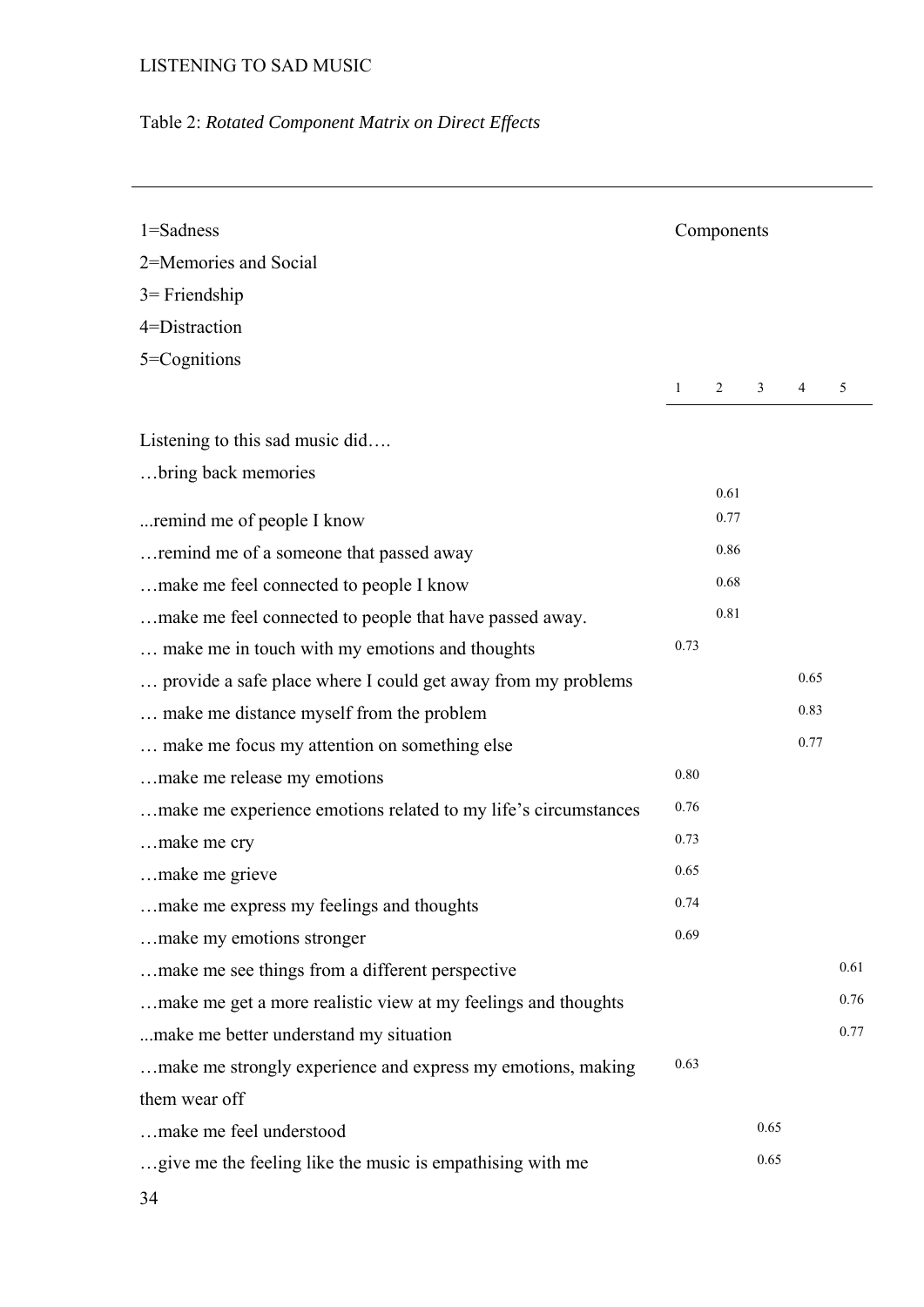| make me feel befriended with the music |  |  |  | 0.74 |
|----------------------------------------|--|--|--|------|
|----------------------------------------|--|--|--|------|

…make me feel less alone 0.60

*Note:* Eigenvalues of the rotated principal component analysis for direct effects ranged from 5.19 on the first component through 2.27 on the fifth component and explained 66.90 percent of variance in total.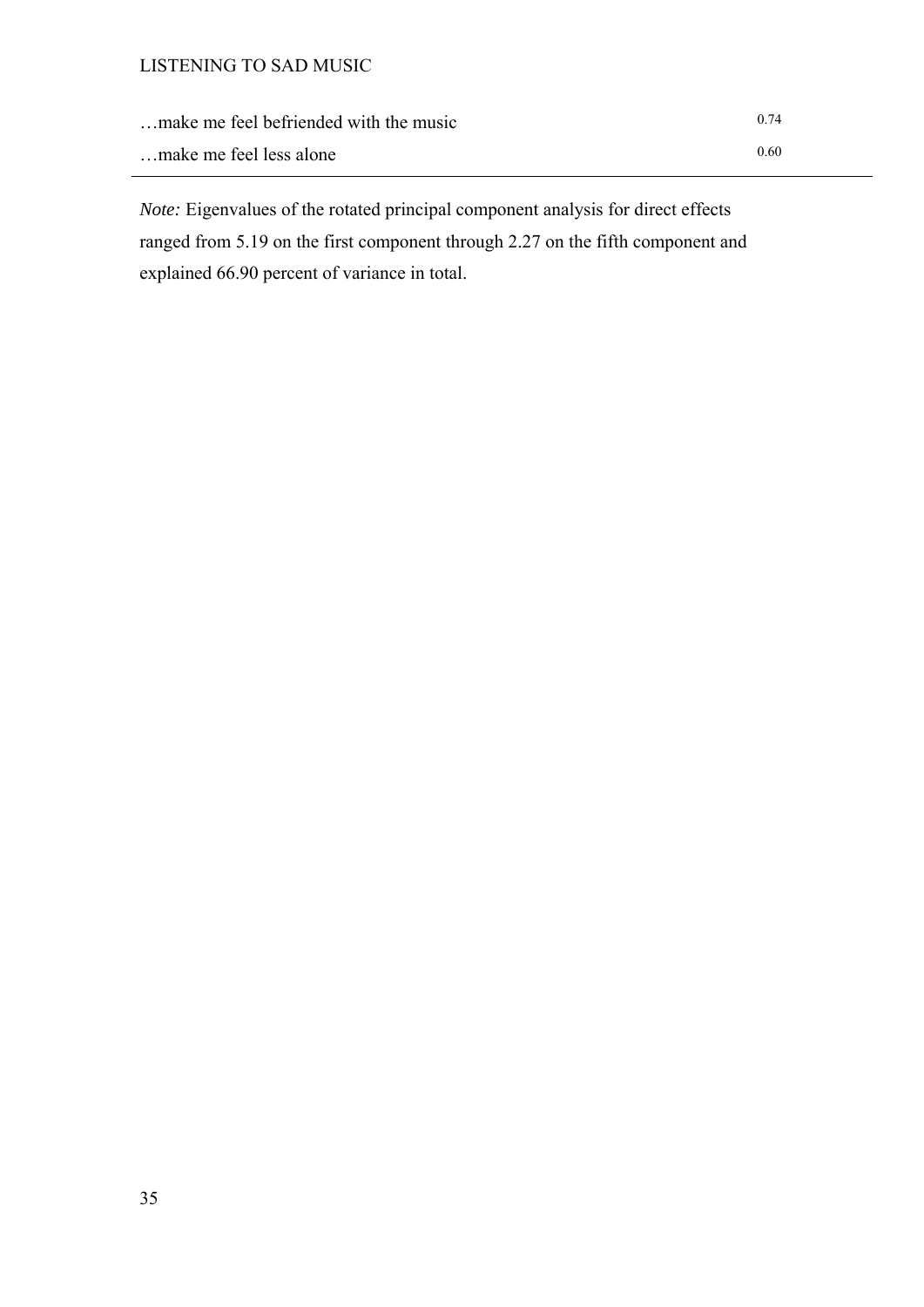| Component 1 = Mood Enhancement              |      |
|---------------------------------------------|------|
| The reasons I listened to the sad music was |      |
| to feel good                                | 0.66 |
| $\ldots$ to calm me down                    | 0.65 |
| to make me feel better                      | 0.71 |
| to be cheered up                            | 0.83 |
| because it has a soothing effect on me.     | 0.82 |

Table 3: *Rotated Component Matrix on Indirect Goals*

*Note:* The eigenvalue on the only rotated component on the principal component analyses on indirect goals was 3.20 and explained 64.01 of all variance.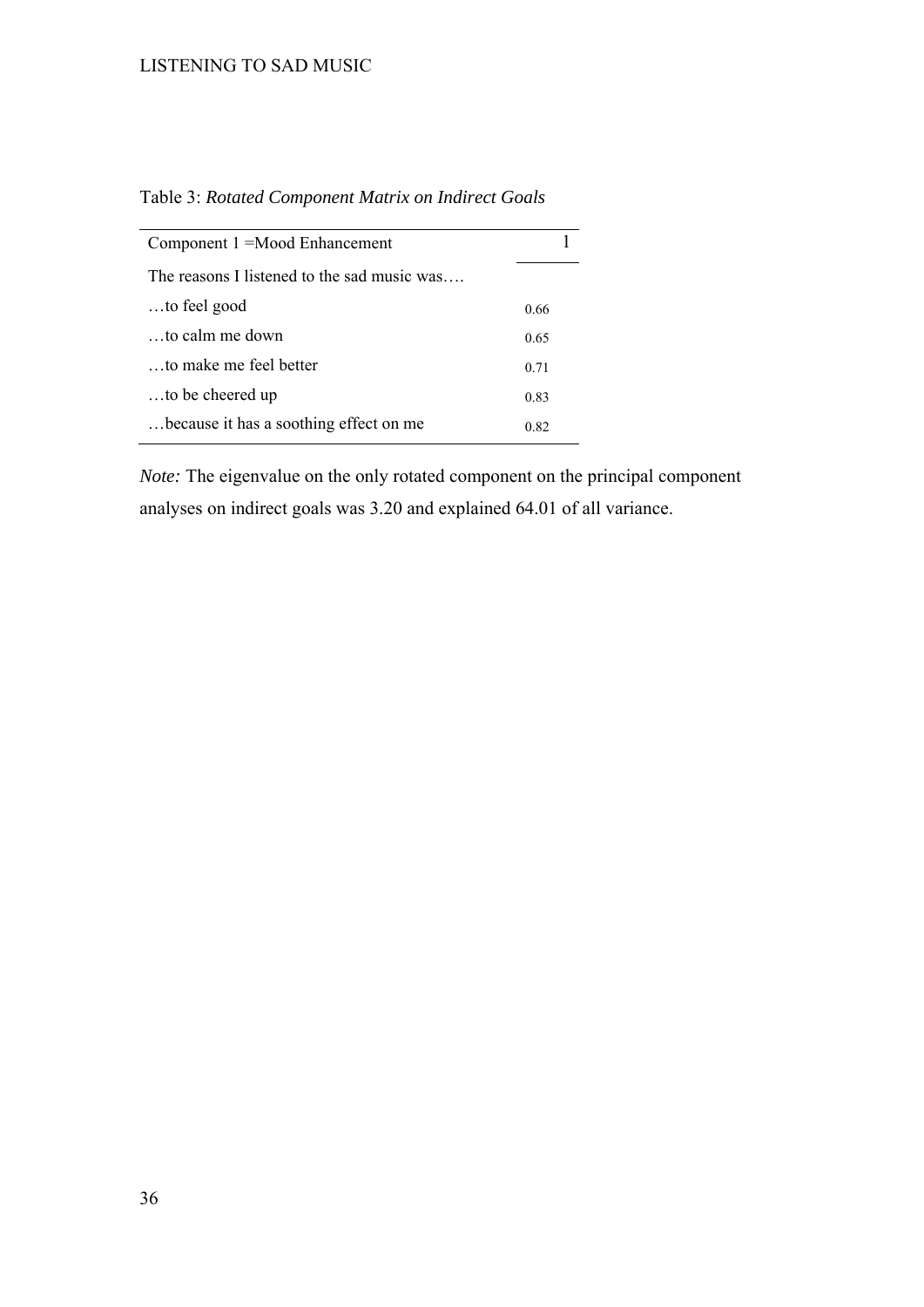| Component 1 = Mood Enhancement    |      |
|-----------------------------------|------|
| Listening to this sad music $did$ |      |
| make me feel good                 | 0.84 |
| make me feel better               | 0.79 |
| cheer me up                       | 0.83 |
| calm me down                      | 0.84 |
| have a soothing effect on me      | 0.72 |

Table 4: *Rotated Component Matrix on Indirect Effects* 

*Note:* The eigenvalue on the only rotated component on the principal component analyses on indirect goals was 3.20 and explained 64.01 of all variance.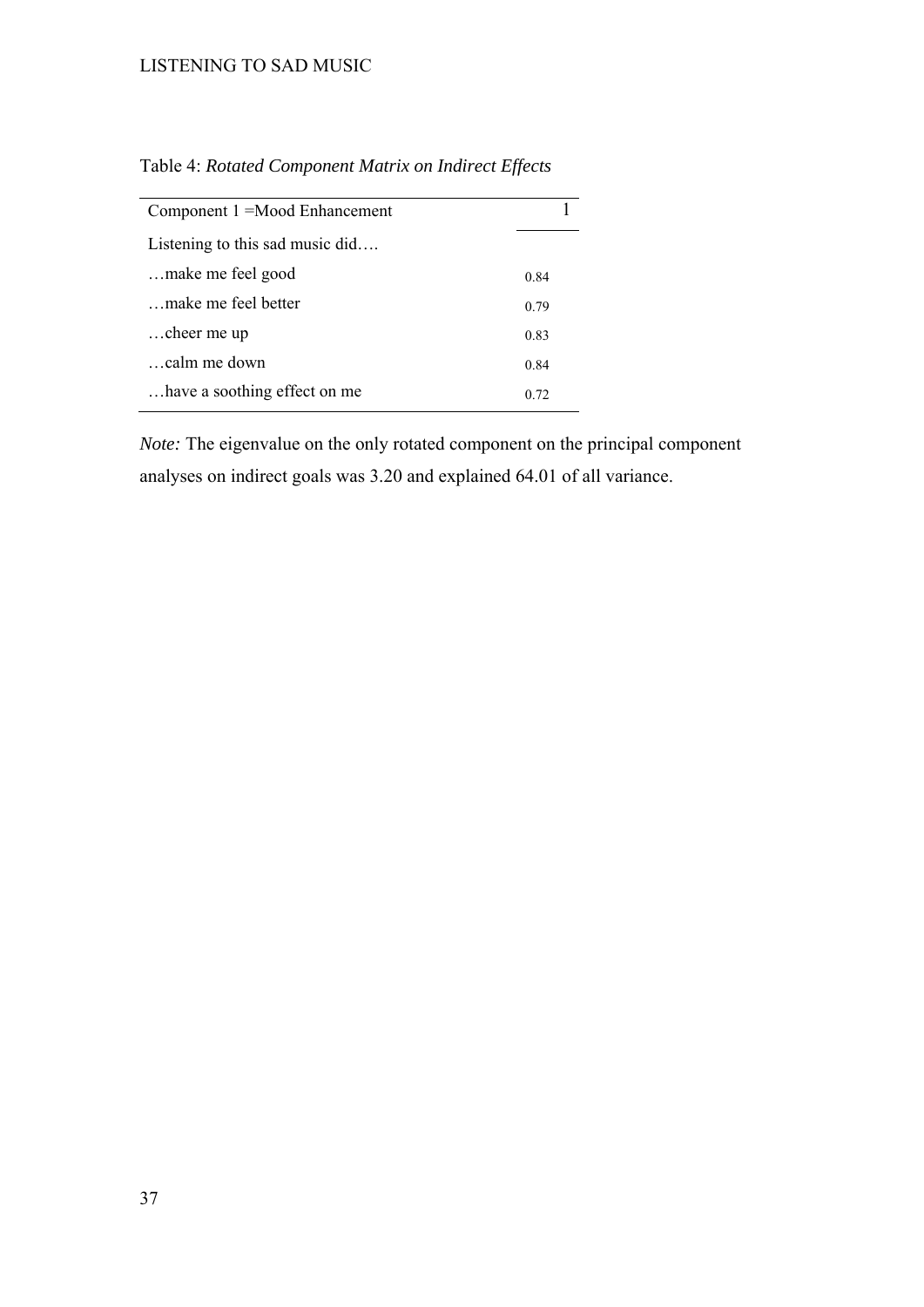| $l =$ Direction                                               |      | Component |      |
|---------------------------------------------------------------|------|-----------|------|
| 2 = Memory Triggers and Connection                            |      |           |      |
| 3 = High Aesthetic Value                                      |      |           |      |
|                                                               | 1    | 2         | 3    |
| I choose to listen to the music because                       |      |           |      |
| the music brings back memories                                |      | 0.67      |      |
| the music is music that reminds me of a person                |      | 0.82      |      |
| the music has as a useful message.                            | 0.60 |           |      |
| the music contains lyrics that communicate hope               | 0.95 |           |      |
| the music contains lyrics that communicate a positive message | 0.84 |           |      |
| to experience the beauty of the sad songs                     |      |           | 0.95 |
| to experience the beauty of the sad lyrics                    |      |           | 0.81 |
| because I love sad music in general                           |      |           | 0.61 |
| because the lyrics relate to my situation                     |      | 0.64      |      |
| because the mood of the music is similar to my own mood       |      | 0.51      |      |

Table 5: *Rotated Component Matrix on Music Selection Strategies*

*Note:* The rotated components eigenvalues for strategies ranged from 2.12 on the first component to 2.06 on the third component, the component outcome of all strategies components cumulatively explained 62.86 of all variance in the data, with the first component explaining 21.15 percent and the third 20.64.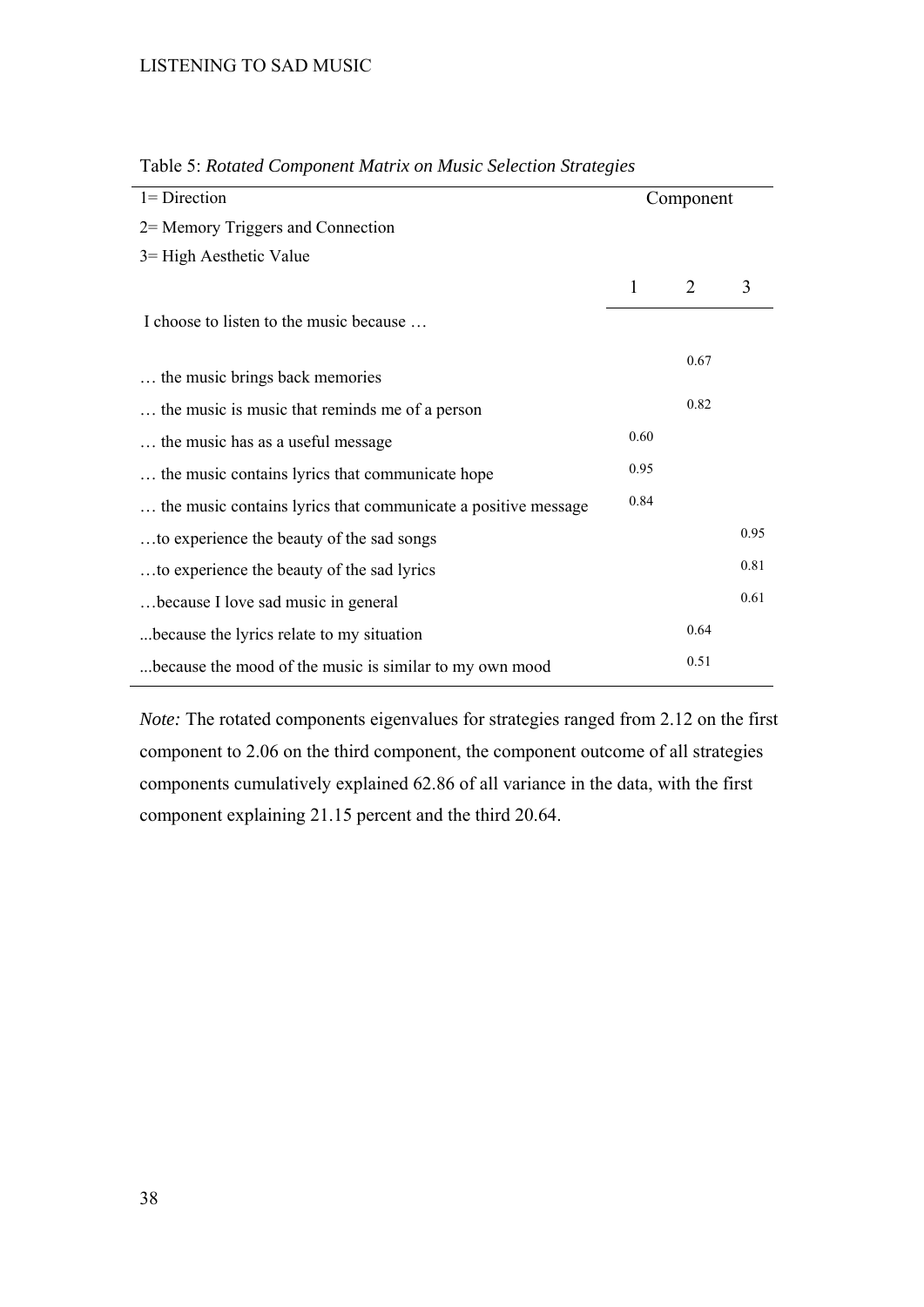|                       |           | Connection |            |           | Memory Triggers |            | High Aesthetic Value |                  |            |           | Direction |            |
|-----------------------|-----------|------------|------------|-----------|-----------------|------------|----------------------|------------------|------------|-----------|-----------|------------|
|                       | В         | F          | Adj. $R^2$ | B         | $\,F$           | Adj. $R^2$ | β                    | $\boldsymbol{F}$ | Adj. $R^2$ | B         | F         | Adj. $R^2$ |
| Self-regulatory goals |           |            |            |           |                 |            |                      |                  |            |           |           |            |
| Sadness               | $0.65***$ | 162.23     | 0.43       | $0.46***$ | 58.35           | 0.22       | $0.31***$            | 23.47            | 0.09       | $0.33***$ | 33.57     | 0.13       |
| Memories & Social     | $0.48***$ | 66.67      | 0.23       | $0.73***$ | 250.01          | 0.53       | 0.09                 | 1.63             | 0.00       | $0.48***$ | 64.25     | 0.22       |
| Cognitions            | $0.41***$ | 43.07      | 0.16       | $0.35***$ | 29.88           | 0.12       | $0.33***$            | 26.53            | 0.10       | $0.41***$ | 66.67     | 0.16       |
| Distraction           | $0.32***$ | 24.97      | 0.10       | $0.19**$  | 8.26            | 0.03       | $0.35***$            | 29.92            | 0.12       | $0.34***$ | 27.85     | 0.11       |
| Friendship            | $0.44***$ | 52.93      | 0.19       | $0.29***$ | 20.14           | 0.08       | $0.32***$            | 23.97            | 0.10       | $0.44***$ | 52.93     | 0.19       |
| Mood Enhancement      | $0.23***$ | 12.27      | 0.05       | $0.29***$ | 19.34           | 0.08       | $0.44***$            | 52.65            | 0.19       | $0.14*$   | 4.42      | 0.02       |

Table 6: *Result on the Linear Regression Analyses on How Music Selection Strategies predict Self-regulatory Goals* 

*Note:* \* p<.05, \*\* p<.01, \*\*\* p<.001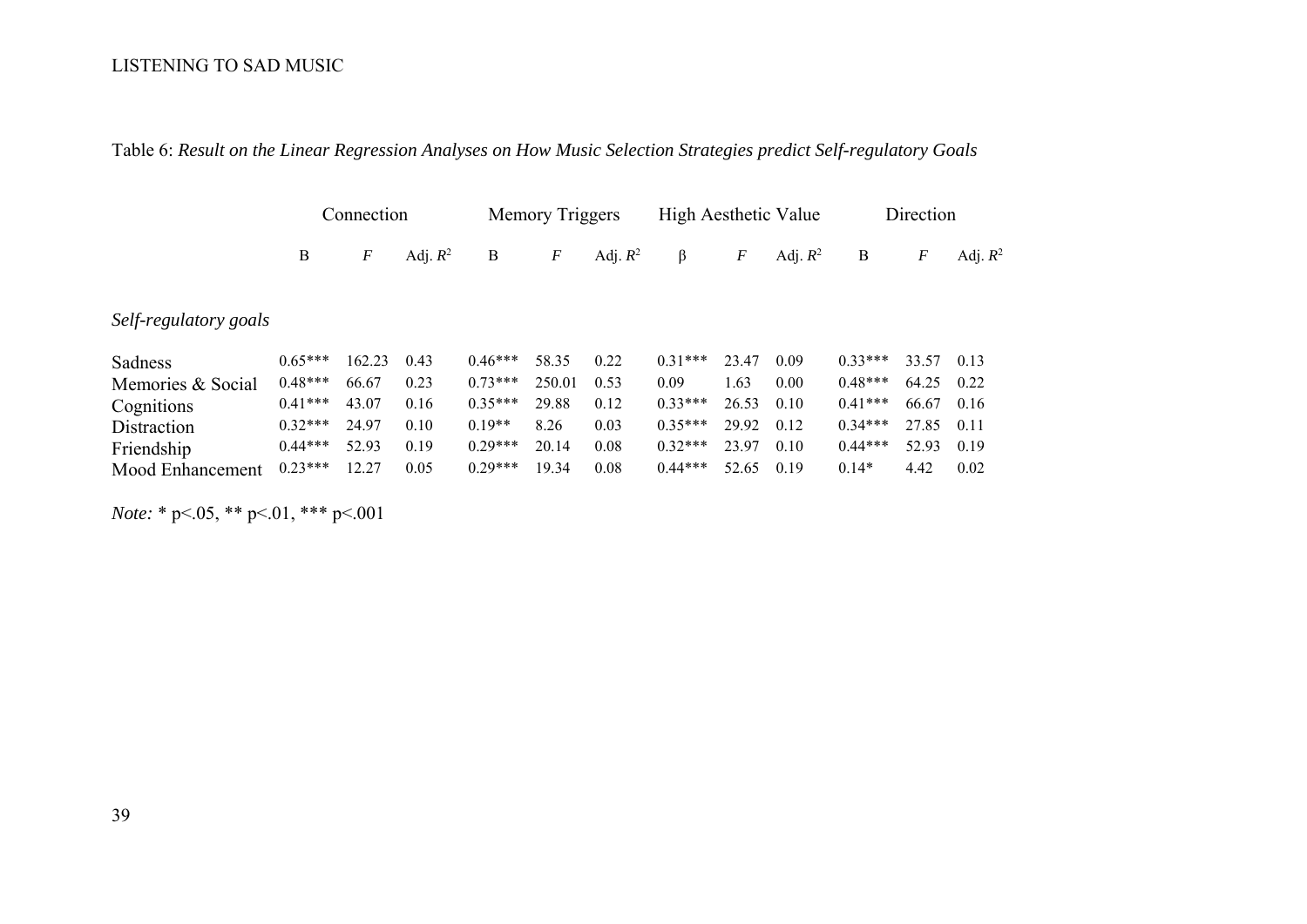|  |  |  | Table 7: Result on the Linear Regression Analyses on How Music Selection Strategies Predict Reported Effects of Music Listening |  |  |  |  |  |  |  |  |
|--|--|--|---------------------------------------------------------------------------------------------------------------------------------|--|--|--|--|--|--|--|--|
|  |  |  |                                                                                                                                 |  |  |  |  |  |  |  |  |

|                       |   | Connection     |              | Memory Triggers |  | High Aesthetic Value                    | Direction      |            |
|-----------------------|---|----------------|--------------|-----------------|--|-----------------------------------------|----------------|------------|
|                       | B | $\overline{F}$ | Adj. $R^2$ B |                 |  | $F$ Adj. $R^2$ $\beta$ $F$ Adj. $R^2$ B | $\overline{F}$ | Adj. $R^2$ |
| Self-regulatory goals |   |                |              |                 |  |                                         |                |            |

| Sadness           | $0.59***$ | 115 15   | 0.34 | $0.43***$ | 49.20  | 0.18 | $0.27***$ |          | 0.07 | $0.26***$ | 15 25 | 0.06 |
|-------------------|-----------|----------|------|-----------|--------|------|-----------|----------|------|-----------|-------|------|
| Memories & Social | $0.50***$ | -61      |      | $0.71***$ | 216.75 | 0.50 | $0.15*$   |          | 0.02 | $0.35***$ |       | 0.12 |
| Cognitions        | $0.41***$ | 42.89    | 0.16 | $0.37***$ | 34.47  | 0.13 | $0.28***$ | 19 05    | 0.08 | $0.42***$ | 45.97 | 0.17 |
| Distraction       | $0.23***$ | 21<br>14 | 0.08 | $0.24**$  | 13 25  | 0.05 | $0.31***$ | 23<br>19 | 0.09 | $0.37***$ | 34.98 | 0.13 |
| Friendship        | $0.48***$ |          | 0.23 | $0.29***$ | 20.52  | 0.08 | $0.35***$ | 30.01    | 0.12 | $0.29***$ | 20.54 | 0.08 |
| Mood Enhancement  | $0.24***$ |          | 0.05 | $0.15*$   | 4 97   | 0.02 | $0.49***$ | 67<br>70 | 0.23 | $0.30***$ |       | 0.08 |

*Note:* \* p<.05, \*\* p<.01, \*\*\* p<.001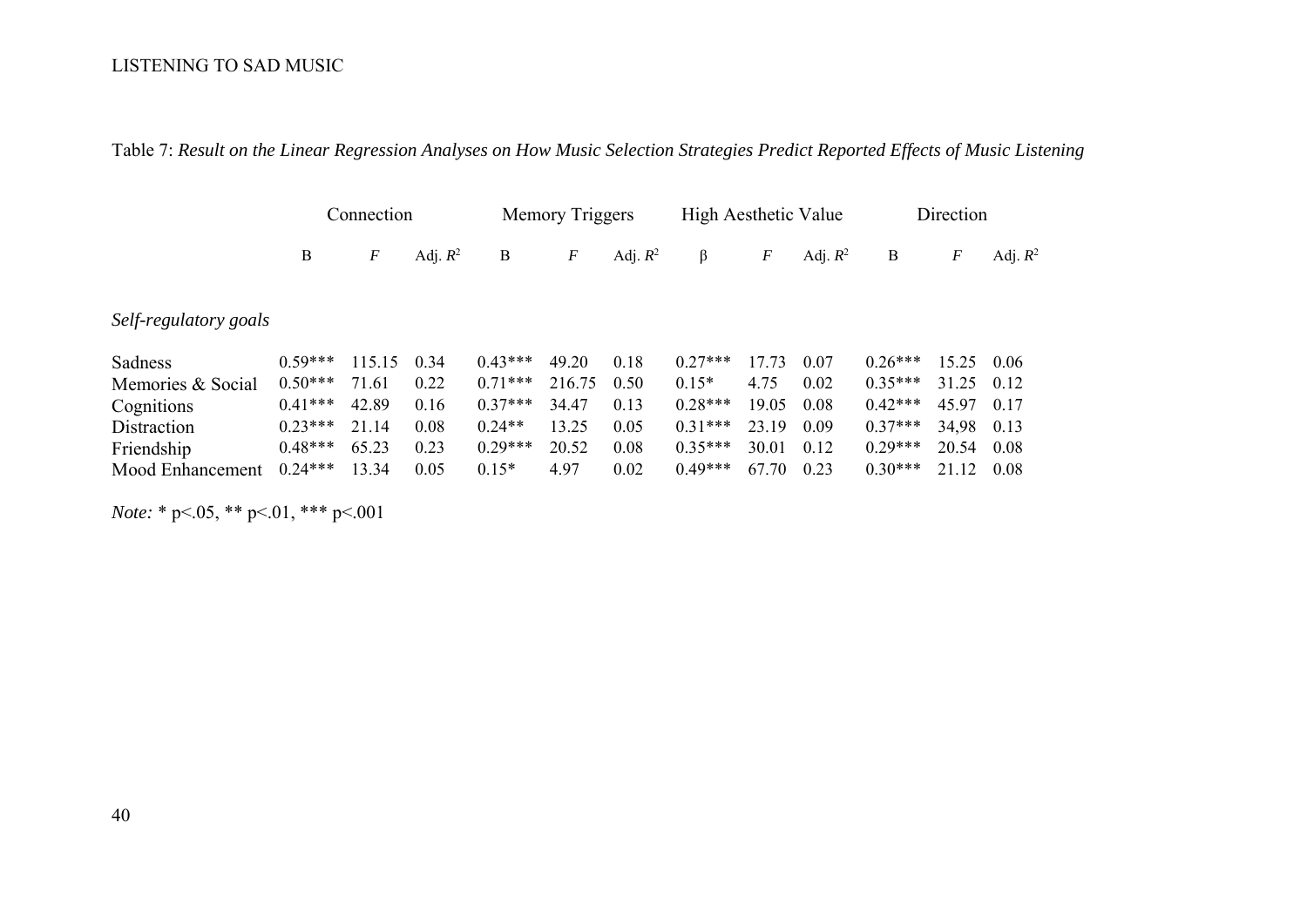| <b>Self-regulatory Effects</b>         |      |           | High Aesthetic Value |       |         |           | Connection |       |      | <b>Memory Triggers</b> |                  |      | Direction |           |      |       |
|----------------------------------------|------|-----------|----------------------|-------|---------|-----------|------------|-------|------|------------------------|------------------|------|-----------|-----------|------|-------|
|                                        | B    | <b>Se</b> |                      | P     | B       | Se        |            | p     | B    | <b>Se</b>              |                  | p    | B         | <b>Se</b> |      | p     |
| Total effect                           | 0,57 | 0,07      | 8,23                 | 0,000 | 0,26    | 0,07      | 3,65       | 0,000 | 0,15 | 0,07                   | 2,23             | 0,03 | 0,35      | 0.08      | 4,60 | 0,000 |
| Direct effect                          | 0,26 | 0,04      | 5,85                 | 0,000 | $-0,00$ | 0,06      | 0,07       | 0.95  | 0.05 | 0,07                   | 0.62             | 0,54 | 0,03      | 0.05      | 0,65 | 0,52  |
| Indirect effects:                      | B    | Se        | llCI                 | ulCI  | B       | <b>Se</b> | 11CI       | ulCI  | B    | Se                     | 11 <sub>CI</sub> | ulCI | B         | Se.       | 11CI | ulCI  |
| Indirect effect memories and<br>social | 0.01 | 0,01      | $-0.04$              | 0.00  | $-0,04$ | 0,03      | 0,12       | 0,03  | 0,04 | 0,06                   | 0,16             | 0,07 | 0.03      | 0,02      | 0,08 | 0,01  |
| Indirect effect cognitions             | 0,06 | 0,02      | 0.02                 | 0,11  | 0.09    | 0,03      | 0,04       | 0,16  | 0,08 | 0,04                   | 0,03             | 0.16 | 0,08      | 0.03      | 0,03 | 0,14  |
| Indirect effect affect                 | 0,00 | 0,02      | $-0.04$              | 0,04  | 0,02    | 0,04      | 0.07       | 0,10  | 0,02 | 0,03                   | 0.05             | 0,19 | 0,01      | 0,02      | 0,03 | 0,15  |
| Indirect effect distraction            | 0,11 | 0.03      | 0.06                 | 0.18  | 0.13    | 0.03      | 0.07       | 0.19  | 0,11 | 0.03                   | 0.05             | 0.19 | 0,14      | 0.03      | 0,09 | 0,22  |
| Indirect effect friend                 | 0.00 | 0.02      | $-0,05$              | 0,04  | 0,03    | 0.03      | 0,04       | 0.09  | 0,02 | 0,02                   | 0.02             | 0,07 | 0,02      | 0.02      | 0,02 | 0,06  |

Table 8: Parallel Mediation Analyses on How Music Selection Strategies and Direct Self-regulatory Goals Effect on Mood Enhancement as a Effect.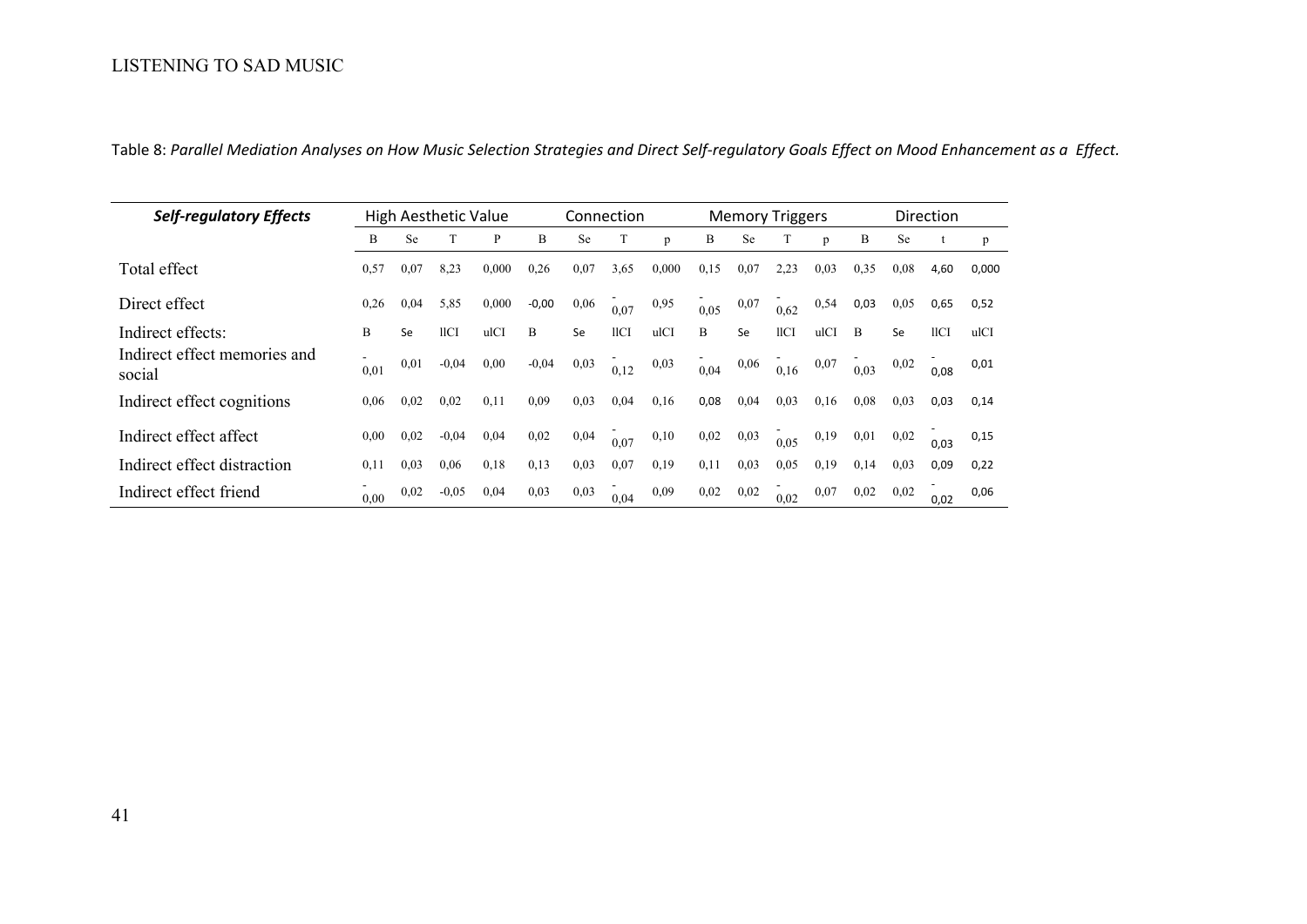| <b>Self-regulatory Goals</b>           | High Aesthetic Value |           |         |       | Connection |           |                  |       | <b>Memory Triggers</b> |      |      |      | Direction |           |               |      |
|----------------------------------------|----------------------|-----------|---------|-------|------------|-----------|------------------|-------|------------------------|------|------|------|-----------|-----------|---------------|------|
|                                        | B                    | <b>Se</b> |         | P     | B          | <b>Se</b> |                  | p     | B                      | Se   |      | p    | B         | <b>Se</b> |               | p    |
| Total effect                           | 0,52                 | 0,07      | 7,25    | 0,000 | 0,25       | 0,07      | 3,5              | 0.001 | 0,14                   | 0,07 | 2,12 | 0,04 | 0,34      | 0.08      | 4,40          | ,000 |
| Direct effect                          | 0,23                 | 0.05      | 4,80    | 0,000 | $-0.06$    | 0,07      | $-0,82$          | 0,42  | 0.16                   | 0.08 | 2,07 | 0,04 | 0,03      | 0,05      | 0,57          | 0,57 |
| Indirect effects:                      | B                    | Se        | 11CI    | ulCI  | B          | Se        | 11 <sub>CI</sub> | ulCI  | B                      | Se   | 11CI | ulCI | B         | Se        | $_{\rm IICI}$ | ulCI |
| Indirect effect memories and<br>social | 0.01                 | 0,04      | $-0.00$ | 0.04  | 0.03       | 0.03      | $-0.04$          | 0,10  | 0,12                   | 0,07 | 0.00 | 0,27 | 0,02      | 0.03      | 0,04          | 0,08 |
| Indirect effect cognitions             | 0.08                 | 0.03      | 0.03    | 0.15  | 0,11       | 0,04      | 0,05             | 0.19  | 0,11                   | 0.05 | 0.03 | 0,21 | 0,10      | 0,04      | 0,04          | 0,18 |
| Indirect effect affect                 | 0,01                 | 0.02      | $-0,05$ | 0.04  | 0.04       | 0.05      | $-0.07$          | 0.13  | 0,03                   | 0,04 | 0.05 | 0,11 | 0,01      | 0,04      | 0,04          | 0,06 |
| Indirect effect distraction            | 0.08                 | 0,03      | 0,03    | 0.15  | 0.09       | 0,03      | 0,04             | 0,15  | 0,06                   | 0,03 | 0,02 | 0,12 | 0,08      | 0,03      | 0,03          | 0,16 |
| Indirect effect friend                 | 0.01                 | 0.02      | $-0.05$ | 0.03  | 0.00       | 0,04      | $-0.07$          | 0.07  | 0.01                   | 0.02 | 0.06 | 0,04 | 0,00      | 0.03      | 0,06          | 0,06 |

Table 9: Parallel Mediation Analyses on How Music Selection Strategies and Direct Self-regulatory Goals Effect on Mood Enhancement as a Goal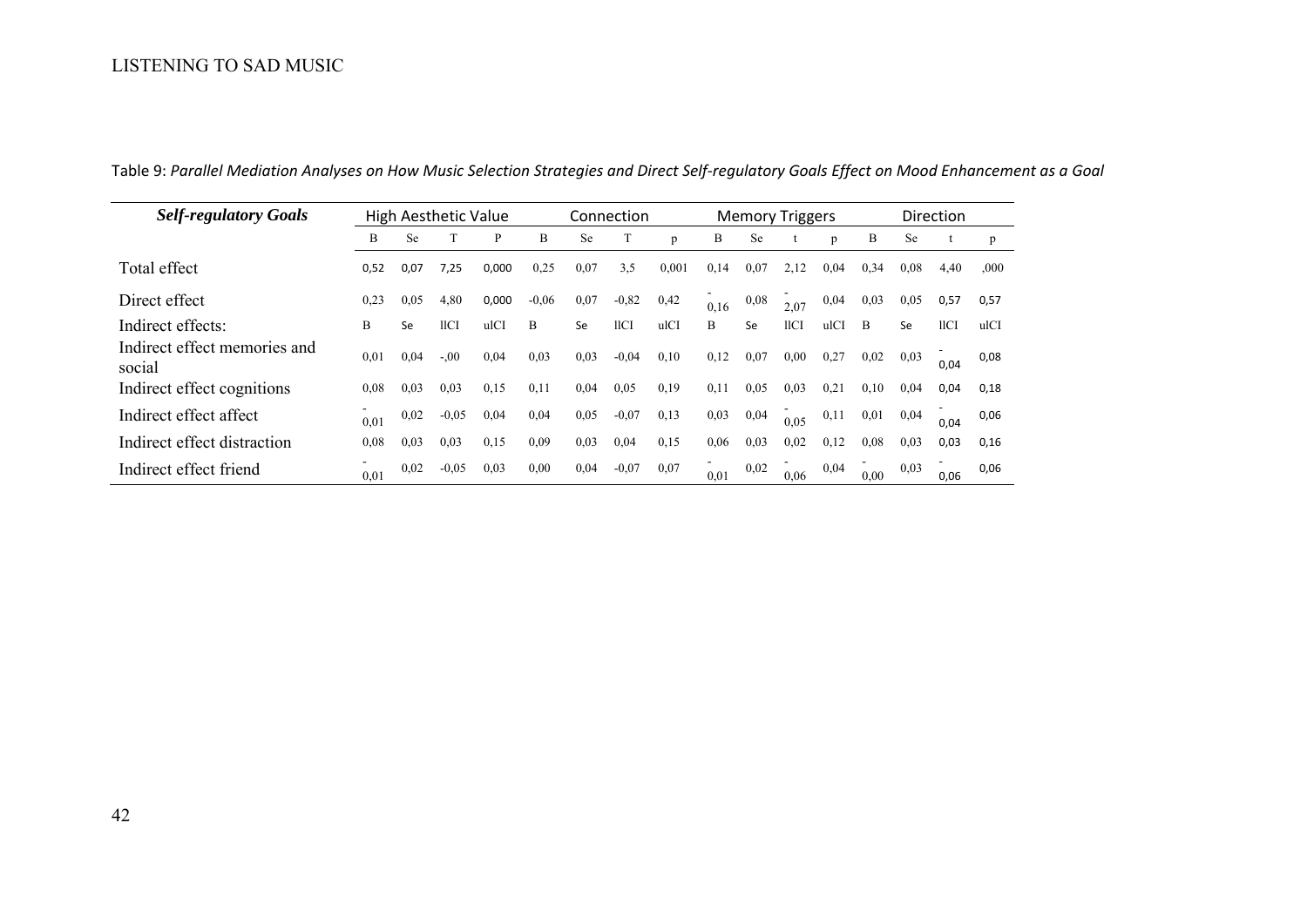Figure 1: *A Graphical Representation of the Parallel Mediation Analyses that Were Conducted in Order to Investigate How Listening to SISM (is Expected to) Result(s) in Mood Enhancement.* 



*Note*: 4 out of 8 analyses were conducted with the recalled effects as parallel mediator. The other 4 analyses were conducted with the identified goals. In all the analyses 1 of the 4 identified music selection strategies were selected as the independent variable and mood enhancement was the dependent variable.